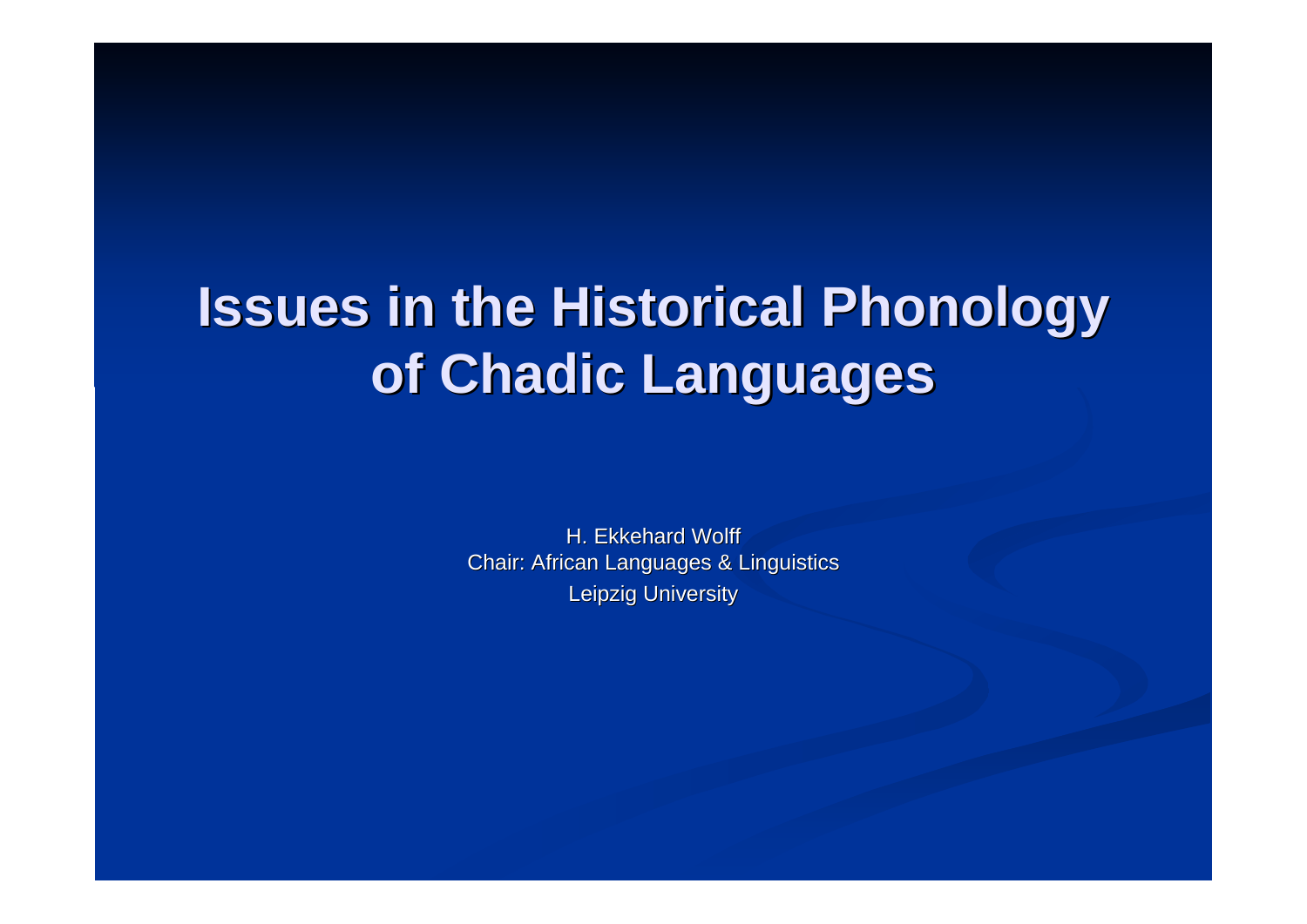

- **1. Introduction:** The phonology/morphology interface in Chadic/Afroasiatic with particular reference to the status of vowels
- $\blacksquare$ Chadic within Afroasiatic
- $\blacksquare$ Typology: Root and pattern (functions of vowels in grammar)
- п Historical grammar: The role of "frozen" determiners

#### **2. Synchronic analysis**

п Competing phonological analyses of vowel systems in Central Chadic languages: Purely segmental analysis vs. prosodic analysis (PAL & LAB prosodies)

#### **3. Diachronic analysis**

п Historical phonological and lexical reconstruction with particular reference to Central Chadic languages – The prosody approach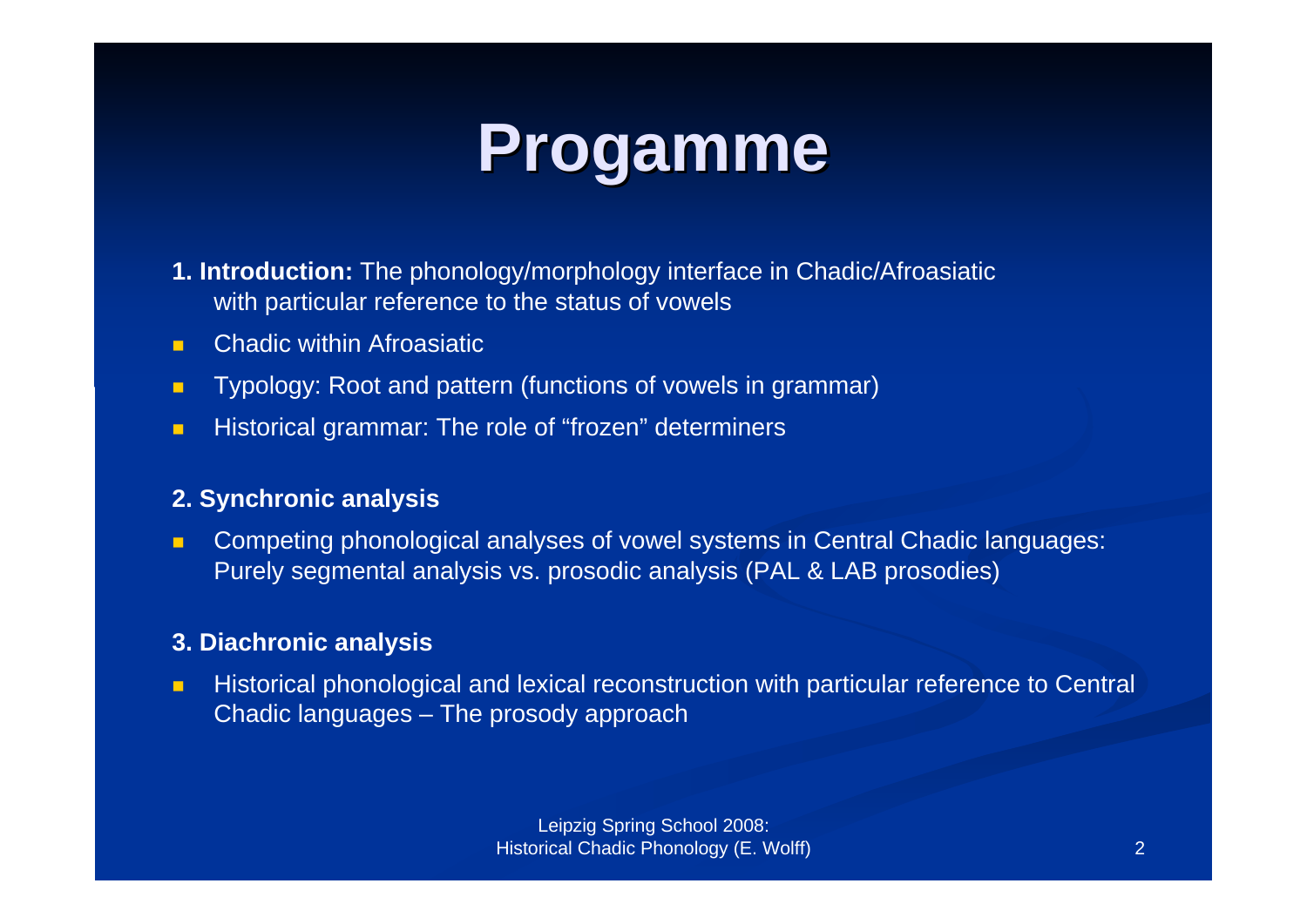# **Part 1: Part 1: Introduction Introduction**

#### $\blacksquare$ Chadic within Afroasiatic

 $\blacksquare$  Typology: Root and pattern (functions of vowels in grammar) - verbal morphology: *pluractional verb stems* - nominal morphology: *internal noun plurals*

 $\blacksquare$  Historical grammar: "frozen" determiners (& their effect on vowel qualities within the phonological word)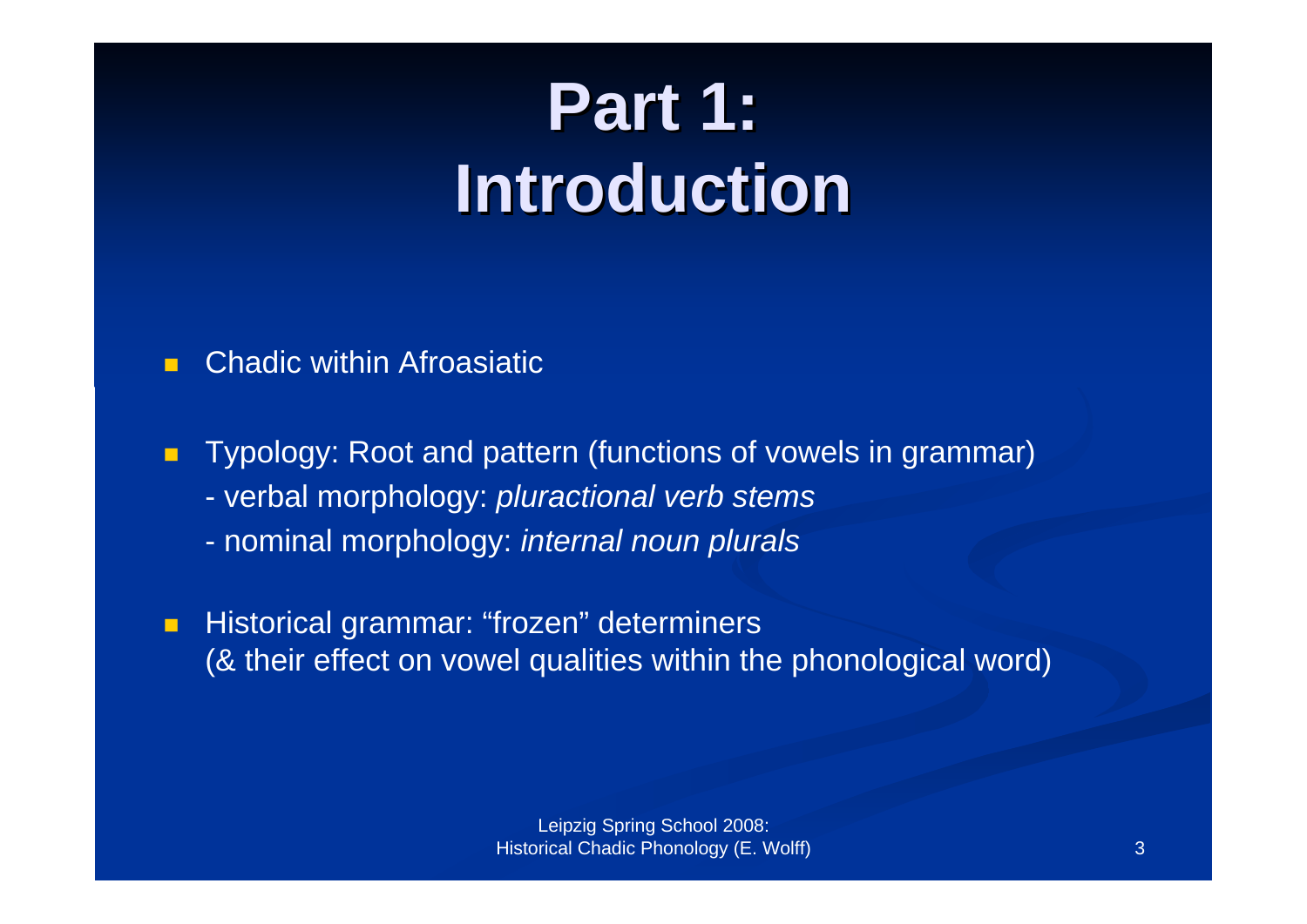#### **1.1 Chadic within Afroasiatic**

 $\blacksquare$ The Afroasiatic Language Phylum

Afroasiatic

Libyco-Chadic Egypto-Semitic Cushitic

#### Berber Chadic Egyptian Semitic Beja Narrow Cushitic

Leipzig Spring School 2008: Historical Chadic Phonology (E. Wolff)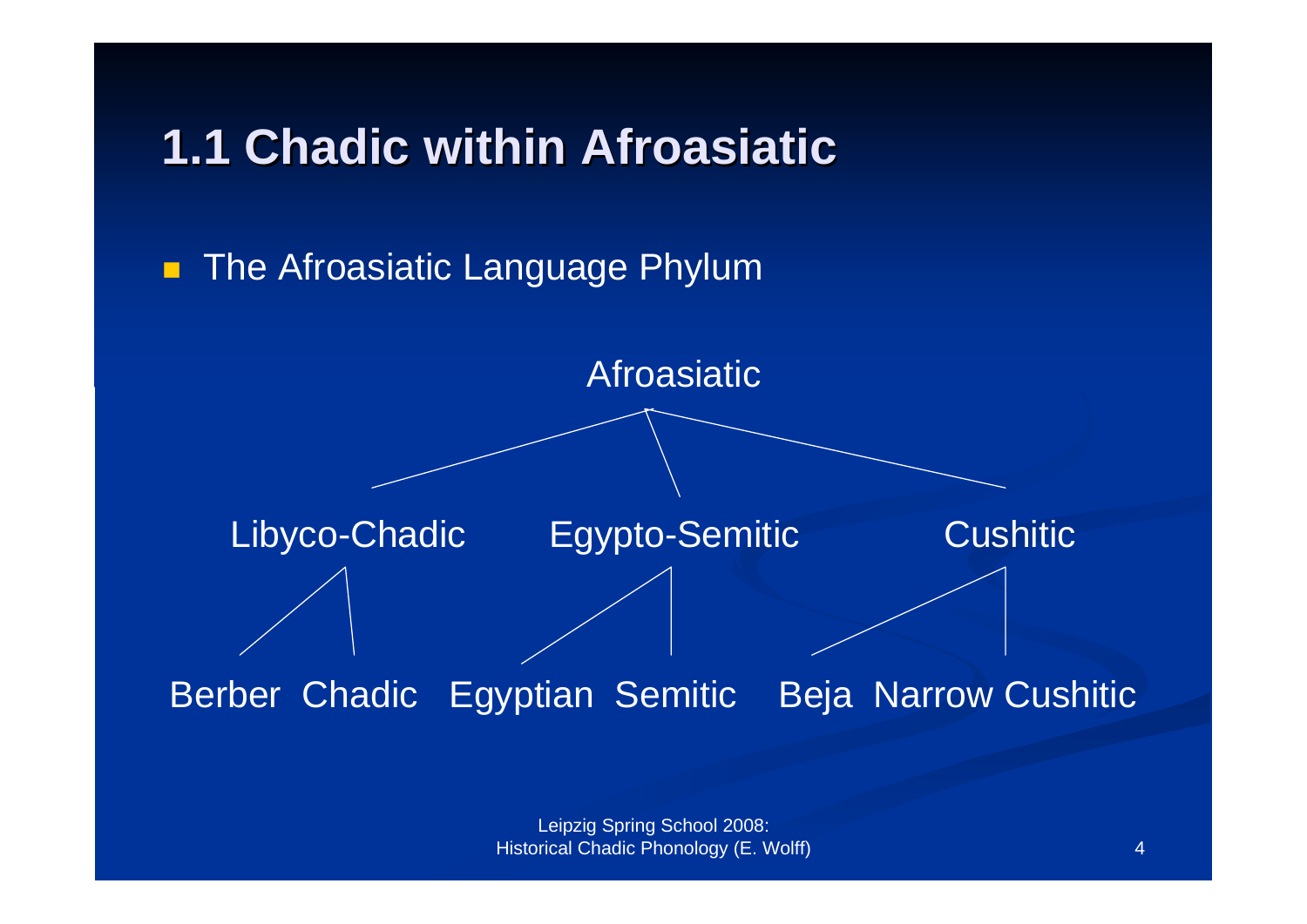#### **1.2 The Chadic 1.2 The Chadic language language family**

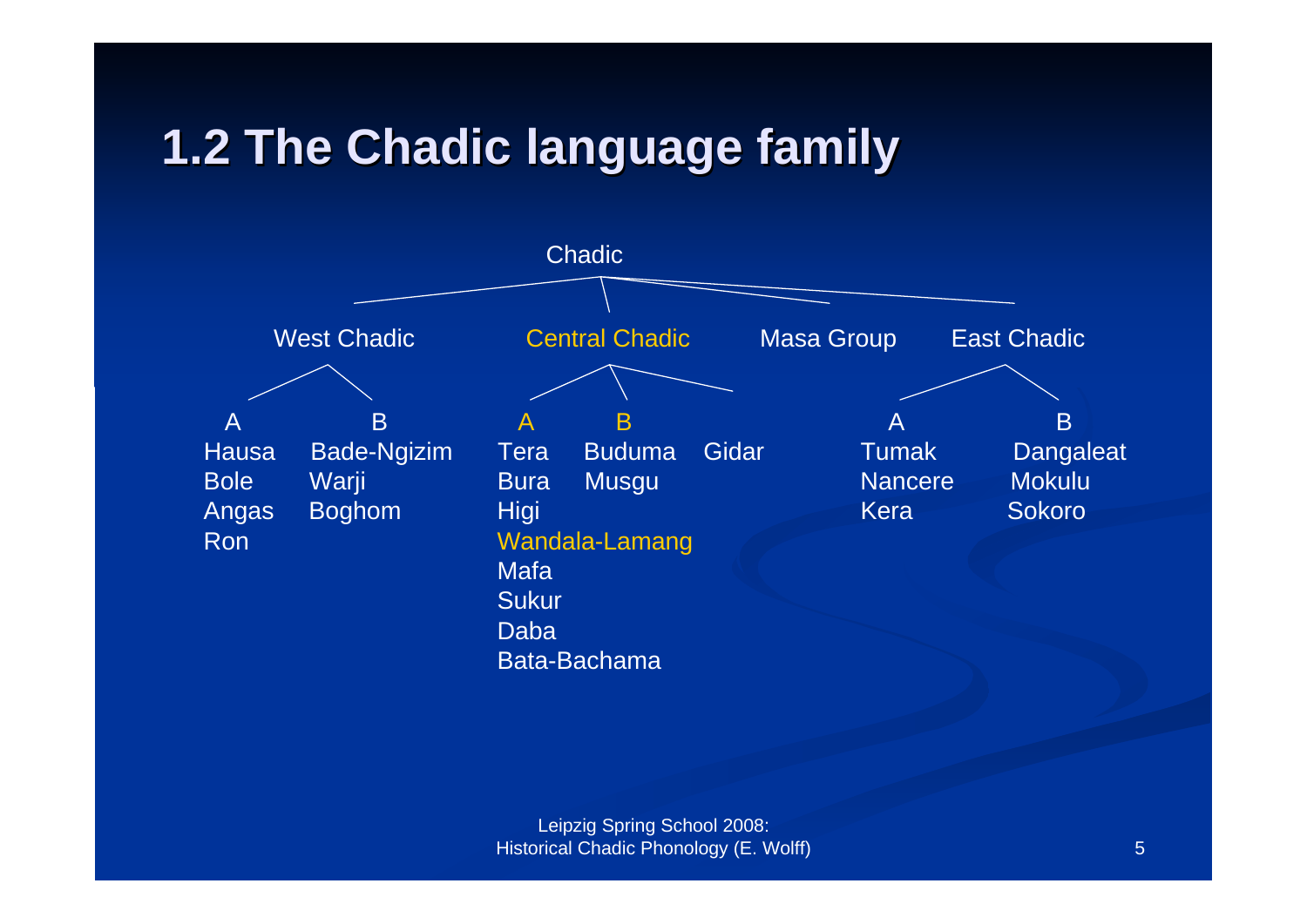#### **1.3 Vowels and their function function in grammar grammar**

#### **Afroasiatic/Chadic Morphology:** *Root and pattern*

E.g. verbal morphology: Lamang root \*k-l- 'to take, pick'

Patterns (& affixes):

/k-a-la+k-a-la/ [kàlákálá] perfect I

/kla/ [kəla] simple verb stem /kl-u/ [kəlo] simple verbal noun

/k-a-la/ [kala] pluractional (I) verb stem /k-a-l-u/ [kolo] pluractional (I) verbal noun

/k-a-l-a-la/ [kalala] pluractional (II) verb stem /k-a-l-a-l-u/ [kololo] pluractional (II) verbal noun

/k-a-la+k-a-la/ [kalaka:la] pluractional (III) verbal noun [kàlàkàlá] perfect II (inchoative, incompletive)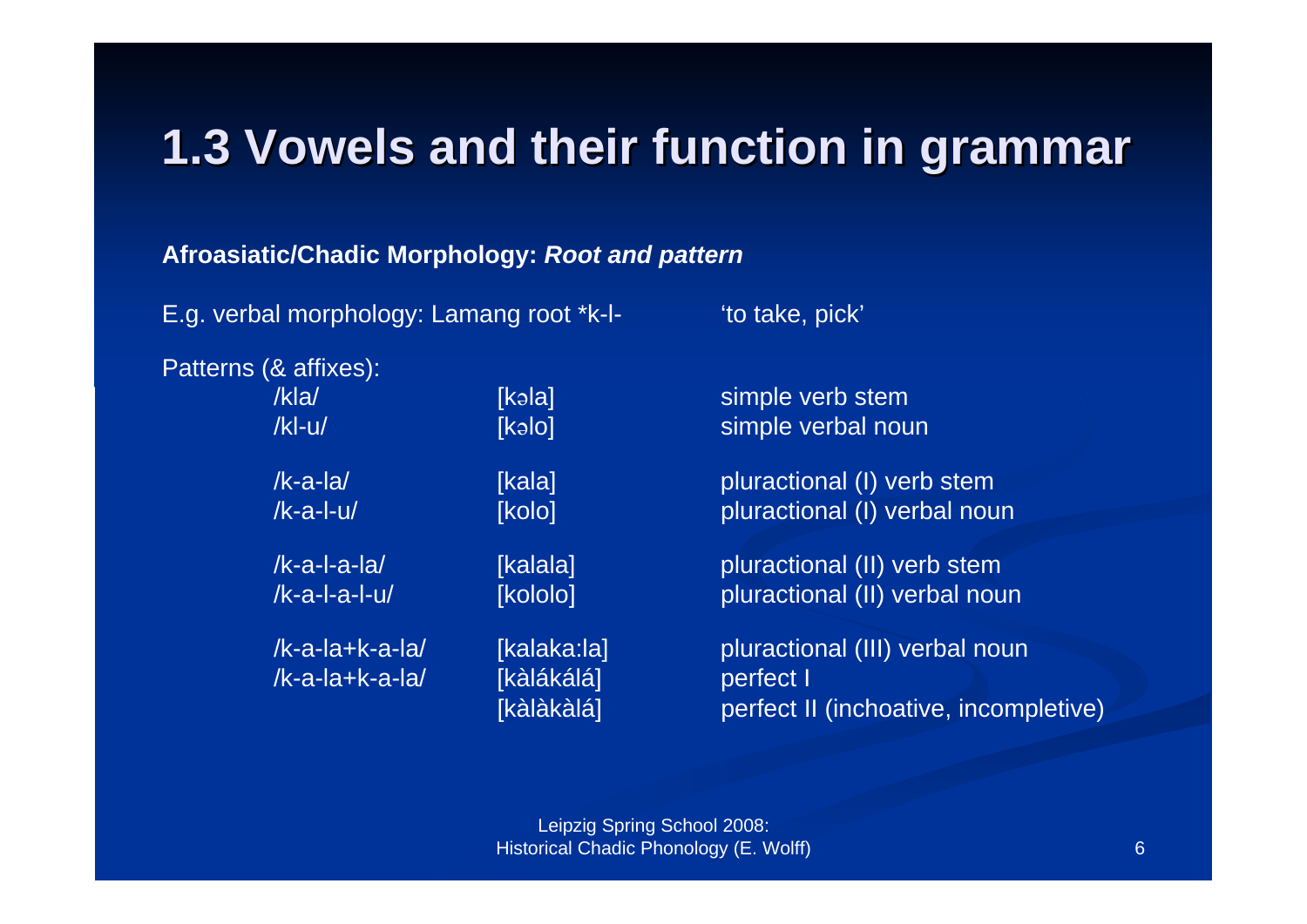#### **1.4 Lexical Lexical & grammatical grammatical patterns patterns**

#### $\blacksquare$ **Vocalisation pattern** (internal): **lexical** function

| "zero-vocalization" | Lamang: | /nya/                | [nəya]] | 'to see'   |
|---------------------|---------|----------------------|---------|------------|
| "a-vocalization"    | Lamang: | $\sqrt{\text{haya}}$ | [naya]  | 'to love', |

Note that in Lamang, all verb stems end in /a/.

In a language like Central Chadic Mulwi (Tourneux 1978), vocalization may be entirely predictable depending on the word class usage of the root such as derived adverb or verbal noun.

 $\blacksquare$  **Vocalization pattern** (internal): **grammatical** function (synchronic) "**a-**infixation" vs. "ablaut" Lamang: /nva/ [nəva] 'to see'  $/n$ -a- $y$ a $/$  [na $y$ a] 'to see (many)'  $cf.$  /na $y$ a/ [na $y$ a] 'to love'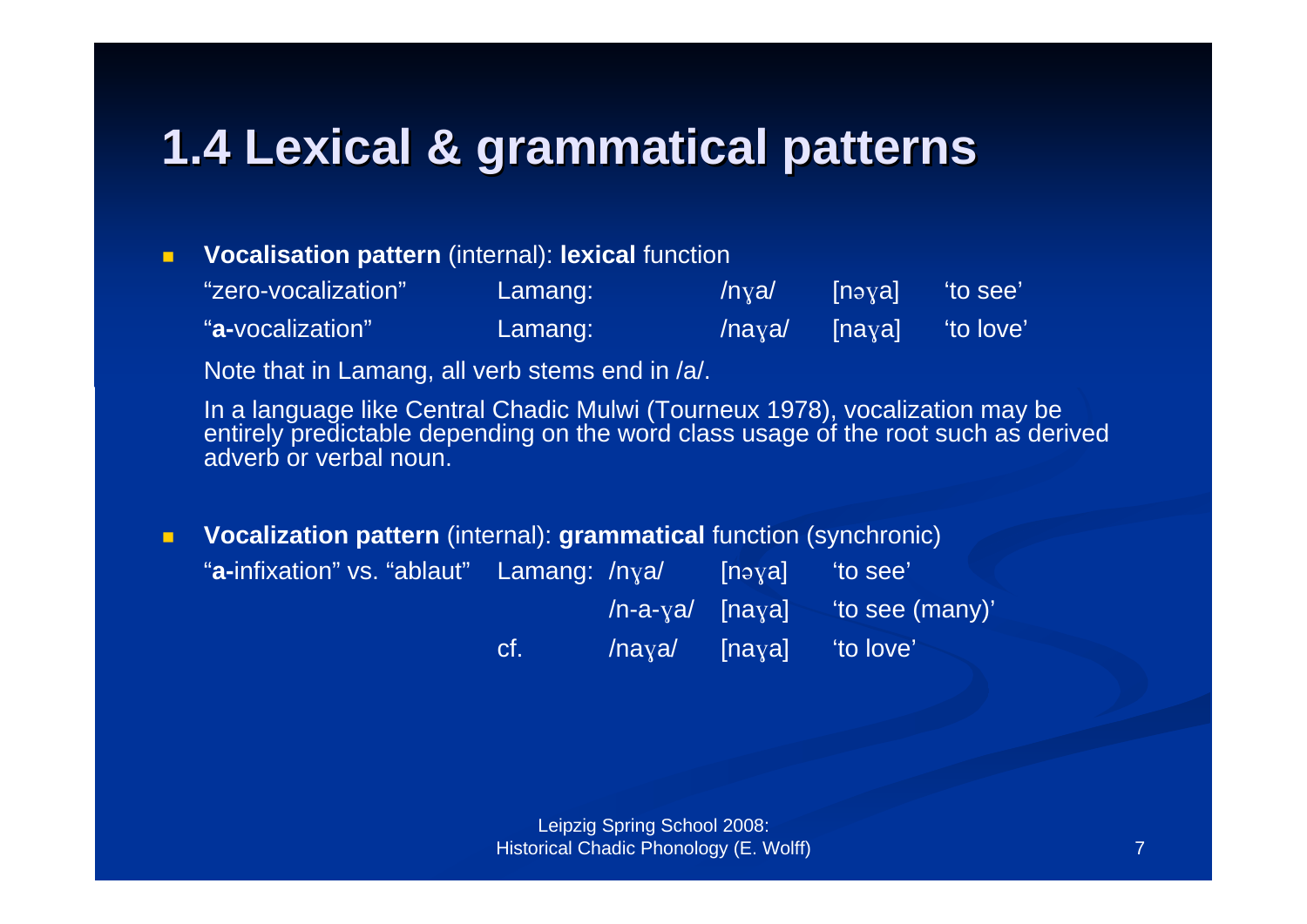#### **1.5 Functional 1.5 Functional redesignation redesignation of patterns patterns**

Some West and East Chadic languages have developed binary systems of verb stem formation in which "internal **a**" ablaut and consonant reduplication look deceivingly identical to Semitic forms in terms of surface appearance. Strikingly, many Chadic languages have re-assigned such marked verb stems to their inflexional "aspect system" (bi- or trinary):

| Akkadian                                    | preterite<br><b>ikbit</b>         | <i>imperfect</i><br><b>ikabbit</b>            | 'become heavy'            |  |
|---------------------------------------------|-----------------------------------|-----------------------------------------------|---------------------------|--|
| <b>Migama</b><br><b>Mubi</b><br>Ron (Daffo) | perfect<br>?ápìlé<br>?ēwit<br>mot | <i>imperfect</i><br>?àpàllá<br>?ūwát<br>mwaát | 'wash'<br>'bite'<br>'die' |  |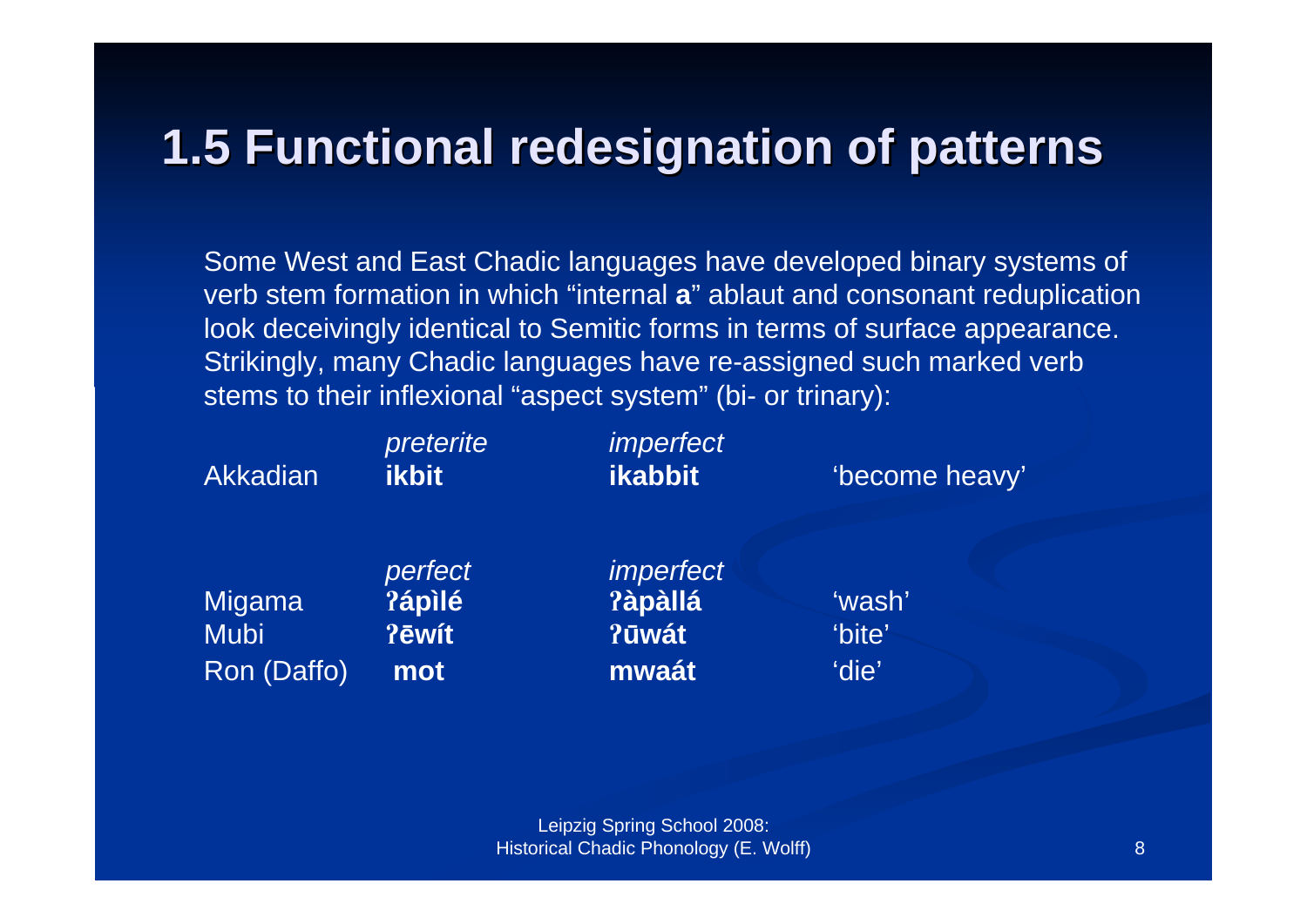#### **1.6 Final vowels: lexical or grammatical function?**

- $\blacksquare$  In some Chadic languages, final /a/ relates to verb valency, in others it appears to be lexical (phonological verb classes).
- $\blacksquare$ Hausa simple verbs illustrating Proto-Chadic vowel classes

Note that with simple verbs of the Low-High (L-H) tone melody class, all non-low vowel verbs are transitive (e.g. **sàyí** 'to buy'), while all low-vowel verbs are intransitive (e.g. **fìtá** 'to go out')!

| <b>HAUSA</b>        | non-low vowel class:                                 | low-vowel class:        |
|---------------------|------------------------------------------------------|-------------------------|
|                     | final $[i - u] < *i>J$                               | final <b>/a/</b>        |
| non-assimilated [i] | L-H <b>sàyí &lt; *sày</b> á<br>"to buy"              | L $-H$ fitá 'to go out' |
|                     | H-L táashì < *táase 'to get up'                      | H-L dáfà 'to cook'      |
| assimilated [u]     | H-L gúdù $\langle x^* g^w \rangle$ ádà 'to run away' |                         |
|                     |                                                      |                         |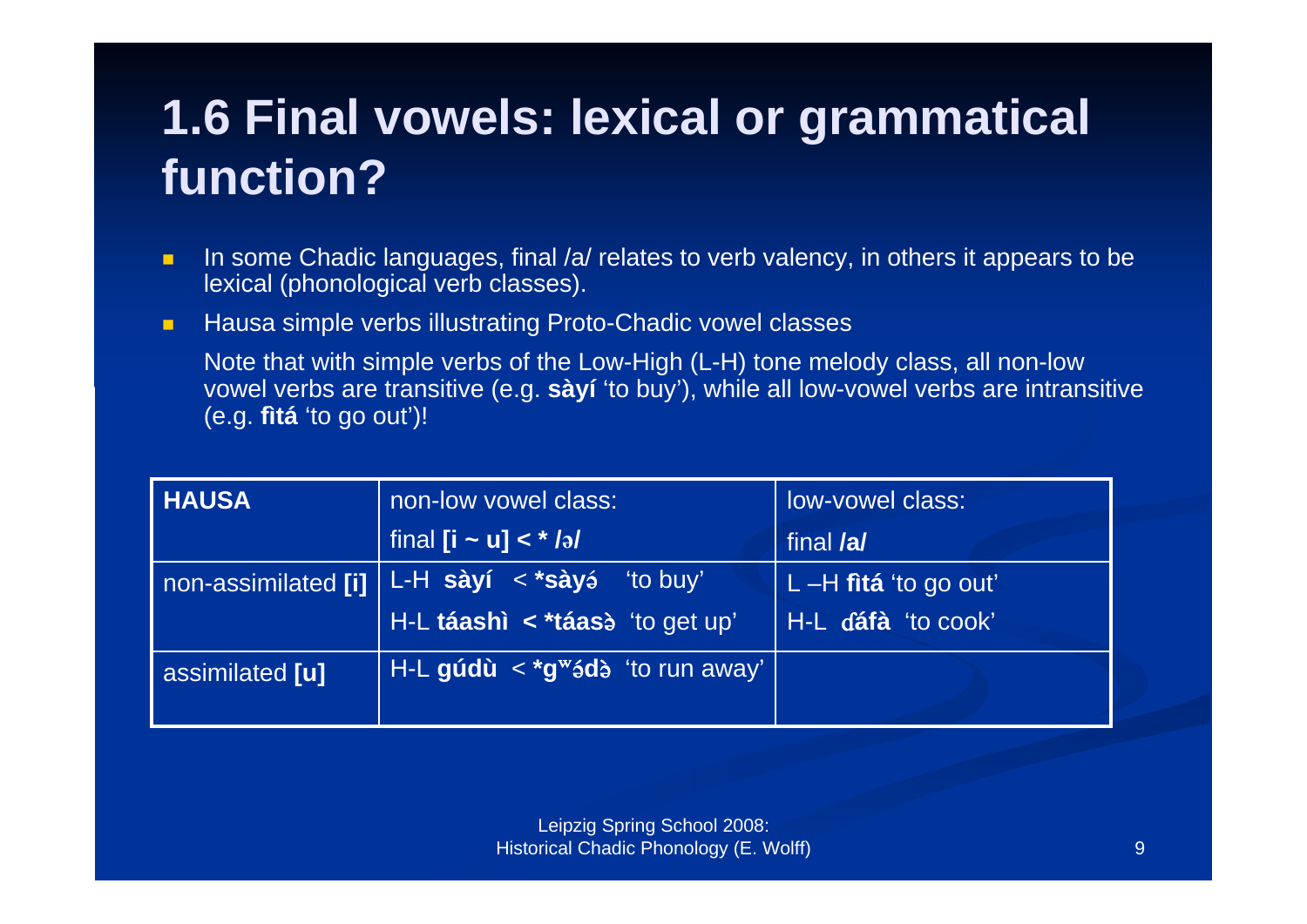# **1.7 Internal 1.7 Internal** *pluractional pluractional* **formations (1) formations (1)**

|                  | prefixal reduplication                                      | <b>*-a-</b> infixation                                                 | suffixal reduplication         |
|------------------|-------------------------------------------------------------|------------------------------------------------------------------------|--------------------------------|
| <b>W-Chadic:</b> |                                                             |                                                                        |                                |
| Miya             |                                                             | vàrká <> v-à-rké<br>'to give birth'<br><> k-àa-fà<br>kàfà<br>'to send' |                                |
| <b>Bole</b>      | $b\dot{o}$ ltu $\leq$ $b\dot{o}$ - $b\dot{o}$ ltu           |                                                                        | $d$ olu $\leq$ $d$ òl-l-u      |
|                  | 'to break'                                                  |                                                                        | 'to swallow'                   |
| <b>Bade</b>      | $\delta$ bdu <> pàbdu<br><i><b>Stku &lt;&gt; fàafku</b></i> | < * <b>b-à-bdu</b> 'to ask'<br>< *f-àa-fku 'to enter'                  |                                |
|                  |                                                             |                                                                        | gàfu <> g-àa-fà-f-u 'to catch' |
| Ron (Sha)        |                                                             | $\le$ ly-á-g-â-g "to lick"<br>lîg                                      |                                |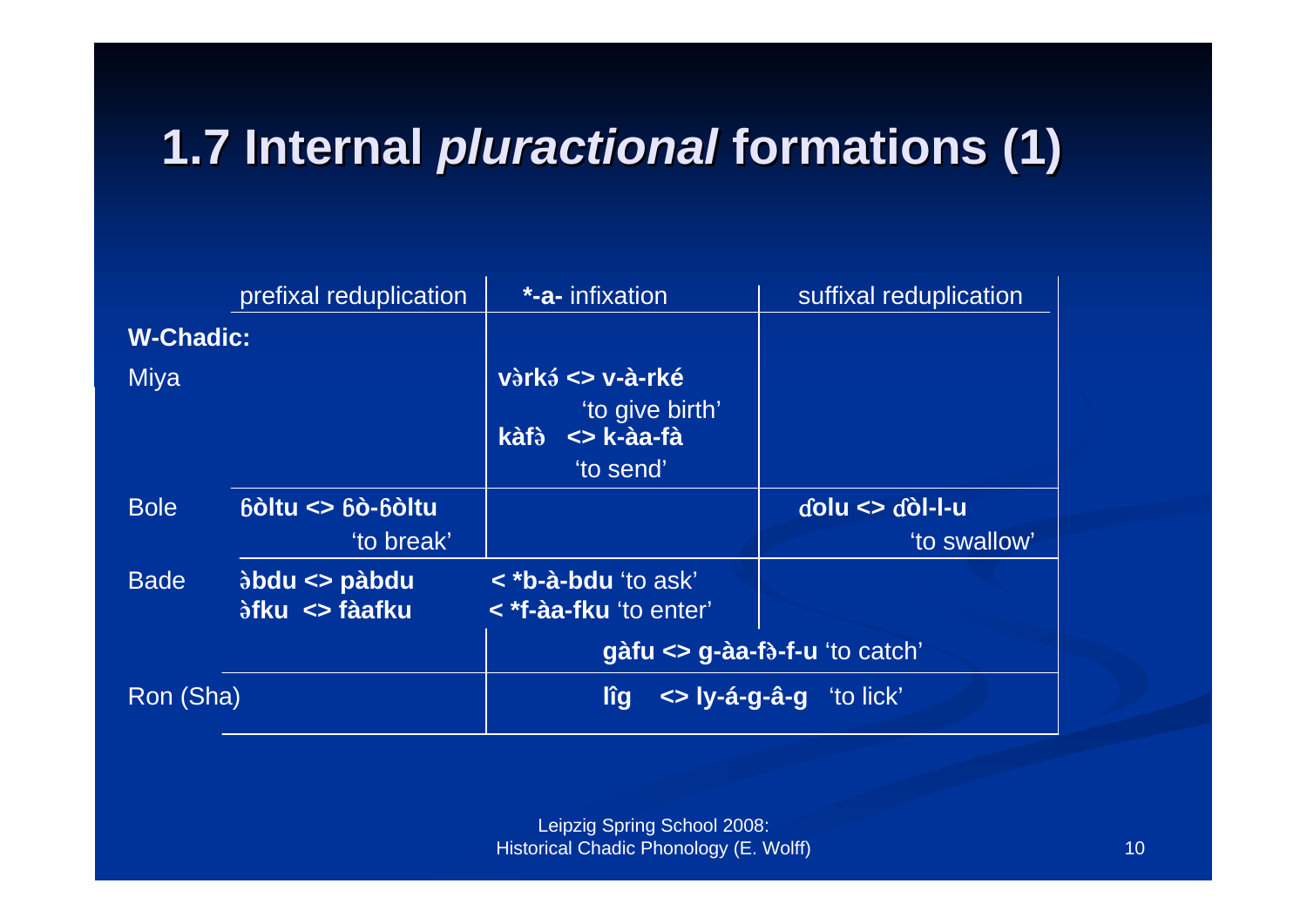# **1.7 Internal 1.7 Internal** *pluractional pluractional* **formations (2) formations (2)**

|                  | prefixal reduplication                                                  | <b>*-a-</b> infixation                                                                       | suffixal reduplication       |
|------------------|-------------------------------------------------------------------------|----------------------------------------------------------------------------------------------|------------------------------|
| <b>C-Chadic:</b> |                                                                         |                                                                                              |                              |
| <b>Mandara</b>   |                                                                         | $\mathsf{m}$ tsá <> $\mathsf{m}$ -à-tsá 'to die'                                             |                              |
|                  | $Ga'anda$ $ds \leq ba - a - a - s$ 'to sit'                             |                                                                                              |                              |
| Lamang           |                                                                         | kəla<br>$\left\langle \right\rangle$ k-a-la $\left\langle \right\rangle$ k-a-la-la 'to take' |                              |
| Kera             | gar- $\le$ kar- $\le$ *g-gar- 'to plant'                                |                                                                                              |                              |
| Kwang            | <b>baye <math>\leq</math> paye <math>\leq</math> *b-baye</b> 'to enter' |                                                                                              |                              |
| <b>E-Chadic:</b> |                                                                         |                                                                                              |                              |
| <b>Mubi</b>      |                                                                         | dèrésé <> d-à-r-á-sé<br>'to kneel down'                                                      |                              |
| <b>Mukulu</b>    | niiré <> ni-niiré to push'                                              |                                                                                              |                              |
| Migama           |                                                                         |                                                                                              | maato $\le$ mat-t-o 'to die' |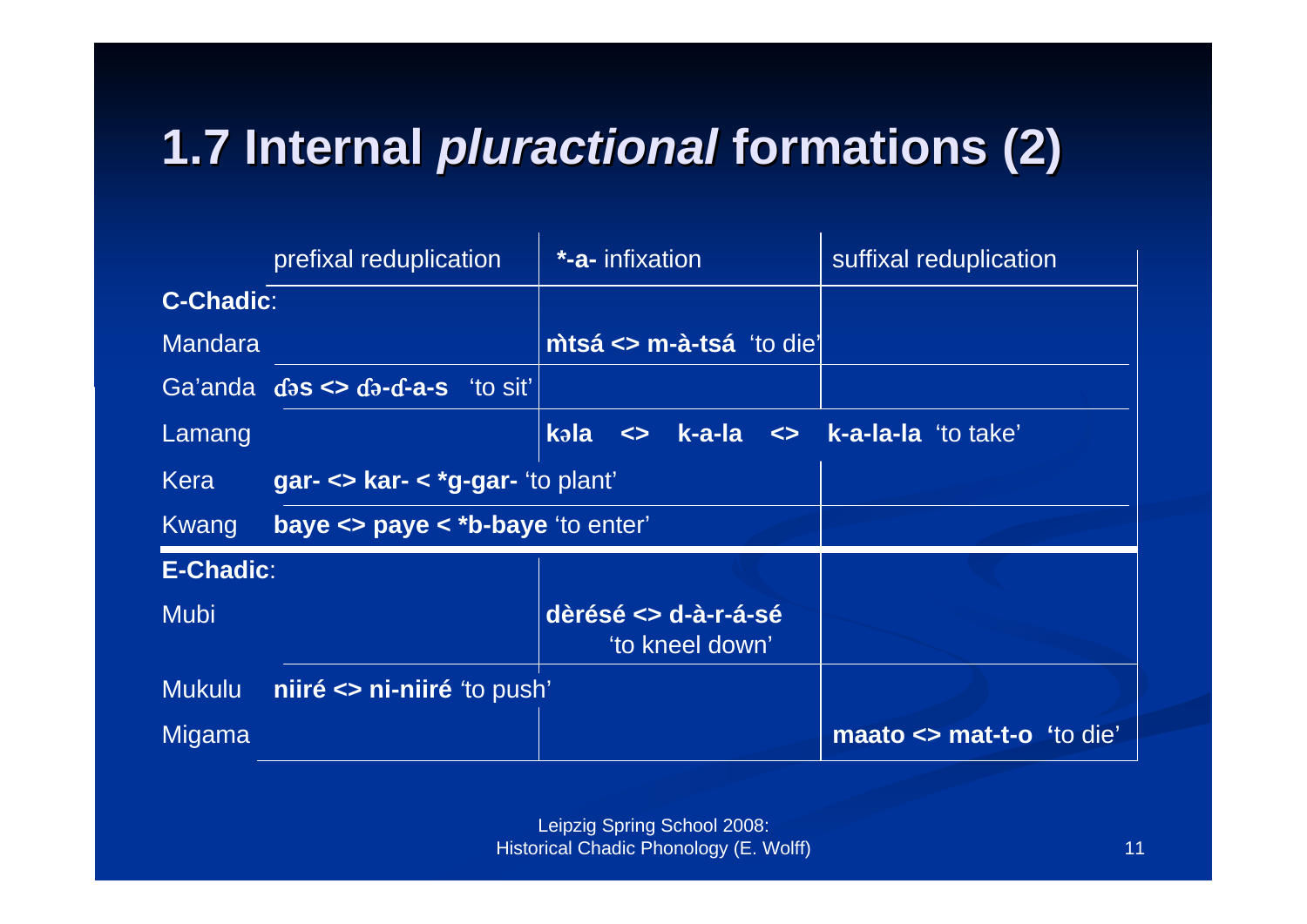#### **1.8 Internal noun plurals 1.8 Internal noun plurals**

Assessing the structural and historical status of so-called "internal **a**" plurals is rather difficult from a methodological point of view. Synchronically it is hard if not impossible to tell infixation of **-a(a)-** or other vowels from ablaut-type or umlaut-type vocalic changes.

West Chadic

| Ron<br><b>Bade</b>    | shôm, pl. shwǎm<br>dàm, pl. dàm | 'horn'<br>'tree' |
|-----------------------|---------------------------------|------------------|
| <b>Central Chadic</b> |                                 |                  |
| <b>Podoko</b>         | dəhələ, pl. dahali              | 'girl'           |
| Logone                | hlin, pl. hlan                  | 'tooth'          |
| <b>East Chadic</b>    |                                 |                  |
| Jegu                  | colkom, pl. colkam              | 'chin'           |
| <b>Mubi</b>           | irin, pl. aran                  | 'eye'            |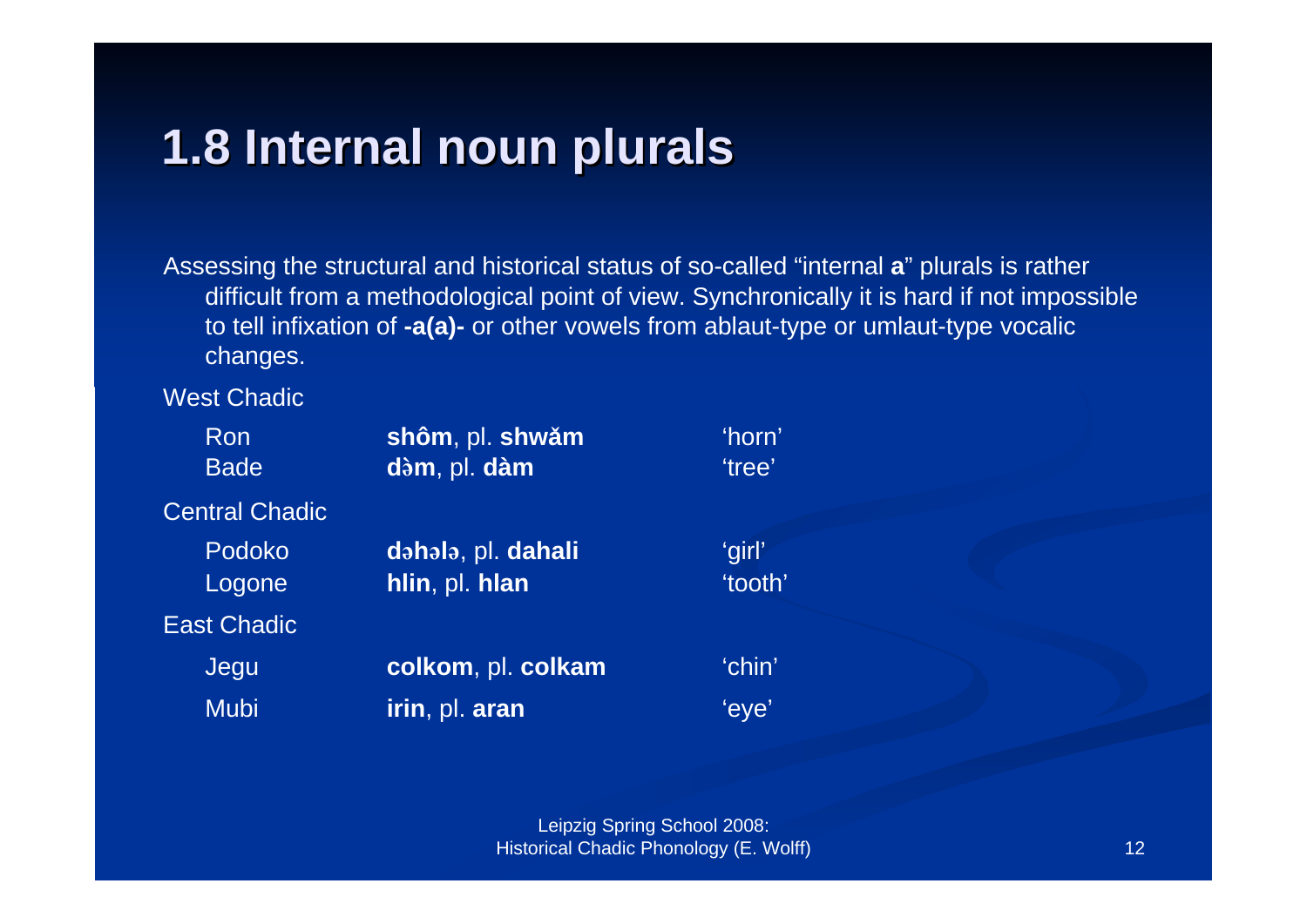#### **1.9 The role of "frozen" determiners**

 $\blacksquare$  Frozen/petrified PC determiners tend to fuse with noun stems (due to semantic bleaching)

**Such frozen determiners may become the source of** "prosodies" (cf. below)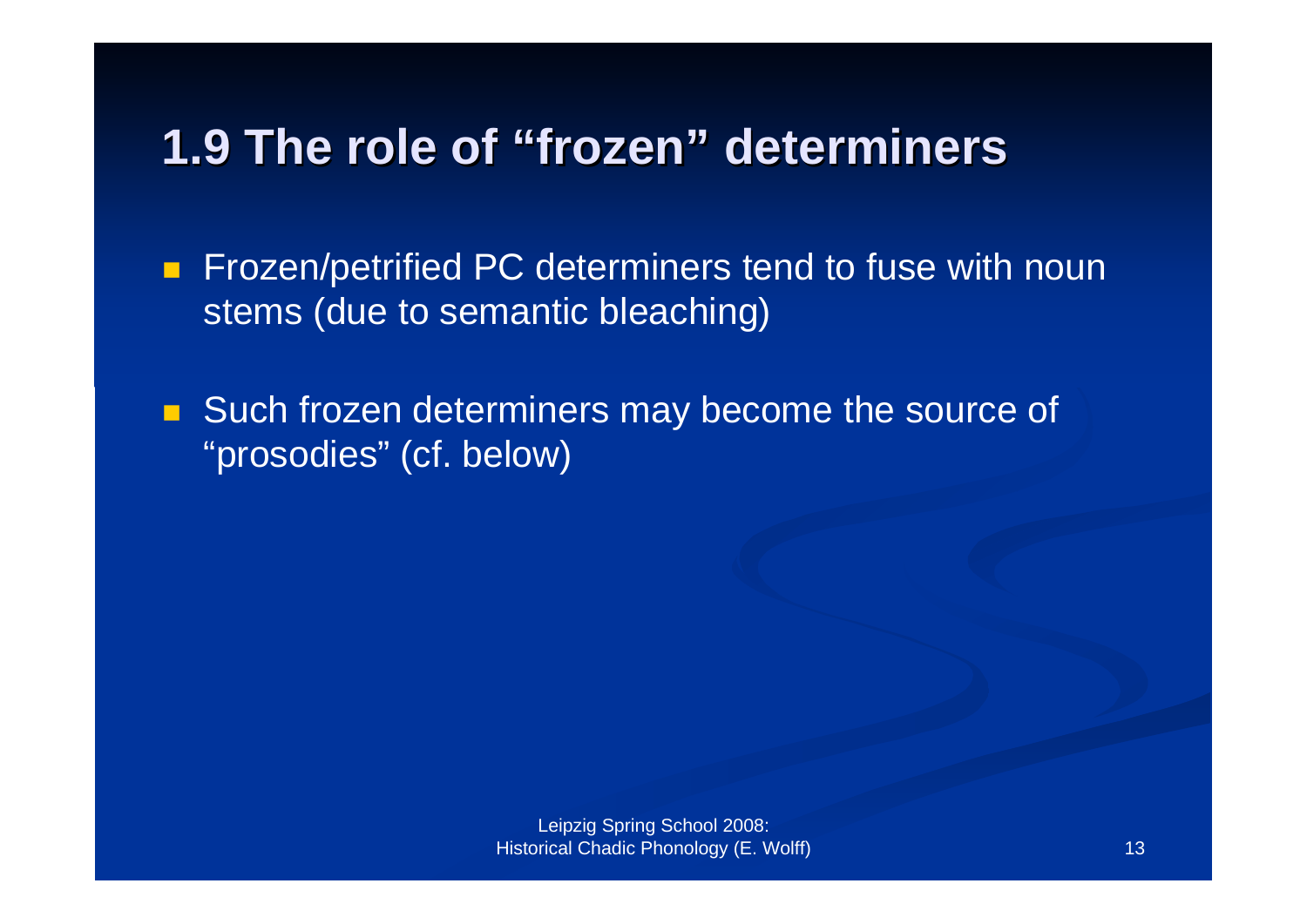### **1.10 "Frozen" DET with noun plurals (1) DET with noun plurals (1)**

П **\*-W (also in combination with "internal a" and reduplication)**

**West** Bade**Hausa** Karekare

  *zgl zgàala-u* 'foot' *karee kàrna-u* 'dog' *tùumà tùumam[i]yà-u* 'mortar' Miya *shim shímámà-w* 'farm' Ngizim *gàs gàsa-u* 'spear'

#### East

KeraTumak

 *gùblí gùblà-w* 'ram' Bidiya *miidò mída-w* 'man'

*às rá k-àsrá-w* 'antelope'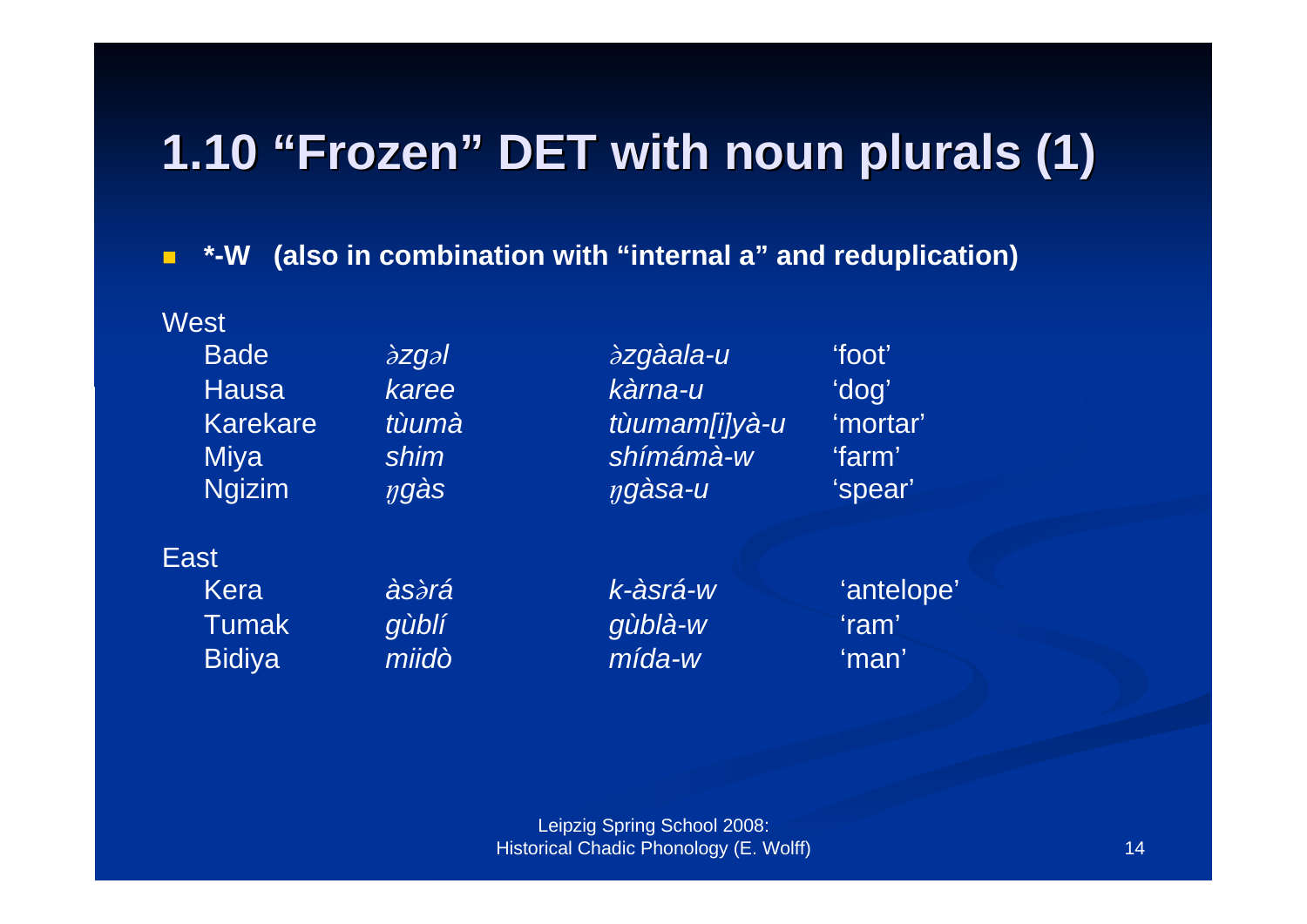## **1.10 "Frozen" DET with noun plurals (2) DET with noun plurals (2)**

 $\blacksquare$ **\*-Y (also in combination with "internal a" and reduplication)**

**Mast** 

| v v いい            |              |          |             |
|-------------------|--------------|----------|-------------|
| <b>Hausa</b>      | <b>birìi</b> | bìra-i   | 'monkey'    |
| <b>Ron/Bokkos</b> | <b>wur</b>   | wurá-y   | 'house'     |
| <b>Karekare</b>   | wàci         | wakà-i   | 'goat'      |
| <b>Bole</b>       | kòorì        | koor-e   | 'farm'      |
| Central           |              |          |             |
| Gisiga            | aw           | awa-y    | 'goat'      |
| <b>Bachama</b>    | samwa        | samw-e   | 'rope'      |
| <b>Musgu</b>      | kusum        | kusuma-y | 'mouse'     |
| <b>Kotoko</b>     | liigà        | lìigà-i  | 'crocodile' |
| <b>Buduma</b>     | cégan        | céganâ-i | 'scorpion'  |
|                   |              |          |             |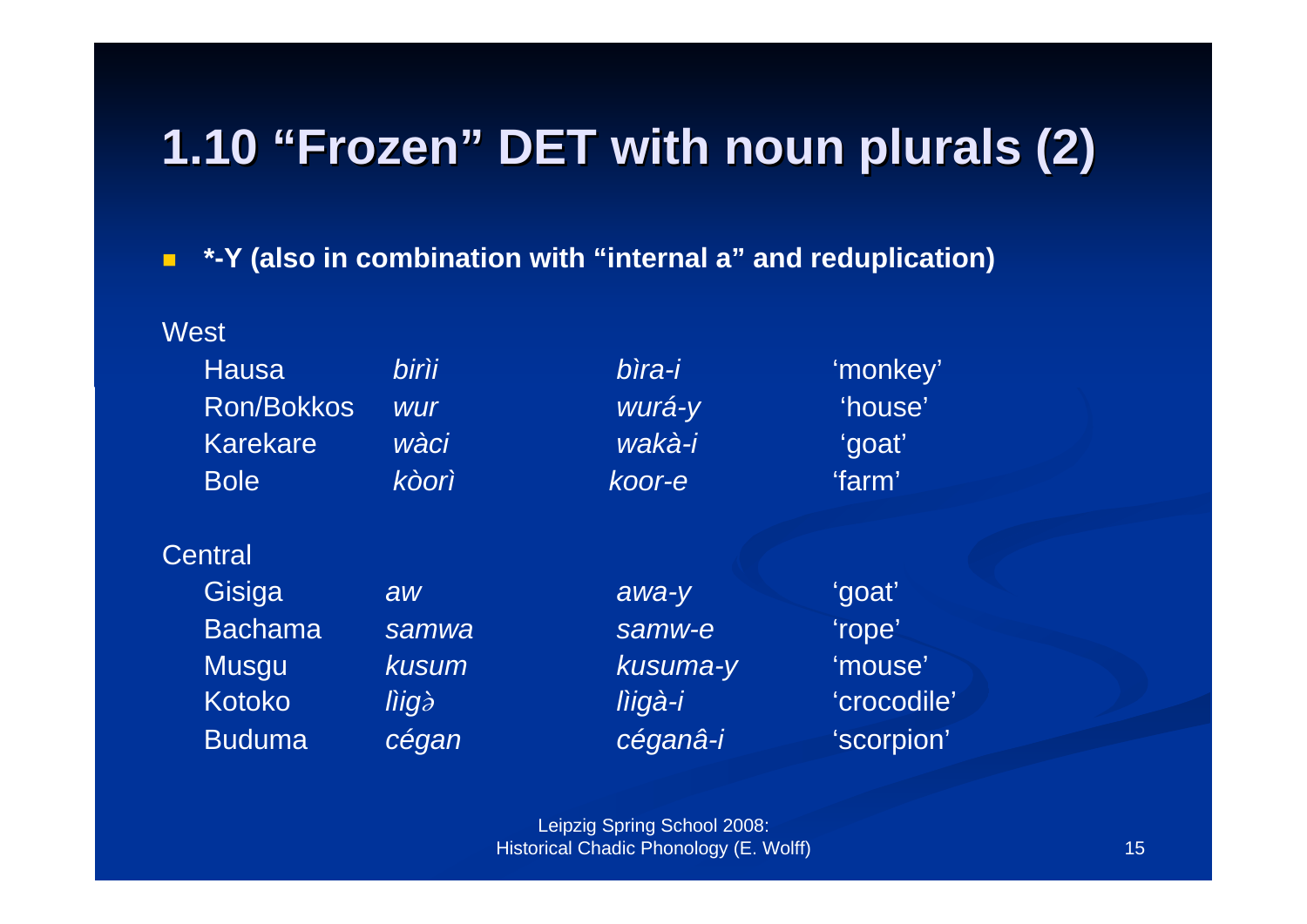### **1.10 "Frozen" DET with noun plurals (3) DET with noun plurals (3)**

#### East

Somrai *dogoro dogora-i* 'dog' Jegu *pòt pòt-è* 'arm' Mubi *gìr gar-é* 'house' Dangaleat *diwò diwà-i* 'fly' Bidiya *reera rerè-y* 'song' Migama *ìjìma èjjèm-ì* 'thorn'

#### Masa

Masa

*dut(-na) duta-i(-na)* 'calabash'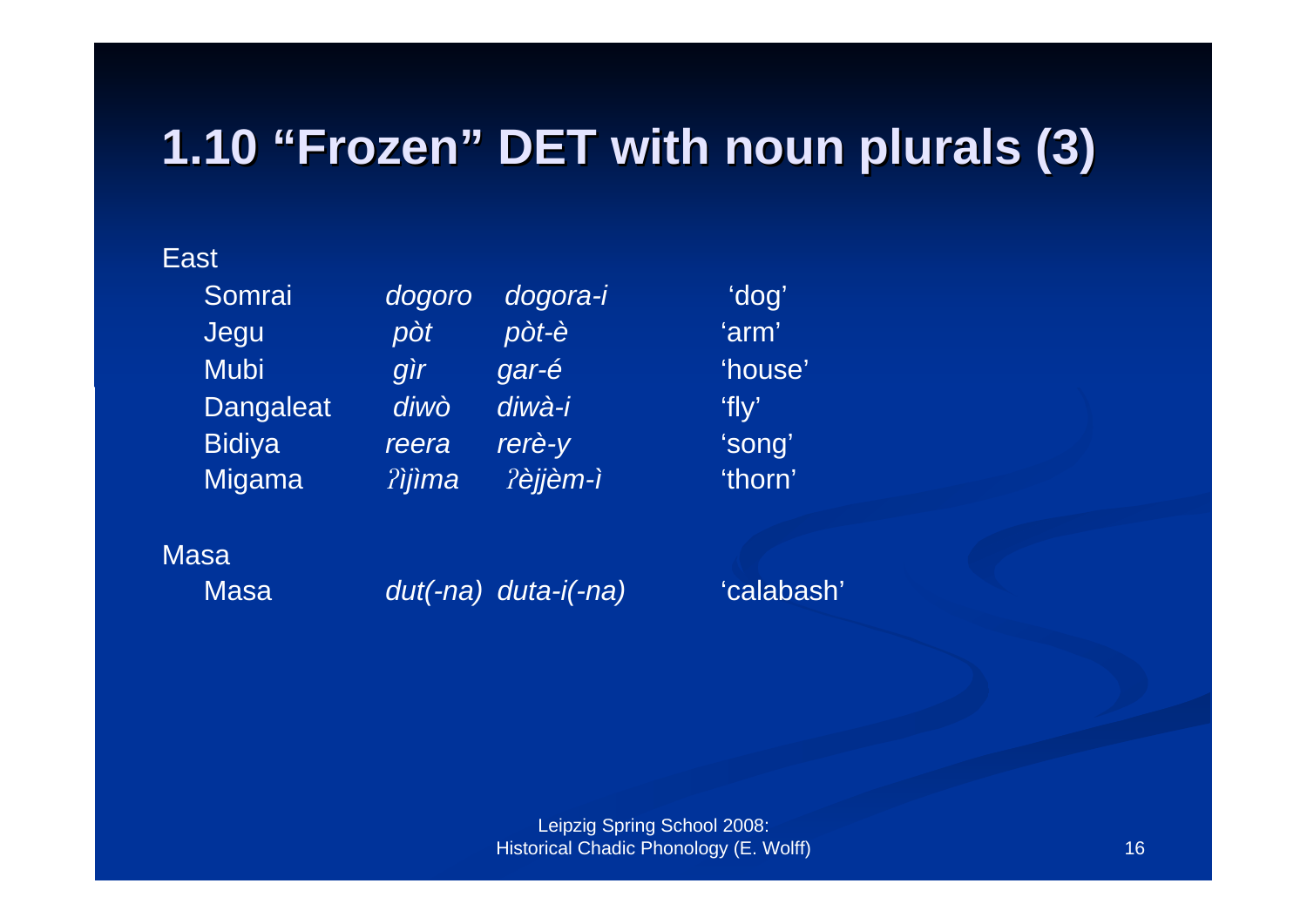## **1.10 "Frozen" DET with noun plurals (4) DET with noun plurals (4)**

**"determiner" \*-n (always with final –i, also with "internal a" and reduplication)**

West

| <b>Hausa</b>  | fùree | fùrà-nn-ii                                | 'flower'    |
|---------------|-------|-------------------------------------------|-------------|
| Pa'a          | datsi | datsaa-n-i                                | 'worthless' |
| Central       |       |                                           |             |
| Gude          |       | $tsa(-n\partial)$ tsa-ny-i(-n $\partial)$ | 'fence'     |
| Kotoko        | fàskà | fàskà-ny-e                                | 'goat'      |
| East          |       |                                           |             |
| <b>Mukulu</b> | dibe  | dibbà-n-i                                 | 'termite'   |
| Somrai        | mije  | mije-n-i                                  | 'stranger'  |
| <b>Masa</b>   |       |                                           |             |
| <b>Musey</b>  | hleq- | hlege-n-i                                 | 'chicken'   |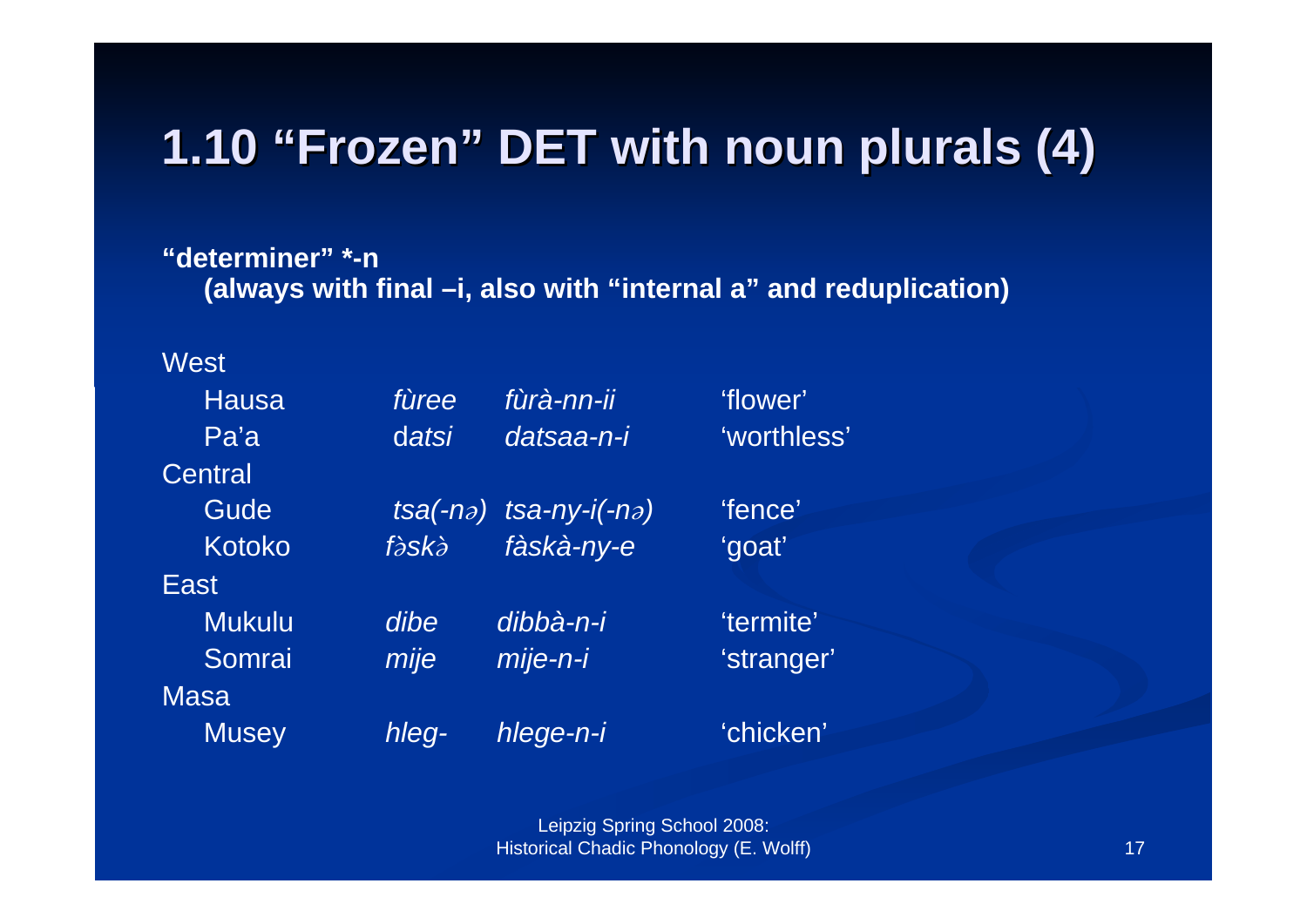### **1.10 "Frozen" DET with noun plurals (5) DET with noun plurals (5)**

**"determiner" \*-k (always with final –i, also with "internal a" and reduplication)**

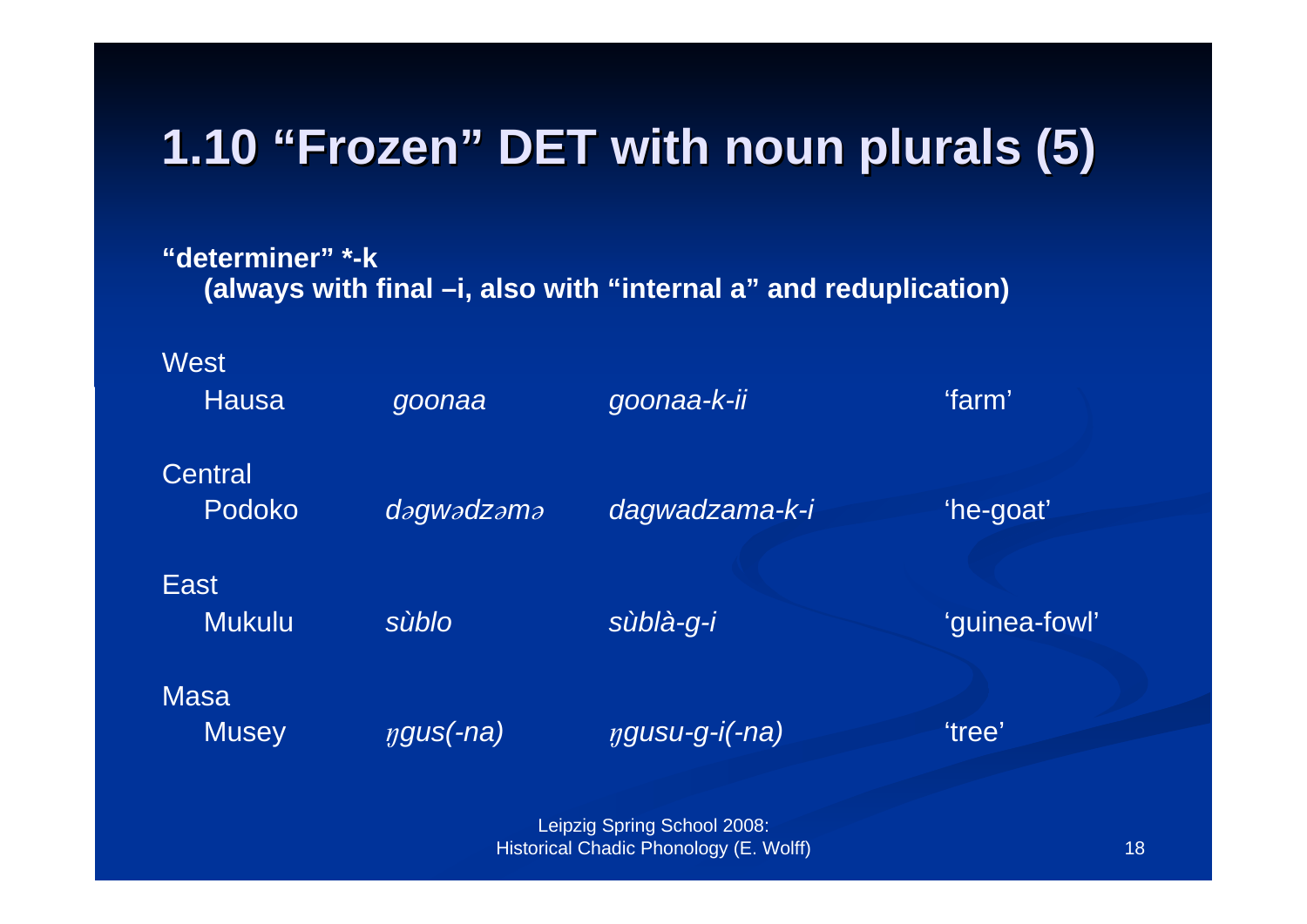#### **1.10 "Frozen" DET with noun plurals (6) DET with noun plurals (6)**

**"determiner" \*-**Î**(always with final –i, also with "internal a")**



**Central** Kotoko *she*

Gidar *bèknè*

Margi *kwà kwà-'y-ì* 'girl' *shaa-*Î*-e* 'hand' *bèknè-d-i* 'elephant'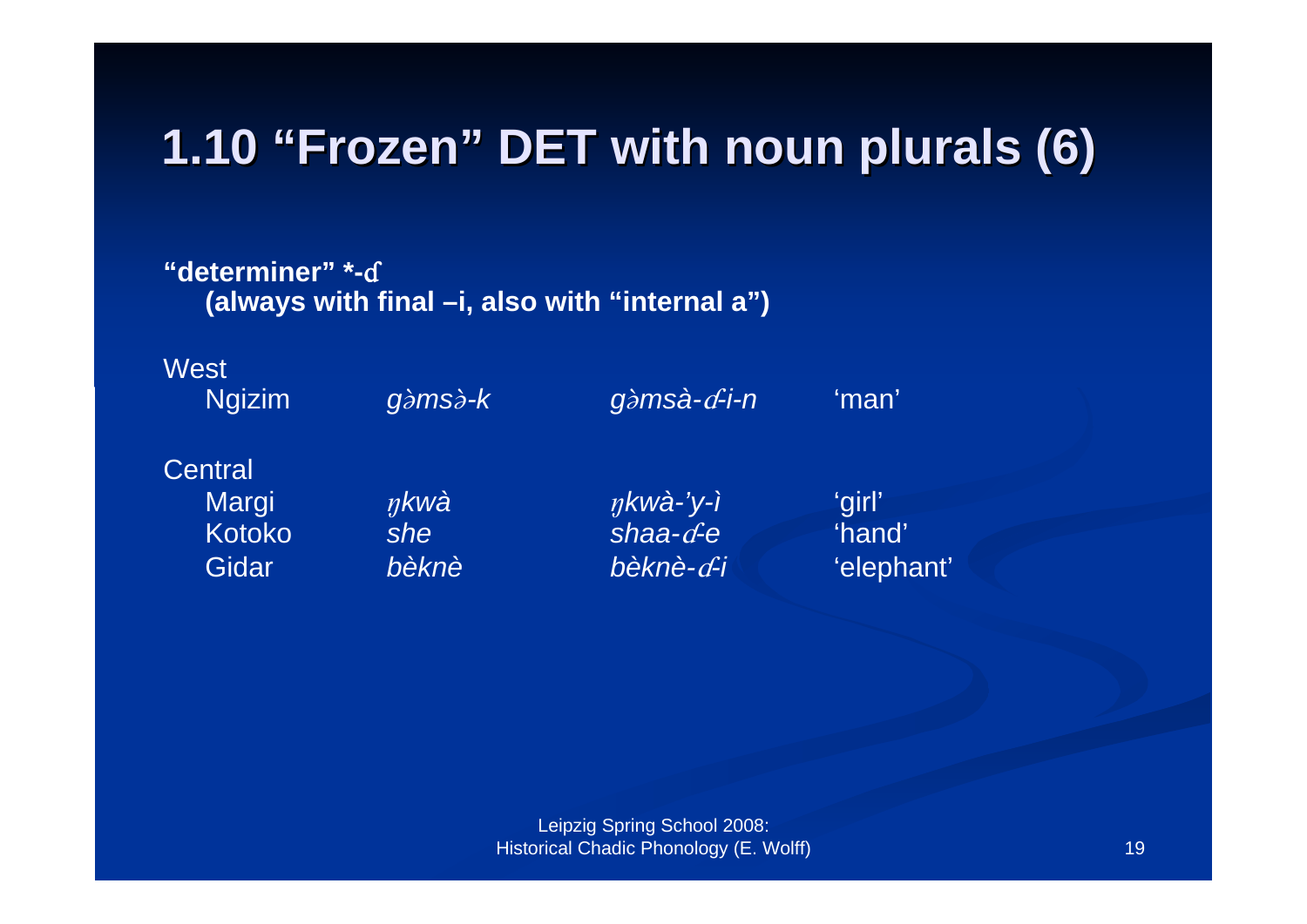#### **1.11 Quality changes affecting vowels**

#### *Pluractional* **verb stems**

#### *"internal -a-"*

- Replacive strategy
- Insertive strategy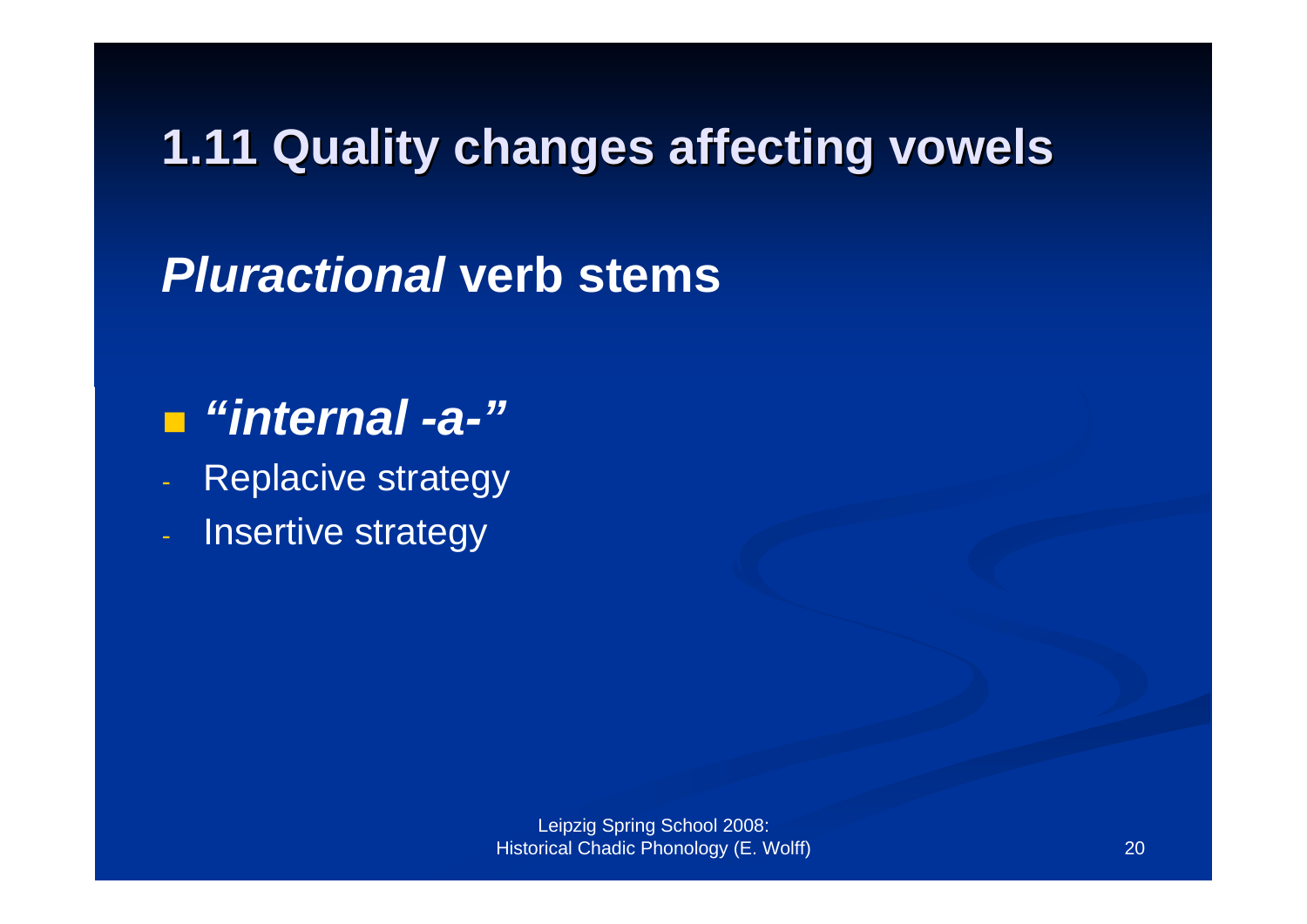#### **1.12 Replacive Replacive strategy strategy**

|             | <b>West</b>    |                                        |                                          |                                |
|-------------|----------------|----------------------------------------|------------------------------------------|--------------------------------|
|             | Angas          | cen                                    | can                                      | 'to cut'                       |
|             | <b>Miya</b>    | vàrká                                  | vàrká                                    | 'to give birth'                |
|             | Central        |                                        |                                          |                                |
|             | Lamang         | kla<br>ghambasa                        | kala<br>ghambasa                         | 'to take'<br>'to laugh'        |
|             | Wandala        | mtsa                                   | matsa                                    | 'to die'                       |
|             | Zulgo          | $z\grave{\partial}m$<br><i>sàkam</i>   | zama<br>sakama                           | 'to eat'<br>'to buy'           |
|             | Podoko         | $s$ $\partial$ $kw$                    | sakw                                     | 'to buy'                       |
|             | Ga'anda        | $k\partial$<br>$\mathop{\textit{max}}$ | $k$ <sub>2</sub> -ka (CV-redupl.)<br>mat | 'to bite'<br>'to die'          |
|             | <b>Bachama</b> | $mb{u}$ ra                             | mbar-a                                   | 'to extinguish fire there'     |
| <b>East</b> |                |                                        |                                          |                                |
|             | <b>Mubi</b>    | ríib-í                                 | ráb-é                                    | 'to stir'                      |
|             |                | jùub-í                                 | jàb-é                                    | 'to squat down'                |
|             |                | dèrès-é<br>sògòd-é                     | dáràs-é<br>ságád-é                       | 'to kneel down'<br>'to put in' |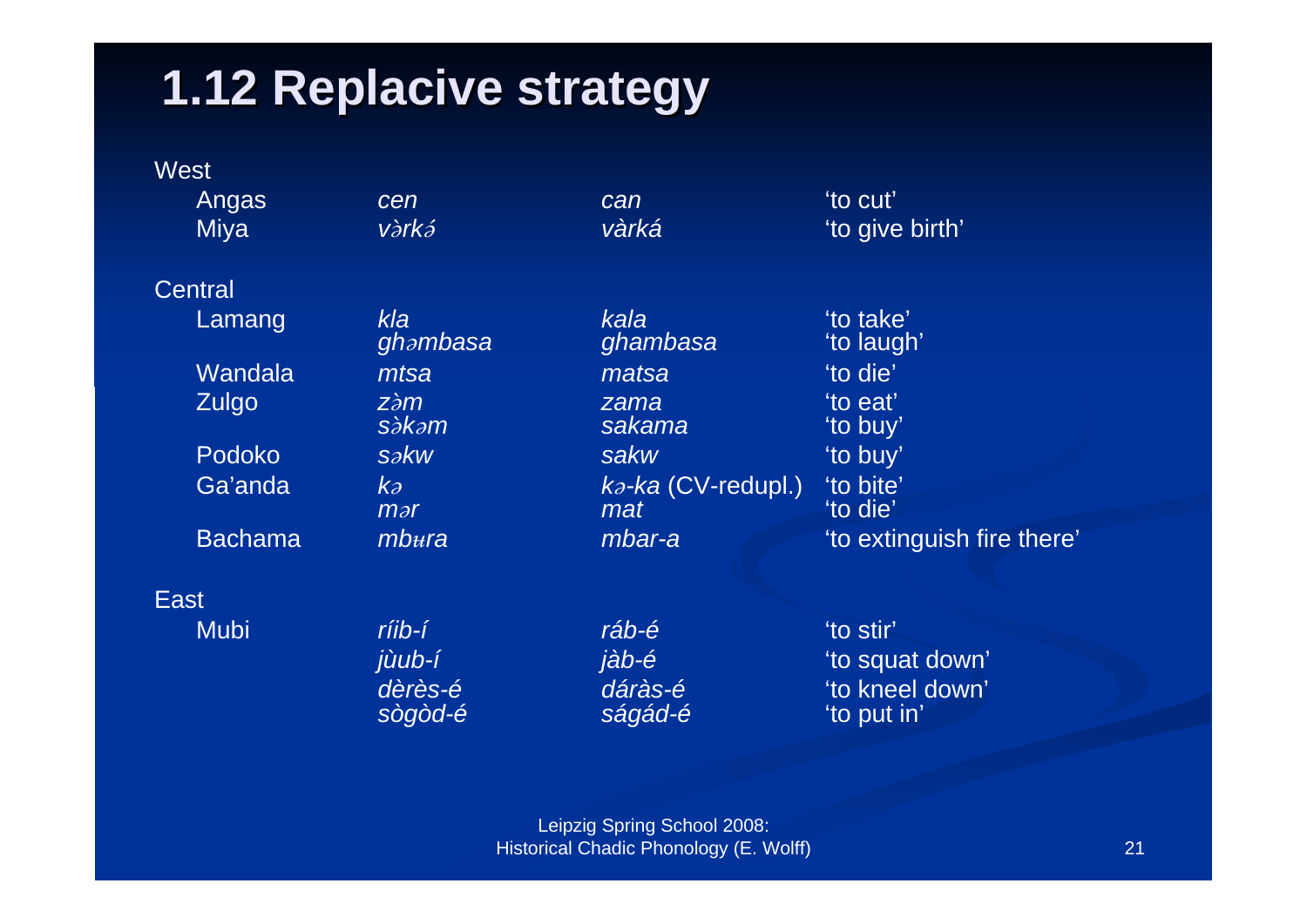#### **1.13 Insertive Insertive strategy strategy**

#### West

|         | Angas<br>Sura<br><b>Ron/Daffo</b> | (habitative)          | pus<br><b>SÙ</b><br>$\delta$ âk | pwas<br>swa<br>$b$ áàk        | 'to shoot'<br>'to run'<br>'to break'      |
|---------|-----------------------------------|-----------------------|---------------------------------|-------------------------------|-------------------------------------------|
|         | <b>Ron/Kulere</b><br>Miya         | <i>(pluractional)</i> | $\delta$ il<br>duk<br>kàfà      | $\beta$ yăl<br>dwáak<br>kàafà | 'to draw water'<br>'to beat'<br>'to send' |
| Central | Saya                              |                       | nàt                             | náat                          | to tie'                                   |
|         | <b>Bachama</b><br>Gude            | (allative)            | píir-á<br>la                    | pyáar-á<br>laala              | 'to thatch there'<br>'to cut'             |
| East,   |                                   |                       |                                 |                               |                                           |
|         | <b>Dangaleat</b>                  |                       | bàkàl-                          | bakaal-                       | to eat soft food'                         |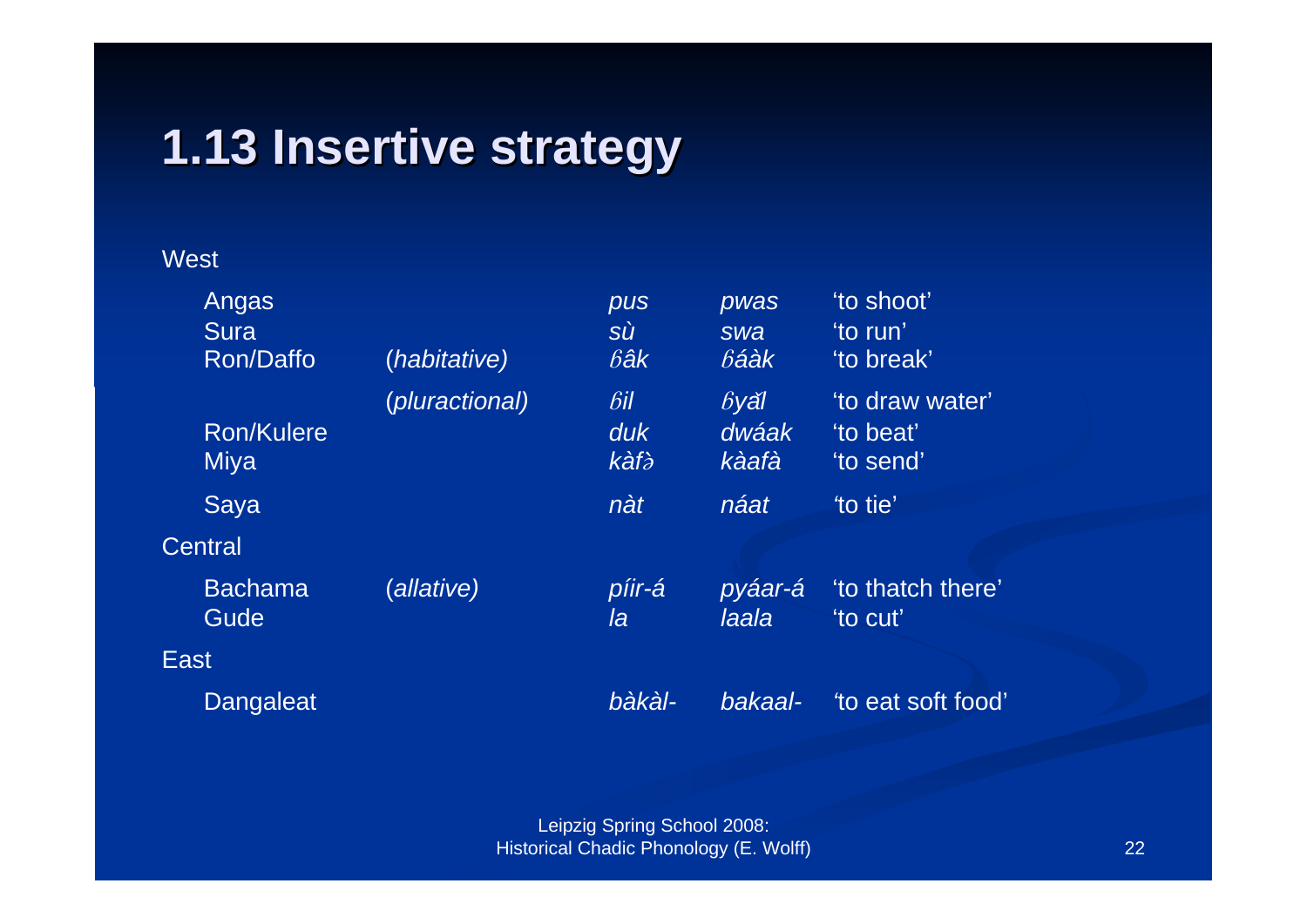#### **1.14 Vowel changes changes**

п The infix \*-a- undergoes (partial) assimilation to lexical vowel of the verb base.

Central Bachama *pír pyéer* 'to thatch' *tùúl tòól*  'to chew' п With the insertive strategy, the synchronic result may be simply vowel lengthening. West Saya *kp kp* 'to weave' *cìm cíim* 'to call' Central Gude**m**ata *maata to die'* East Bidiya *bákàl bákàal* 'to eat dry food' *regèm regèem* 'to boil grain' *oyóokòl oyóokòol* 'to lisp'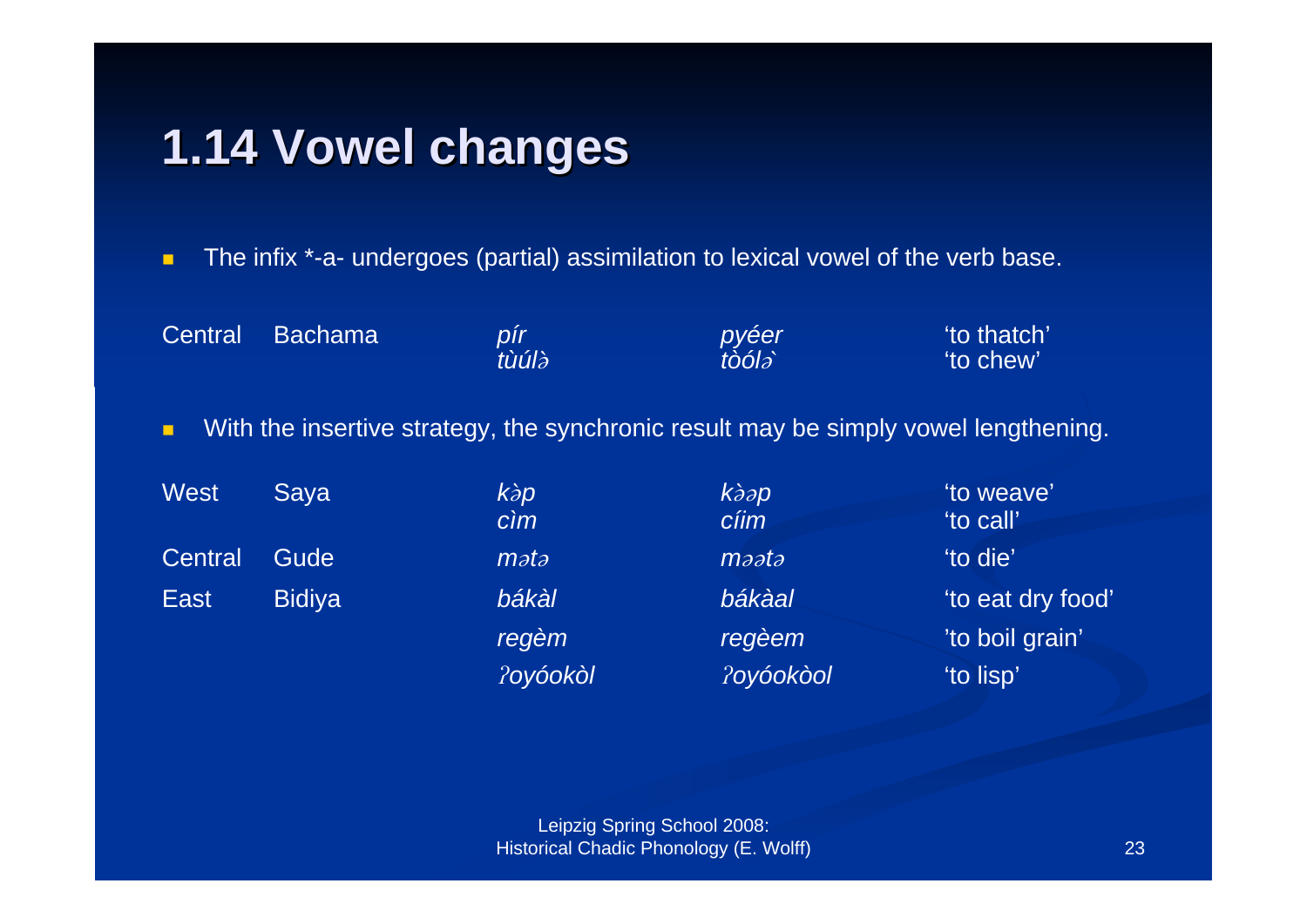## **1.15 Summary Summary & Outlook & Outlook**

#### п Root & Pattern Structure Vowels are indicative of morphological patterns

| UNMARKED | <b>MARKED</b>                                 |
|----------|-----------------------------------------------|
| lexical  | grammatical                                   |
| singular | plural (nouns)                                |
| simplex  | pluractional~habitative/frequentative (verbs) |

[Note that only one of the forms may incidentally "survive" language change]

- $\blacksquare$  Morphology allows all kinds of affixing
	- (pre- &) suffixing may give way to UMLAUT-like phenomena (distant assimilation)
	- infixing ("internal a") may give way to ABLAUT-like phenomena
- п Shallow phonological rules affect vowels in both quantity (lengthening) and quality (e.g. lowering with "internal a")
- $\blacksquare$  "Frozen" DETs occur and may trigger UMLAUT ("prosody") effects; in the case of DET \*-Y and \*-W final diphthongs \*ay and \*-aw may monophthongize to yield mid vowels [e] and [o]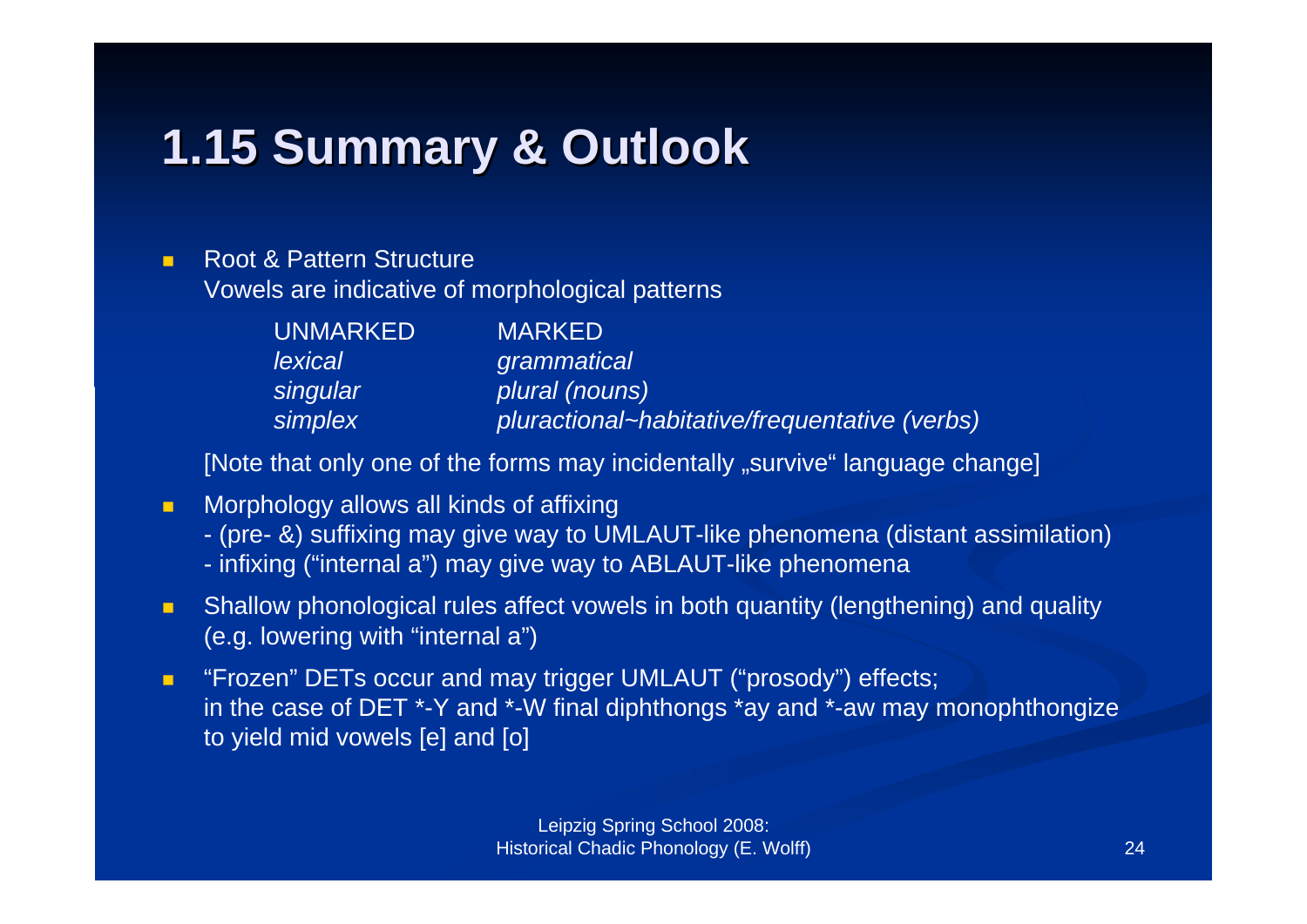# **End of Part 1 End of Part 1**

(Introduction)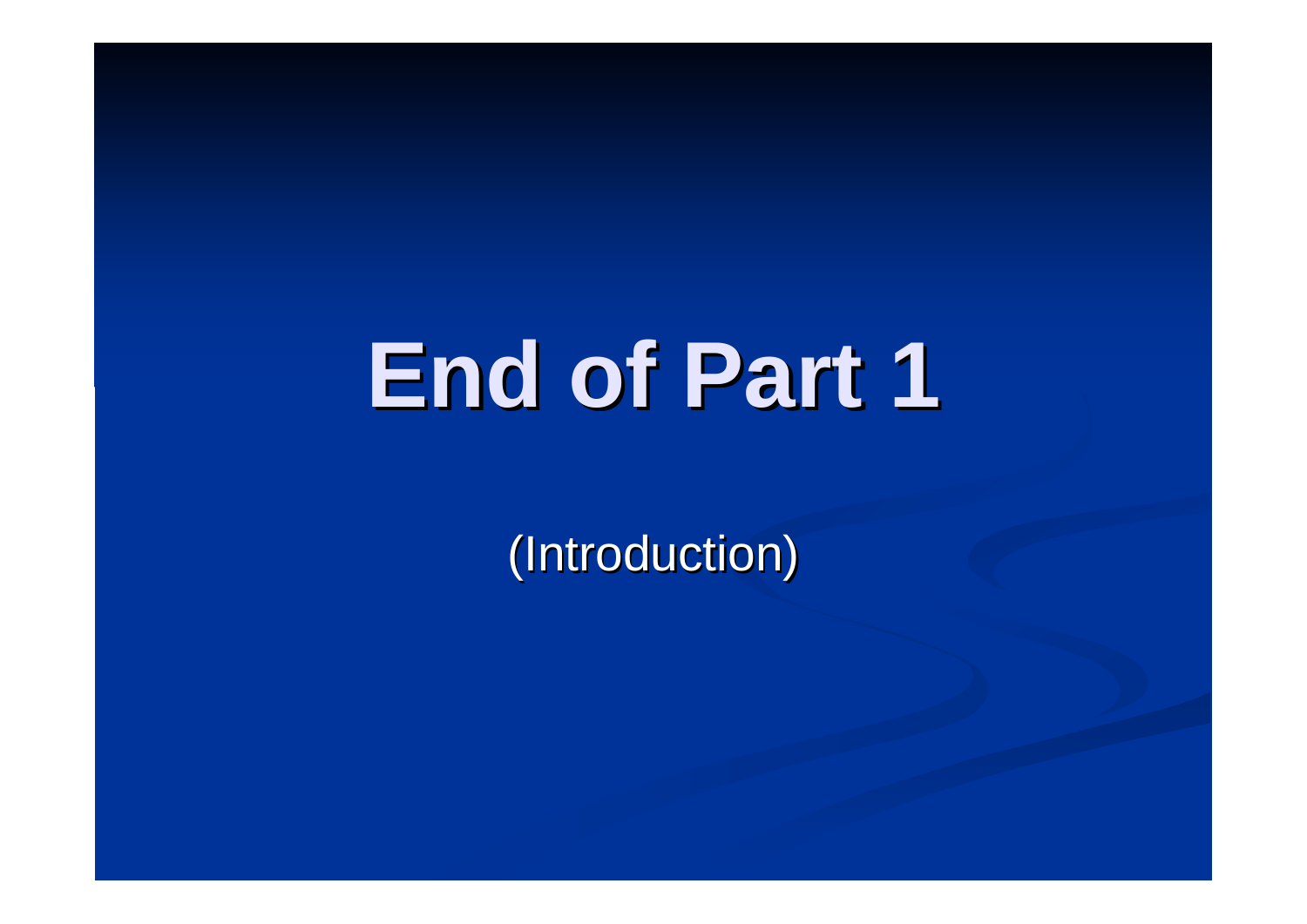# **Part 2: Synchronic Synchronic analysis analysis**

p. **E** Competing phonological analyses of Central Chadic languages (vowel systems)

e<br>Ma **Rurely segemental analysis analysis** 

**Prosodic analysis: PAL & LAB prosodies**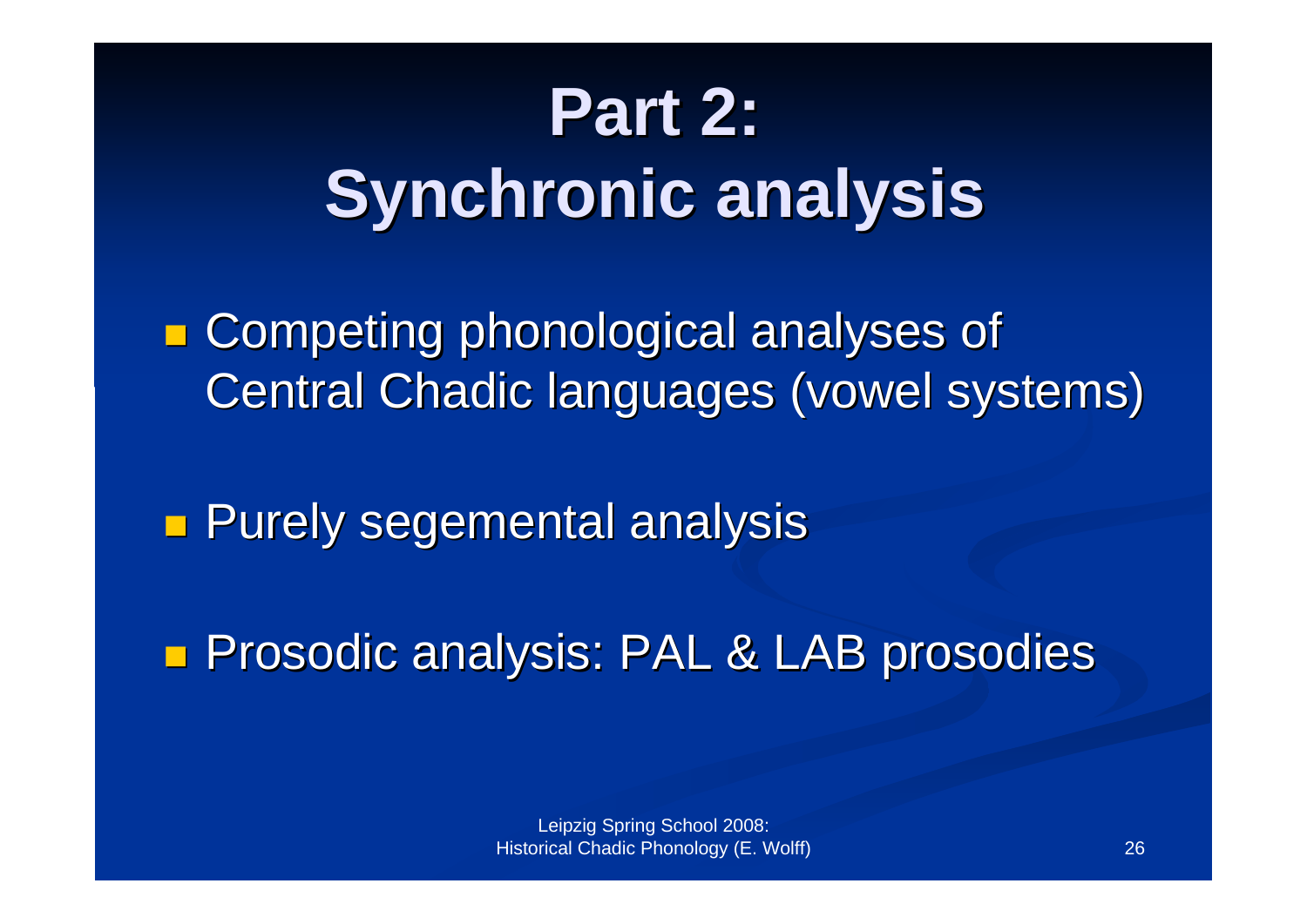#### **2.1 Central Chadic 2.1 Central Chadic vowel systems systems**

- $\blacksquare$  Generally speaking, a much larger number of *synchronic* vowel phonemes reflect a much smaller number of *abstract underlying* and/or *historically reconstructable* vowels to the extent that, as is the case with certain Central Chadic languages, only a single vowel **\*/a/** can be safely reconstructed internally that would contrast with its absence in syllable peak positions.
- п In languages of this type, all other (ten or more) surface vowels can be said to reflect - at least historically! - either **[i]** or **[u]** syllabifications of the approximants **/y/** and **/w/**, or assimilatory raising of **/a/** to **[e]** or **[o]** in [+high] phonological environments (but also assimilatory lowering of **/i/** to **[e]** and **/u/** to **[o]** in [+low] phonological environments) – or, independently, represent pro- and epenthetic vowels insertion (plus subsequent phonetic "colouring") .
- $\blacksquare$  Languages of this type pose considerable theoretical and methodological challenges for both synchronic description and historical reconstruction.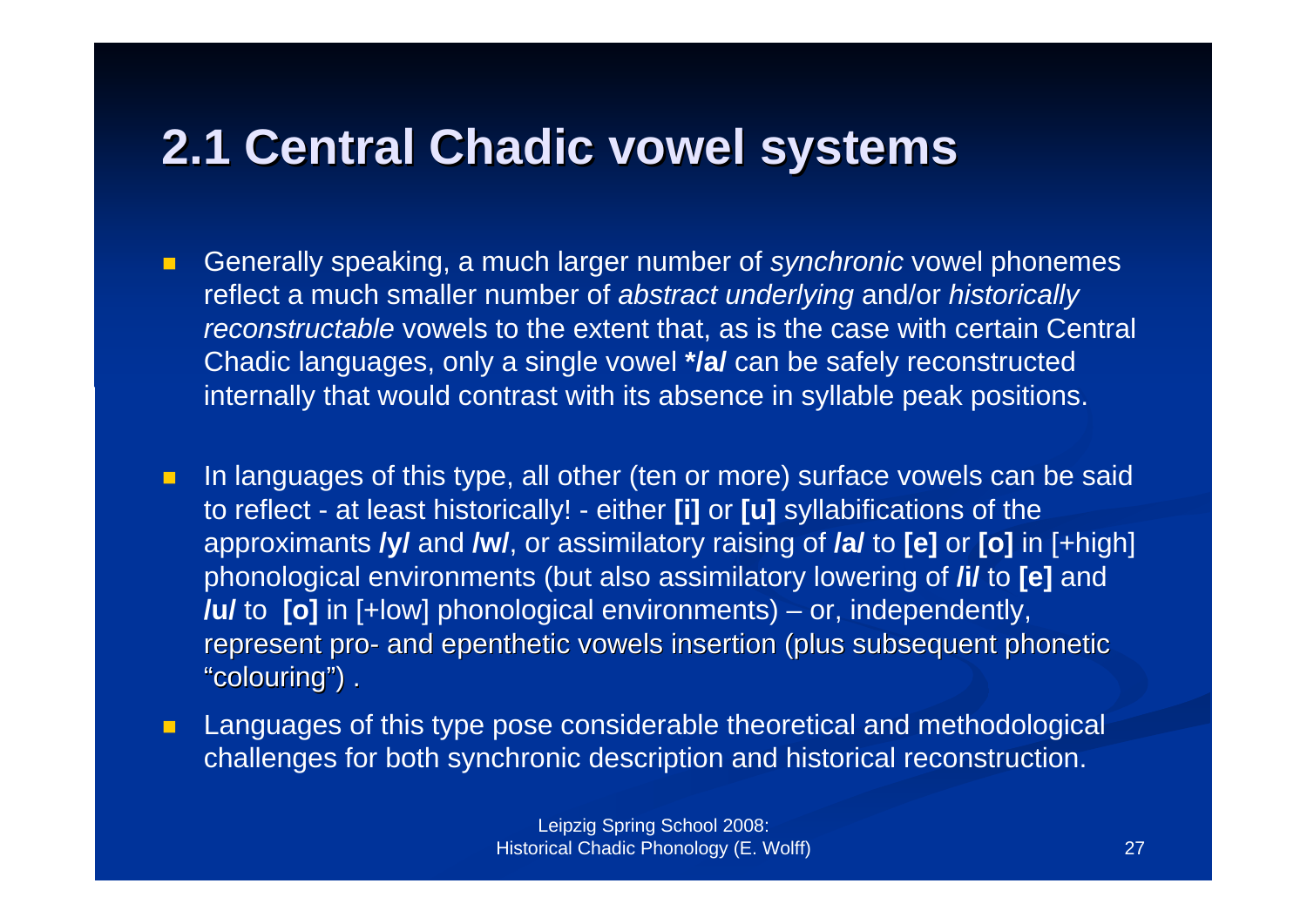### **2.2 From underlying to surface (1)**

#### п **Approximant syllabification**

Lamang **C<sub>1</sub>C<sub>2</sub>a**-base **/wma/ [uma]** 'to marry' pluractional formation with "internal **a**" **/w-a-ma/ [wama]** 'to marry many times' Lamang **VC<sub>1</sub>C<sub>2</sub>** bases bases **/agw~agu/ [ogo]** 'goat' (PC **\*a(w)ku) /awy~awi/ [ewe]** 'mouth' (PC **\*ba)** (i) low-vowel raising in initial position resulting from high vowel distant assimilation **/a/ > [o] /\_\_C[o]~/u/ /a/ > [e] /\_\_C[e]~/i/** (ii) simultaneous high vowel lowering in final position resulting from distant low-vowel assimilation **[u] > [o] / /a/~[o]C\_\_ [i] > [e] / /a/~[e]C\_\_**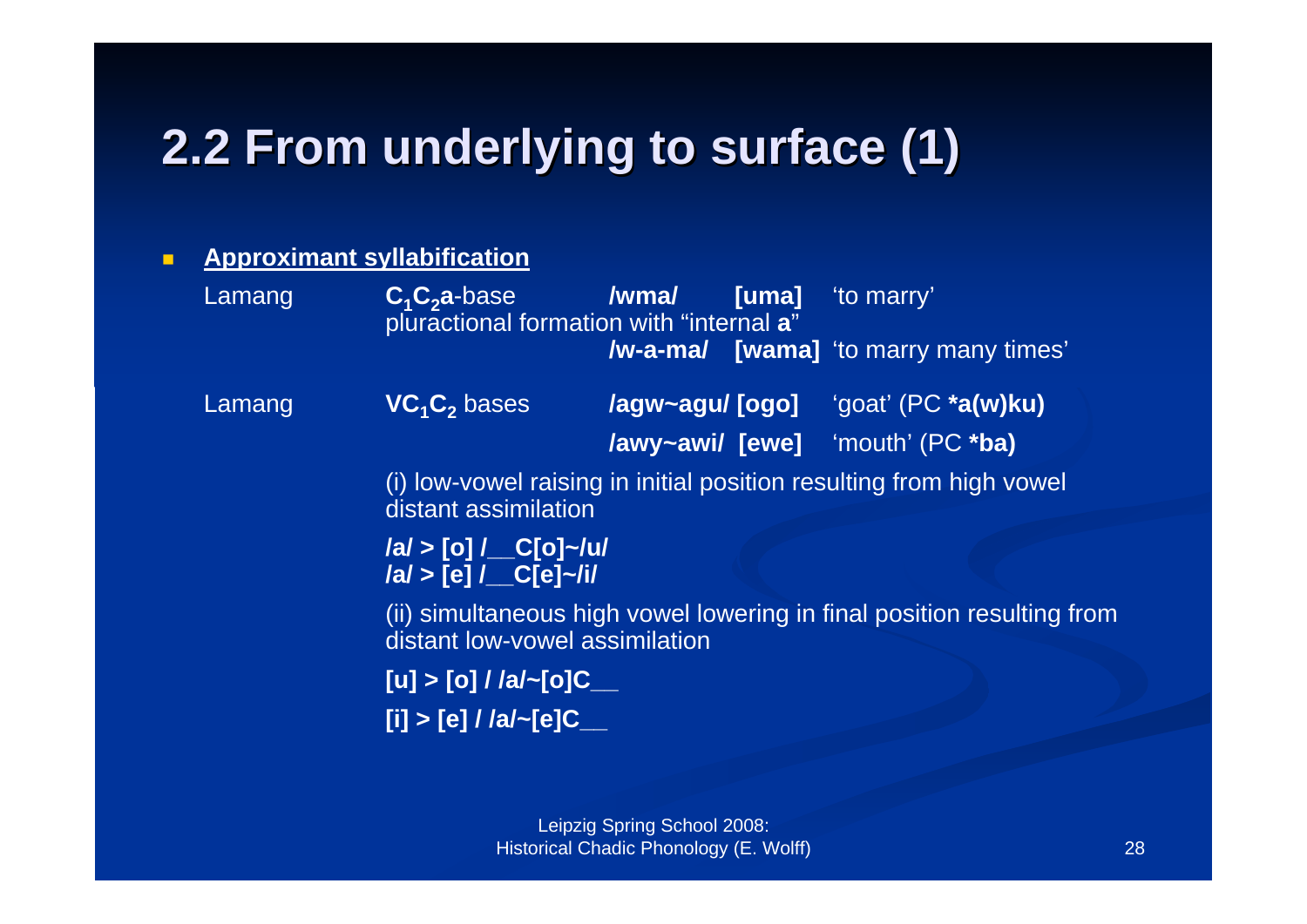## **2.2 From underlying to surface (2)**

- п Positional "colourings" of pro- and epenthetic vowels (short high and central vowels).
- $\blacksquare$  The combination of pro-/epenthetic vowel plus approximant may yield phonetically long vowels, despite the absence of phonological vowel length, cf.

Wandala**C<sub>1</sub>C<sub>2</sub>a**-base (with frozen determiner \*-y)

**\*/yra+y/** 'head'

(i) prothetic schwa is regularly inserted before an initial consonant cluster

**\*/yra-y/ > \*[**´**]yray** 'head'

(ii) prothetic schwa plus approximant result in a phonetically long surface vowel

(iii) final diphthong monophthongizes to mid vowel

**\*/yra-y/ > \*[**´**]yray > [iire]** 'head'

Hausa (segmental sequence **\*/-aw-/ > [-oo-])**

**\*d-wk-** <sup>&</sup>gt;\***/dáwkì/ > [dóokìi]** 'horse' pl. **/dàw-àa-k-áy/** 'horses'

> Leipzig Spring School 2008: Historical Chadic Phonology (E. Wolff)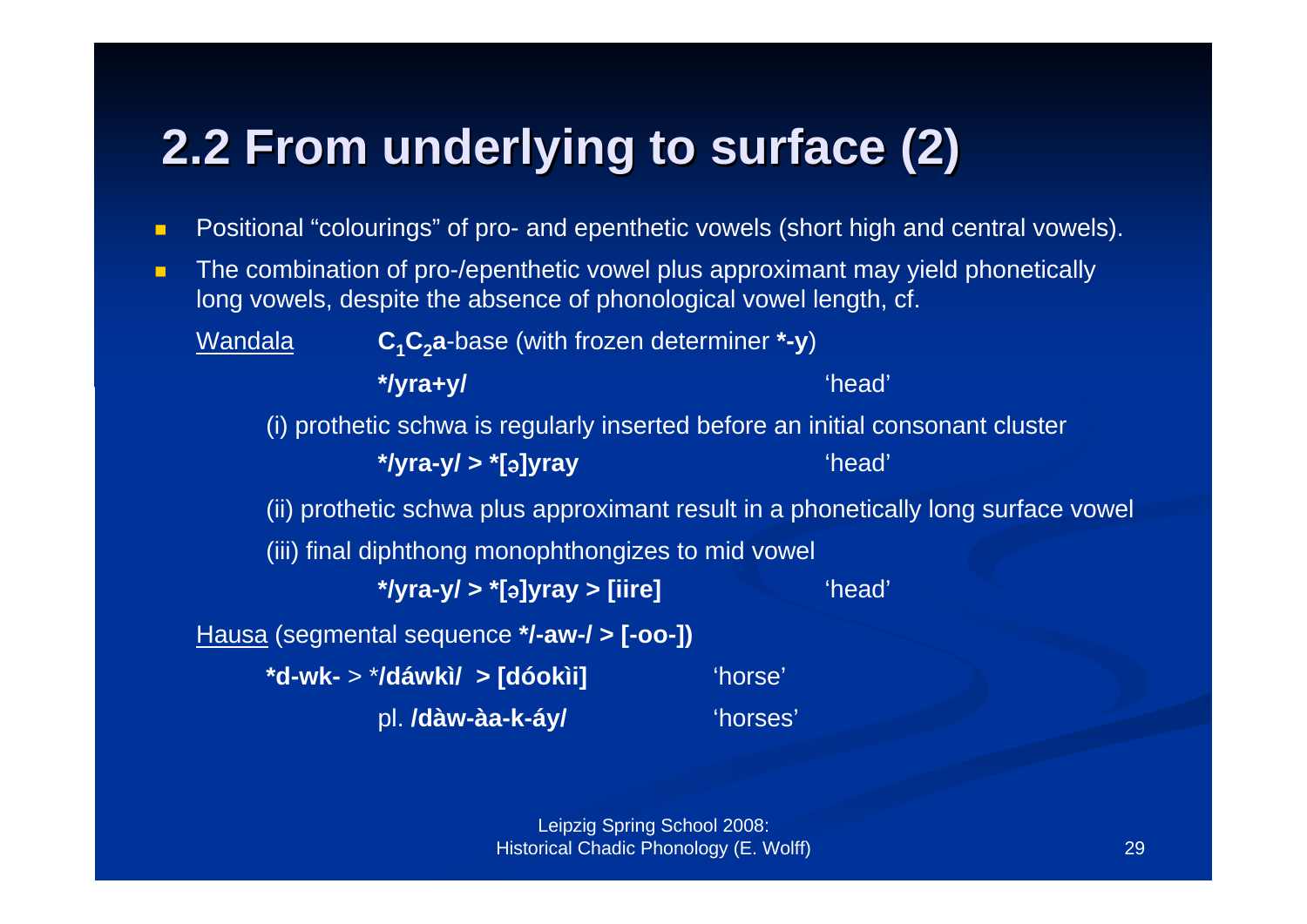### **2.3 Challenging questions**

- $\blacksquare$  Are approximants (y, w) and high vowels (i, u) different phonemes or simply distributional allophones of the same two phonemes: /y~i/ and /w~u/?
- п Are internal mid vowels (e, o) phonemes in their own right or are they distributional allophones of either /a/ or the  $[+high]$  phonemes (/y~i/ and /w~u/)?
- $\blacksquare$  Are final mid vowels (e, o) phonemes in their own right or are they monophthongized allophones of diphthongs /ay~ai/ and /aw~au/ (likely resulting from DET suffixes \*-Y and \*-W)?
- $\blacksquare$  Are all short non-low vowels (schwa, i, u) automatically pro- or epenthetic in nature, or are they, at least in certain instances, phonetic reductions of full vocoids (/a/, /y~i/, /w~u/) – possibly in unstressed syllables?
- $\blacksquare$  Are all phonetically long vowels predictable in terms of combinations of vowel plus approximant or vowel+vowel (cf. insertive "internal a" strategy) - if not representing manifestations of stress?

 $\blacksquare$  *How many synchronic vowels (phonemes) are there in a given language? Could it be more than just one, namely /a/? Does a 1-vowel-system merit to be called a "system"? Are we dealing with "vowels" in such languages in the first place, or should we rather refer to such as "vocoid" systems? What does all this mean (A) for cross-linguistic typology, and (B) for historical reconstruction of the common proto-language?*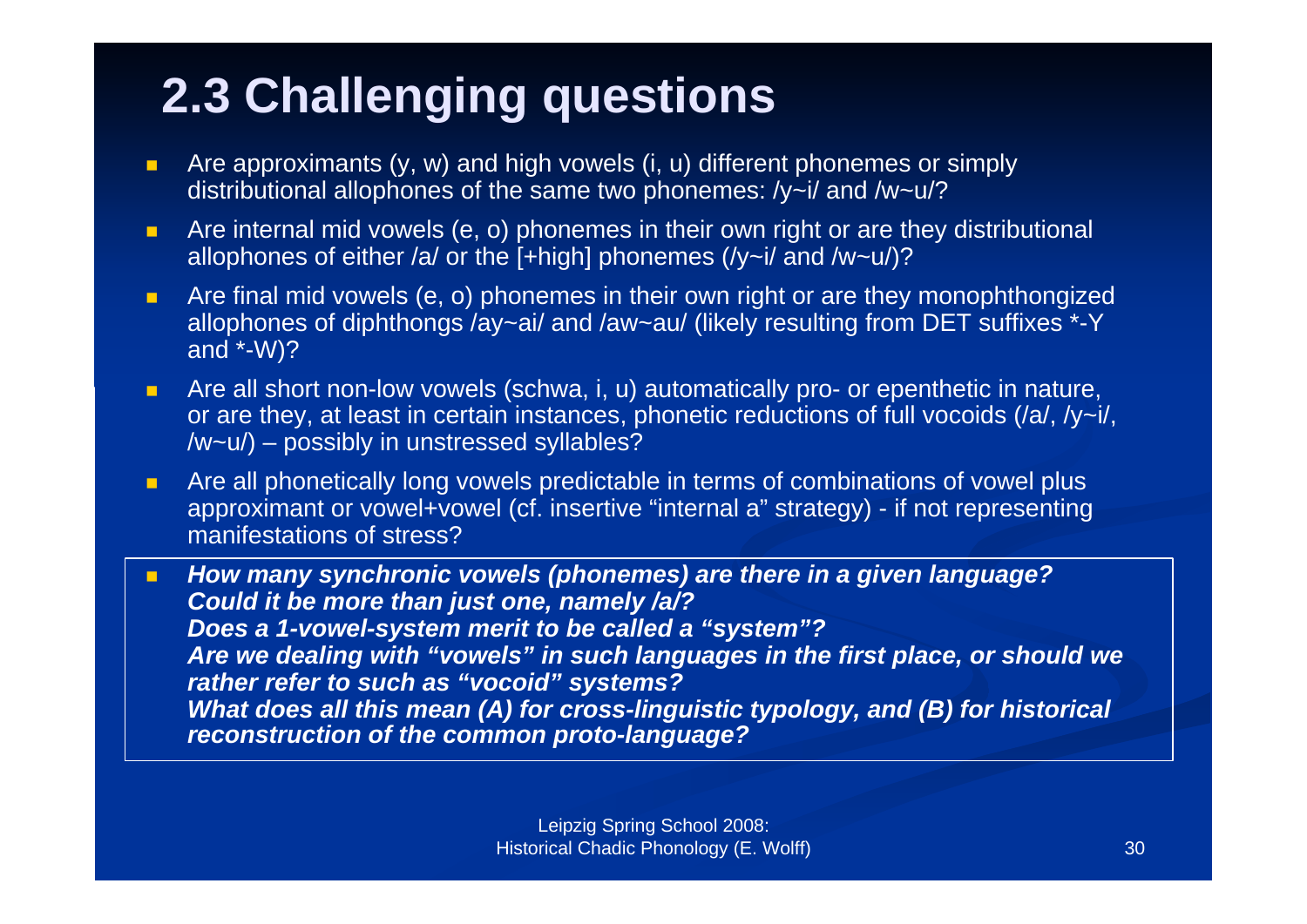### **2.4 The 2.4 The Prosody Prosody Approach (1) Approach (1)**

Fictitious field situation in Northern Nigeria/Cameroon & fictitious dialogue between field linguist and Ali, speaker of a Central Chadic language.

| Linguist: | OK, Ali, can we meet again tomorrow morning? |
|-----------|----------------------------------------------|
| Ali:      | ákwe!                                        |
| Linguist: | Can we also meet in the afternoon?           |
| Ali:      | ákwe!                                        |
| Linguist: | And in the evening we go to greet the chief? |
| Ali:      | ákwe!                                        |

Linguist's entry to field diary (same day):

"In Ali's language, there appears to be a particle *akwe* indicating consent."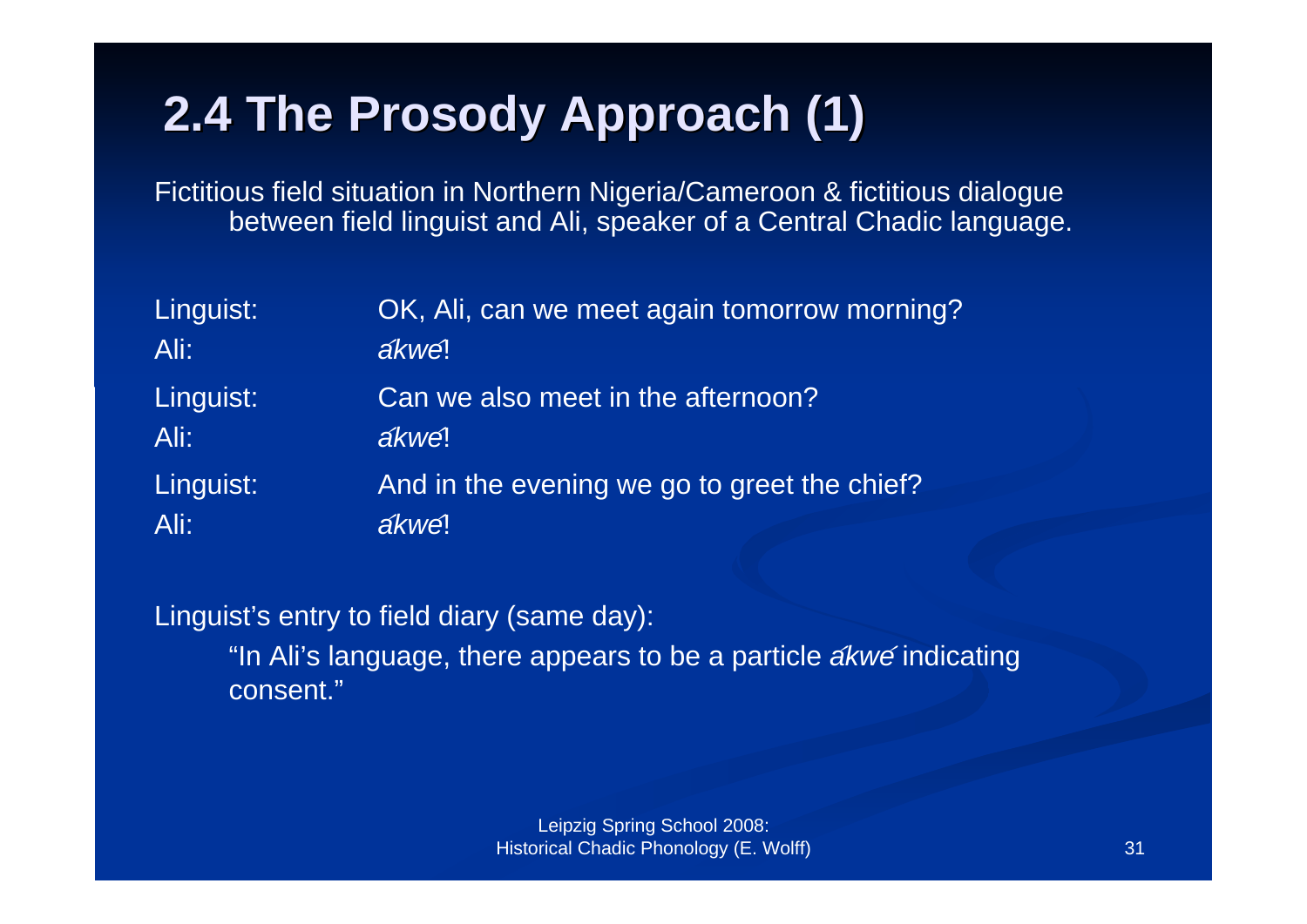# **2.4 The 2.4 The Prosody Prosody Approach (1.1) Approach (1.1)**

Entry to field diary (grammar notes) a few weeks or months later:

- $\blacksquare$  "In this language the phonology is such that the English loan 'Okay' is reanalysed as involving the effect of prosodies:
- П The feature [+round] of the initial vowel [o] becomes detached from the vowel and functions as *LAB Prosody*; as such, it is phonetically realised on the velar obstruent:  $/k/ \Rightarrow$  [kw] (note that labialized  $/k$ <sup>w</sup>/ has phonemic status in the language); the initial vowel, now devoid of the feature [+round], surfaces as /a/ which is, most probably, *the only underlying vowel* in this language;
- п the final diphthong (or monophthong) of the loanword 'Okay' corresponds to the common underlying final /a+y/ in this language, which is regularly *monophthongised* and becomes phonetically realised as [e].
- П Therefore, according to the language's phonological rules, the most natural way to say 'Okay' is to pronounce it [akwe]."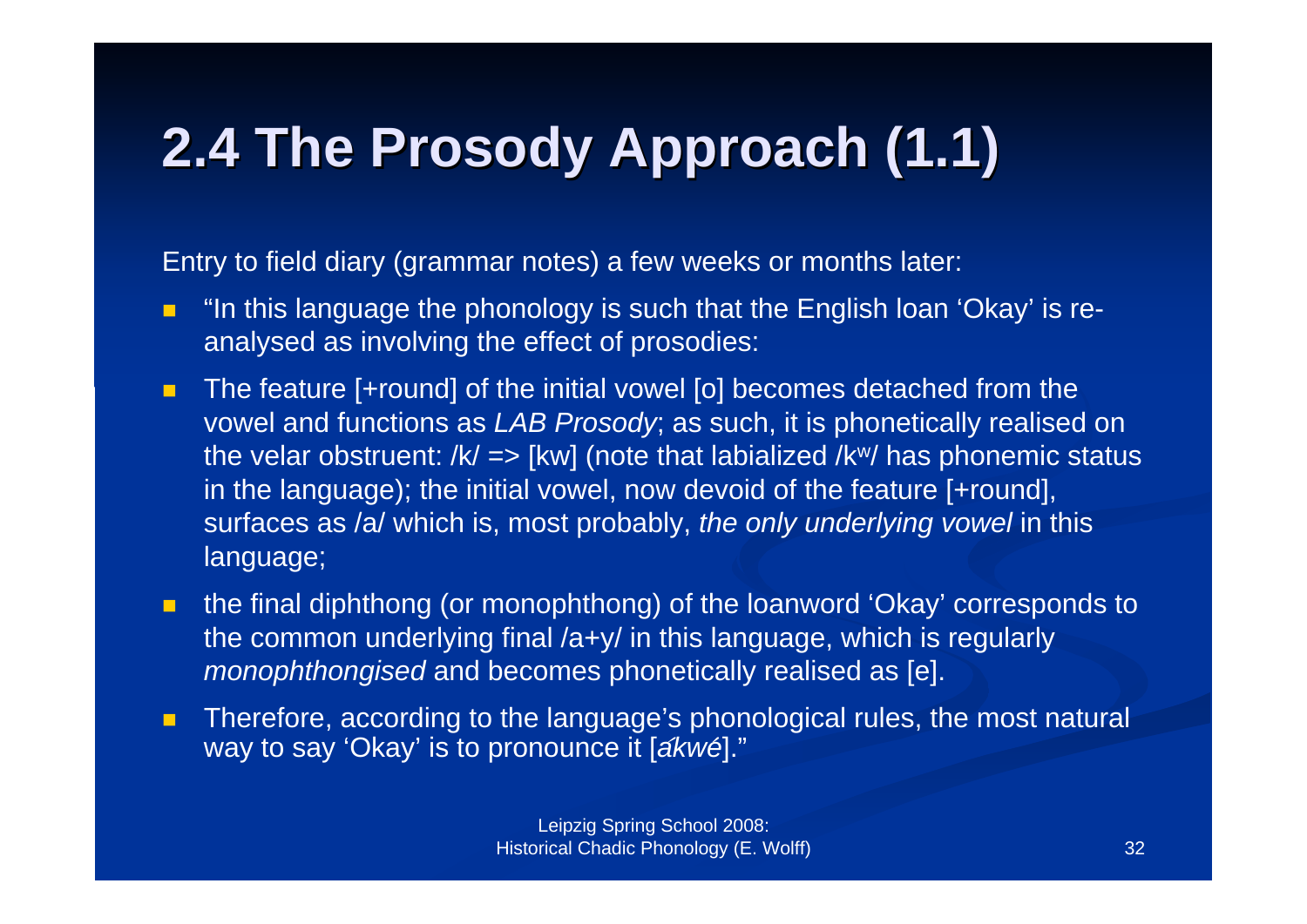#### **2.4 The Prosody Approach (2)**

 $\blacksquare$  The prosody approach was originally developed in order to account for peculiarities of Central Chadic phonological systems which pose problems for adequate synchronic descriptions of the vowel and consonant inventories of individual languages. The first Central Chadic languages for which the prosody approach was used for *synchronic* description, were

*Higi* (Hoffmann 1965, Mohrlang 1971, 1972, Barreteau 1983) *Gude* (Hoskison 1974, 1975).

m. The prosody approach, however, can also be used for the historical comparison of languages. The first exploitation of the prosody approach for *diachronic* work within Central Chadic was conducted for the *Wandala-Lamang* Group (Wolff 1981, 1983).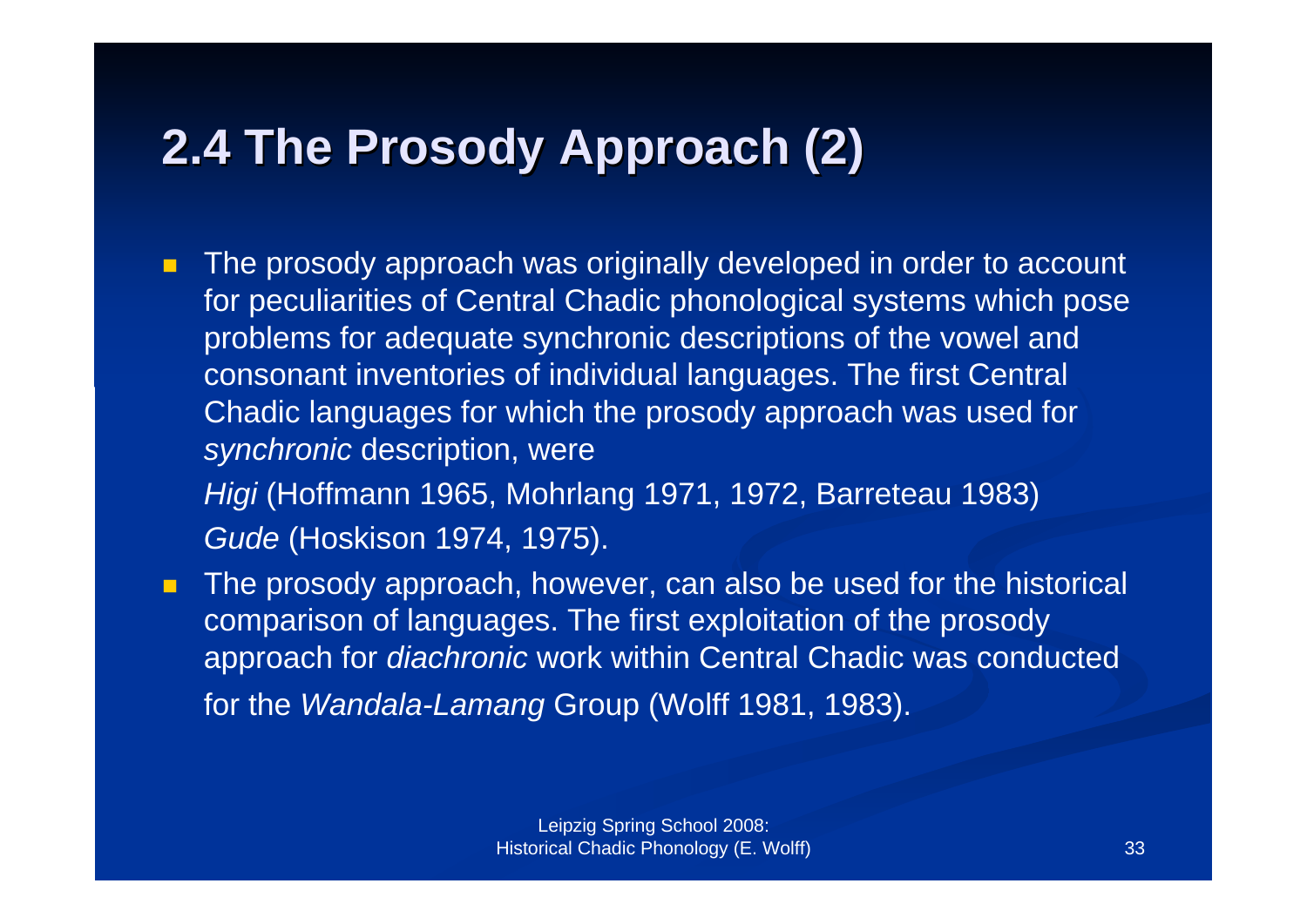#### **2.4 The Prosody Approach (3)**

*"Most Central Chadic languages make use of prosodic features like palatalisation, labialisation and nasalisation – and they do so in very different ways. These features affect the whole word, consonants and vowels alike, or they affect the consonants more and the vowels less, or the other way round. The exact conditions when they do what are not always clear.*

*...In certain languages like in Munjuk, voicing of consonants is also a prosodic feature of the word: all consonants of the word are either voiceless or voiced.*

*...The kind of underlying analysis which we propose by isolating prosodic features from [segmental] phonemic features allows unified accounts of quite divers phonological systems such as those of Higi and Gisiga, Wandala and Daba, or Muzgu and Podoko. It is essentially the effects of prosodies that make the difference between these languages, which share a common basic system."*

Daniel Barreteau (1983: 273ff.)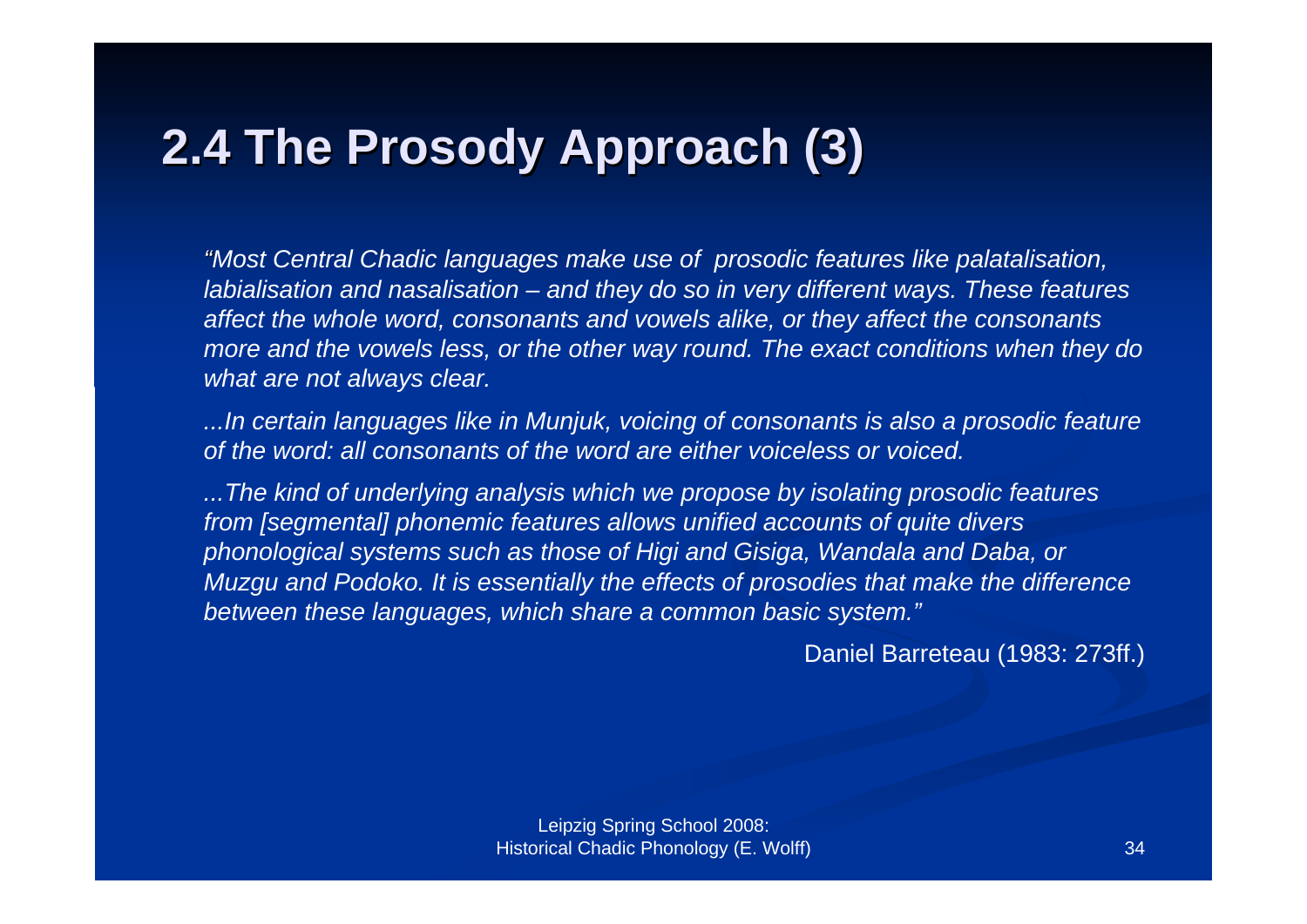#### **2.4 The Prosody Approach (4)**

 $\blacksquare$  In particular, we shall be looking at palatalization and labialization as "prosodies" in Chadic. In traditional segmental phonology, palatalization and labialization are viewed as localised and attached to a segmental phonemic unit, creating "palatalized" and "labialized" consonants: **/ Cy /** or **/ Cw /.** By prosodies we mean "long components" (as they have been and still are called sometimes), i.e. features that have as their domain at least a syllable, but more often the whole word.

**Prosody marking conventions (common usage in Central Chadic** linguistics):

syllable domain / **.** \_\_\_ **.** / : / **.**+yCV**.** / palatalized syllable

word domain:



/ **.**+wCV**.** / labialized syllable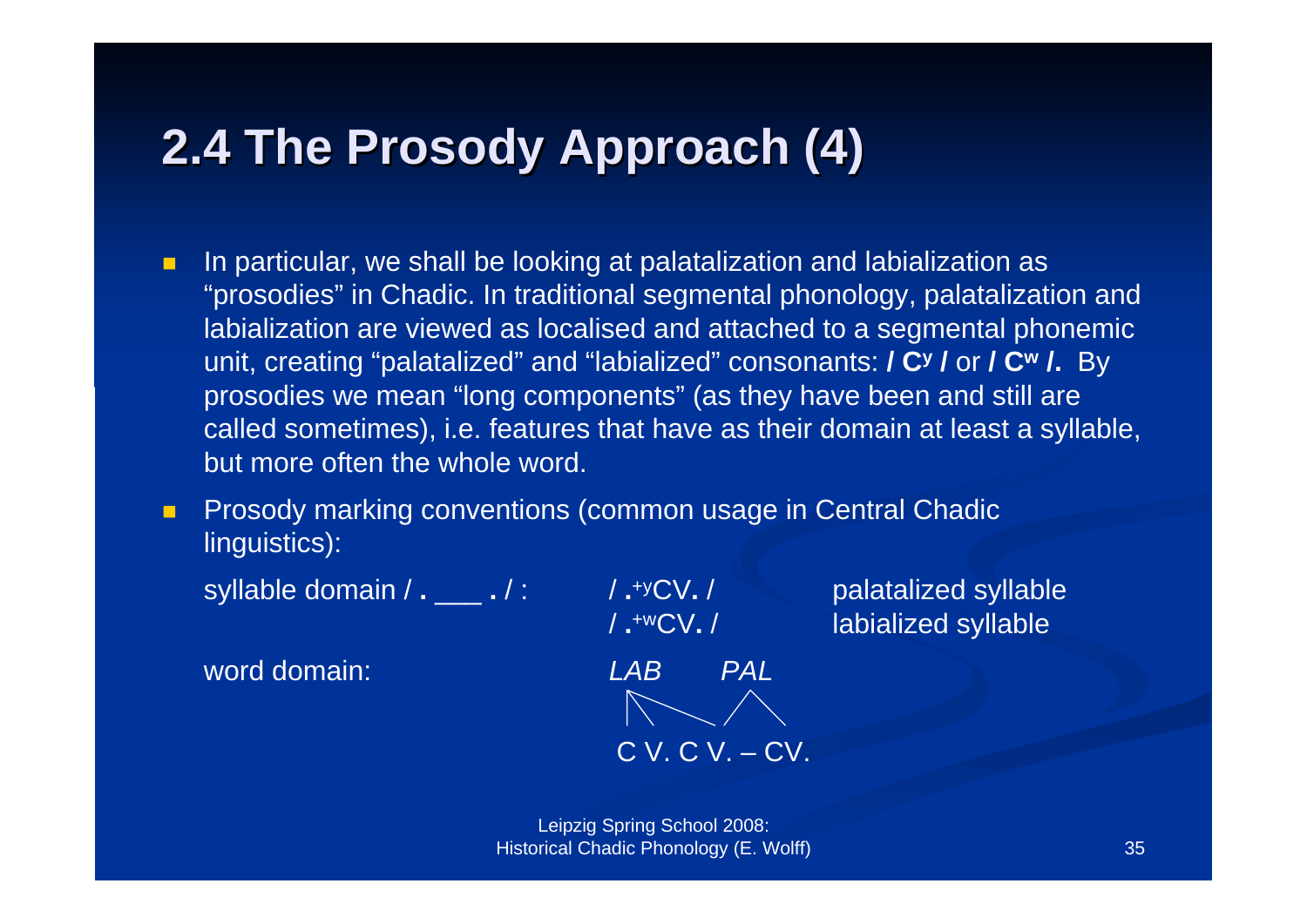#### **2.4 The 2.4 The Prosody Prosody Approach (5) Approach (5)**

 $\blacksquare$  Some Central Chadic languages, in particular, have developed LABialization and PALatalization prosodies, partly at least stemming from umlaut/distant assimilation effects, that would apply to vowels and some consonants across the whole phonological word. The likely historical origin of such prosodies are historically reconstructable markers which carried the feature [+high], but also LAB or PAL consonants that are part of the root, e.g. Lamang root **\*w-dz-f-** 'bone' plus petrified determiner **\*-y:**

 $[-\text{high},+\text{rd}]$   $[-\text{high},-\text{rd}]$ 

(i) epenthetic vowel insertion  $*_{\mathbf{Y}} \mathbf{\Psi}[\mathbf{a}]$ . **dz**[**a**]. **f** + $*$ <sup> $\mathbf{\Psi}$ </sup> (ii) prosody creation LAB PAL

(iii) prosody expansion LAB PAL

(iv) phonetic realization **[wù d ì f ì ]**

**\*+w. dz. +yfy.**  $C/V$   $C$   $V/C$   $V$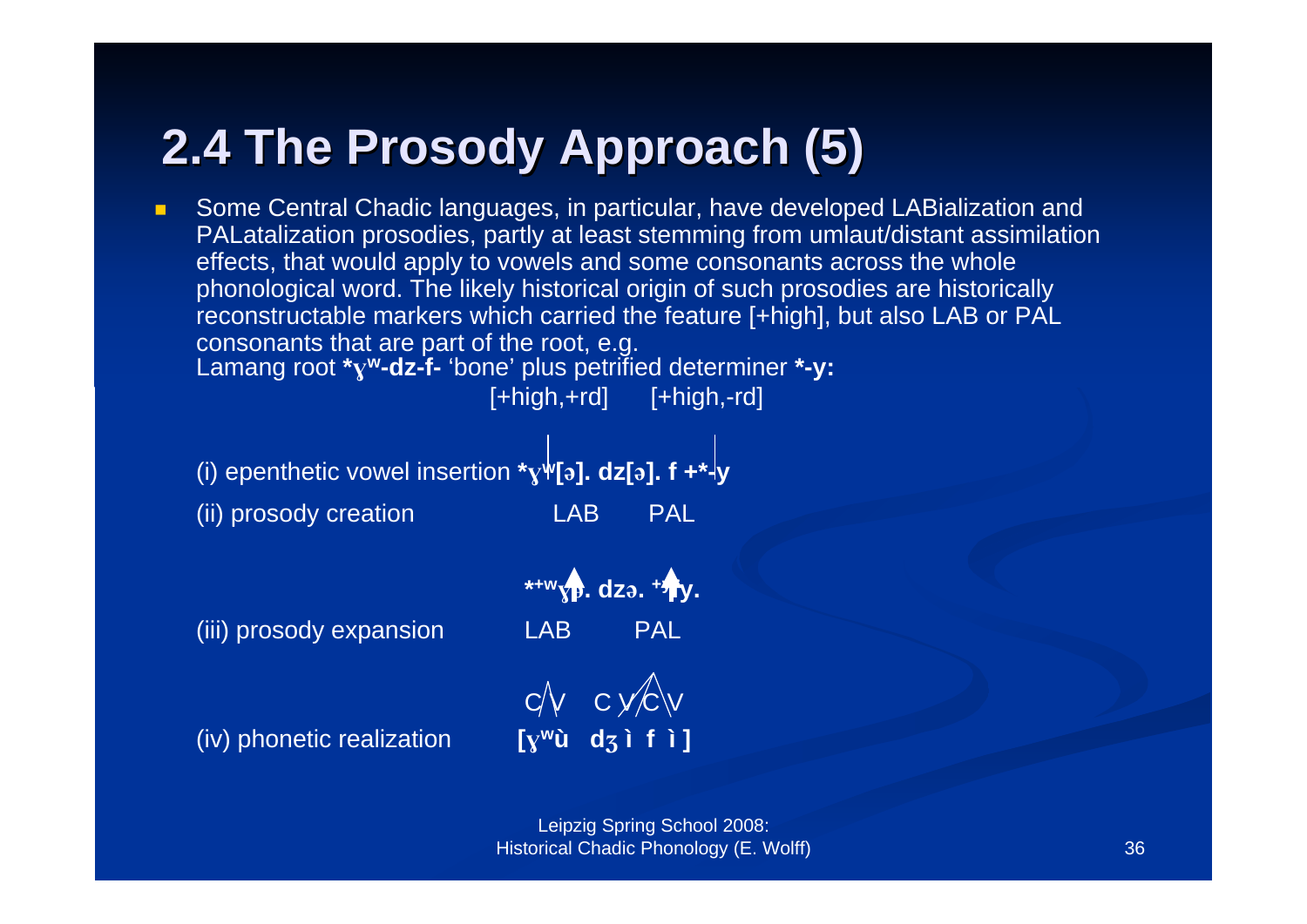# **2.4 The Prosody Approach (6)**

### Still on Lamang  $^*y^w[\mathfrak{d}]\cdot dz[\mathfrak{d}]\cdot f +^* - y$  >  $[y^w \mathfrak{d} \mathfrak{d} \mathfrak{d}]$  if **i** ] there'

- $\blacksquare$ ■ The palatalization of C<sub>2</sub> **/dz/ > [d**ʒ] is distantly triggered by the petrified determiner suffix **\*-y** which also affects epenthetic **[]** of the 2nd syllable which subsequently becomes realized as **[i];**
- $\blacksquare$  further**,** the underlying approximant of the determiner suffix **\*-y** is syllabified to **[i]** in final syllable nucleus position.
- $\blacksquare$  The labialization feature which was already inherent in the initial consonant /**<sup>w</sup>**/ spreads onto the syllable nucleus (epenthetic schwa) with a rounding effect on the epenthetic vowel ("schwa colouring").

### Nota bene:

- $\blacksquare$  In particular suffixed determiners (that may have become petrified) which carried the feature [+high] ([±round]) trigger such prosodic umlaut changes;
- п this also explain the general observation that the full set of (often five "expected") vowel qualities **a, e** (**< \*ay**)**, <sup>o</sup>**(**<sup>&</sup>lt; \*aw**)**, i (< \*y**)**, <sup>u</sup>**(**<sup>&</sup>lt; \*w**) may well occur in word-final position, but not elsewhere.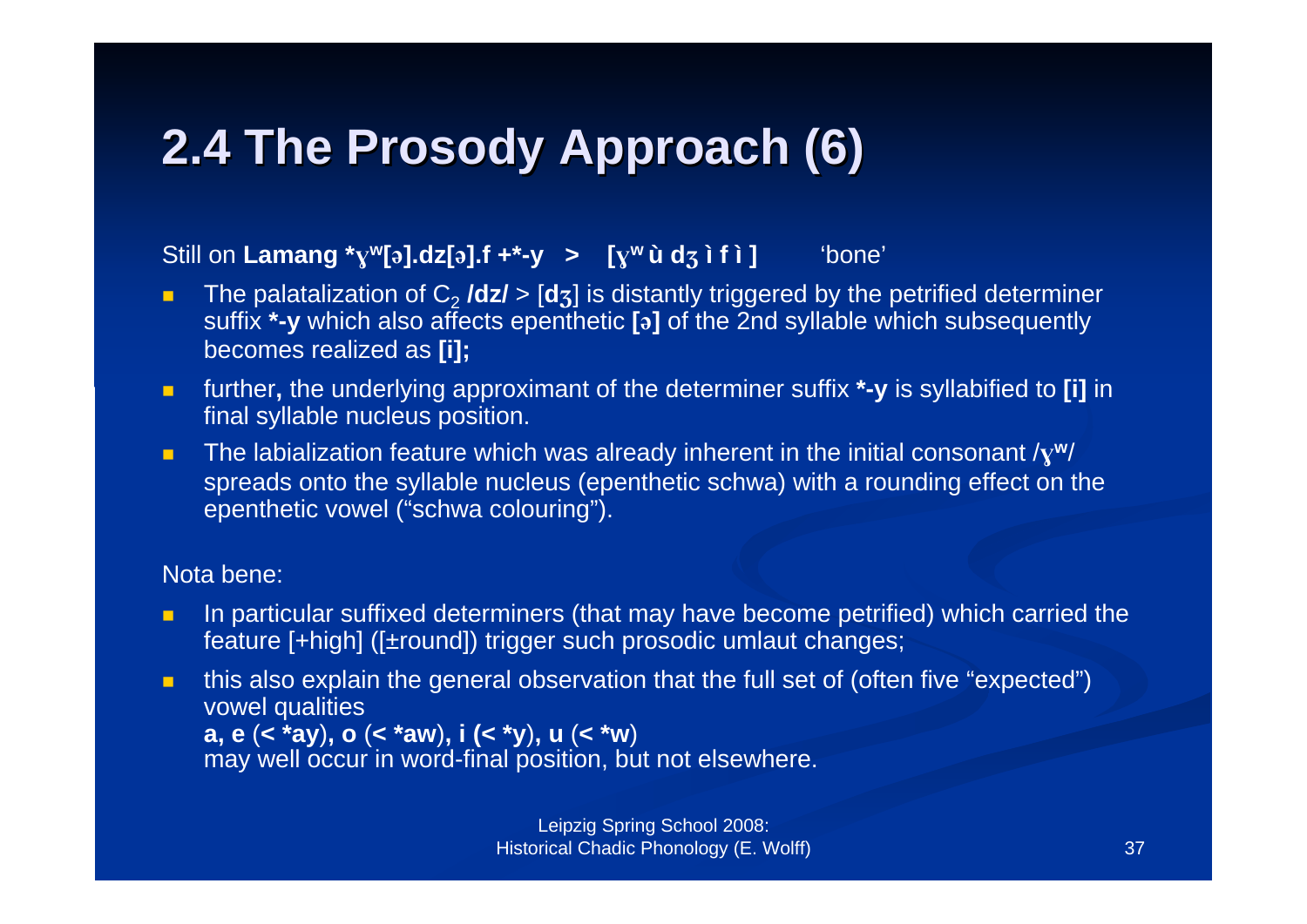# **2.4 The 2.4 The Prosody Prosody Approach (7) Approach (7)**

Cf. examples from two very closely related languages:

|                | Lamang                               | $[\hat{\mathsf{y}}\hat{\mathsf{e}}\hat{\mathsf{n}}\hat{\mathsf{e}}]$ |                                                                   | 'tongue'                     |
|----------------|--------------------------------------|----------------------------------------------------------------------|-------------------------------------------------------------------|------------------------------|
|                | <b>Hdi</b>                           | $[\mathsf{y}\mathsf{an}\mathsf{i}\mathsf{k}]$                        |                                                                   | 'tongue'                     |
| $\blacksquare$ | Lamang                               | $[\overline{y}$ ènè]                                                 | Under synchronic purely segmental analysis:<br>$\langle$ /ye.ne./ | assumption: /e/              |
|                | <b>Hdi</b>                           | $[\mathsf{y}\mathsf{an} \mathsf{f}\mathsf{k}]$                       | $\langle$ / $\gamma$ àník/                                        | assumption: /a/, /i/         |
| П              | Under synchronic prosodic analysis:  |                                                                      |                                                                   |                              |
|                | Lamang                               | $[\mathbf{y}\mathbf{e}\mathbf{n}\mathbf{e}]$                         | $\langle$ / <sup>+y</sup> ya. <sup>+y</sup> na./                  | assumption: /a/, Y-prosody   |
|                | <b>Hdi</b>                           |                                                                      | [yàník] < *ya.n[i]k < /ya. <sup>+y</sup> nk./                     | assumption: /a/, Y-prosody   |
| П              | Under diachronic segmental analysis: |                                                                      |                                                                   |                              |
|                | Lamang                               |                                                                      | [ $\{$ ènè] < * $\{$ zana(-y-ki)                                  | assumption: $DET *(-Y)-k(V)$ |
|                | <b>Hdi</b>                           |                                                                      | [yàník] < * yana(-y)-k(i)                                         | assumption: DET *(-Y)-k(V)   |
|                |                                      |                                                                      |                                                                   |                              |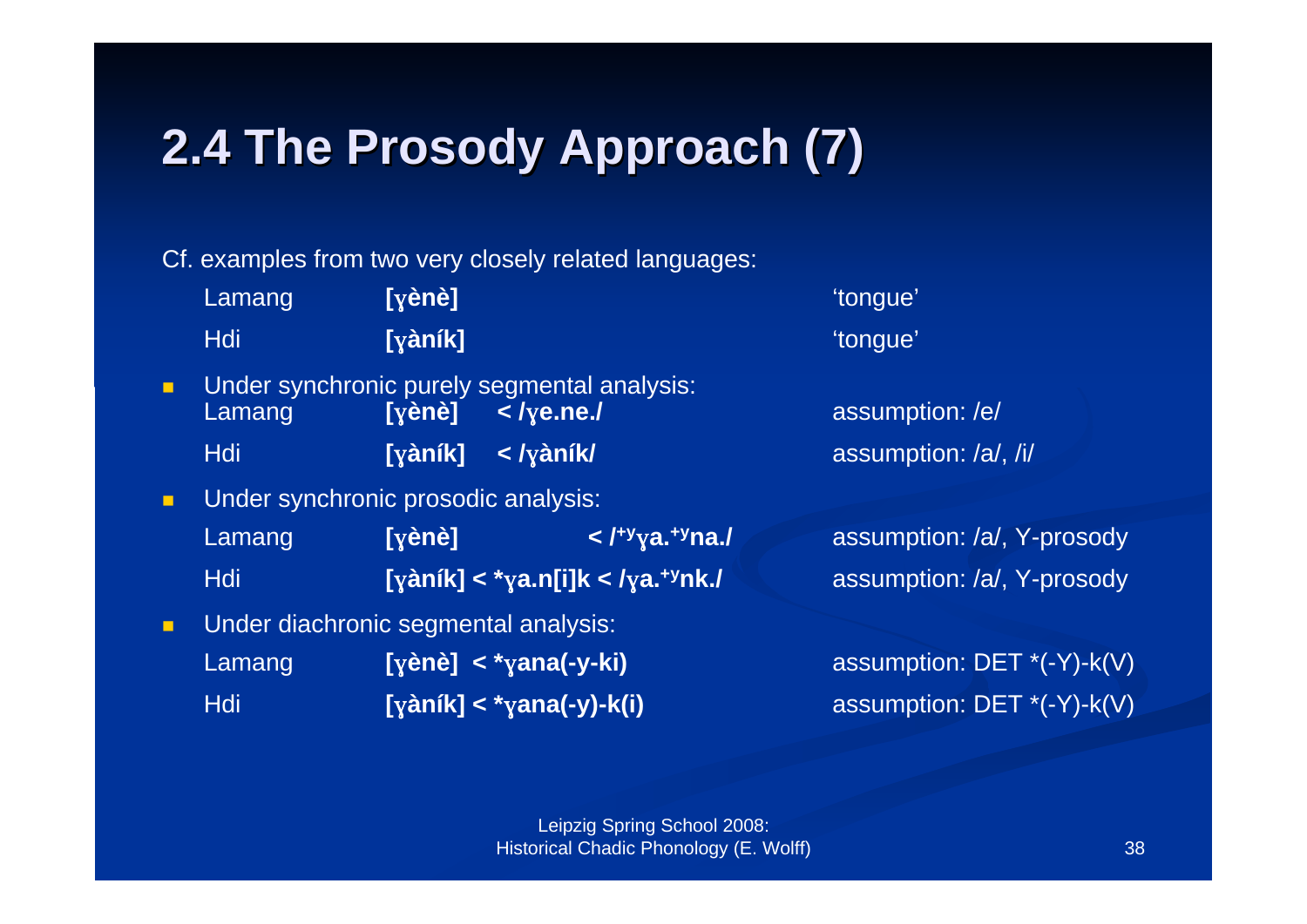## **2.4 The 2.4 The Prosody Prosody Approach (8) Approach (8)**

П Under diachronic prosodic analysis:





- $\blacksquare$  PALatalisation prosody affects the whole word in Lamang by fronting and raising /a/ to [e] in both syllables. (Language-specific)
- $\blacksquare$  In Hdi, only the final syllable is affected by PALatalisation in terms of fronting and raising  $/$ <sup>/</sup> to [i], the vowel  $/$ a $/$  in the 1st syllable, however, is not affected. (Language-specific)
- п The ultimate source of PAL is the diachronic DET suffix (or suffix combination) \*(-Y)-k(V) which triggers UMLAUT (with subsequent complete or partial loss of source affix): Lamang /a/ > [e], Hdi [a] > [i].

| Cf. Germanic UMLAUT German Mann <> Männ-er |                        |                      |
|--------------------------------------------|------------------------|----------------------|
|                                            | English man $\leq$ men | $\prec$ *man-ir (?!) |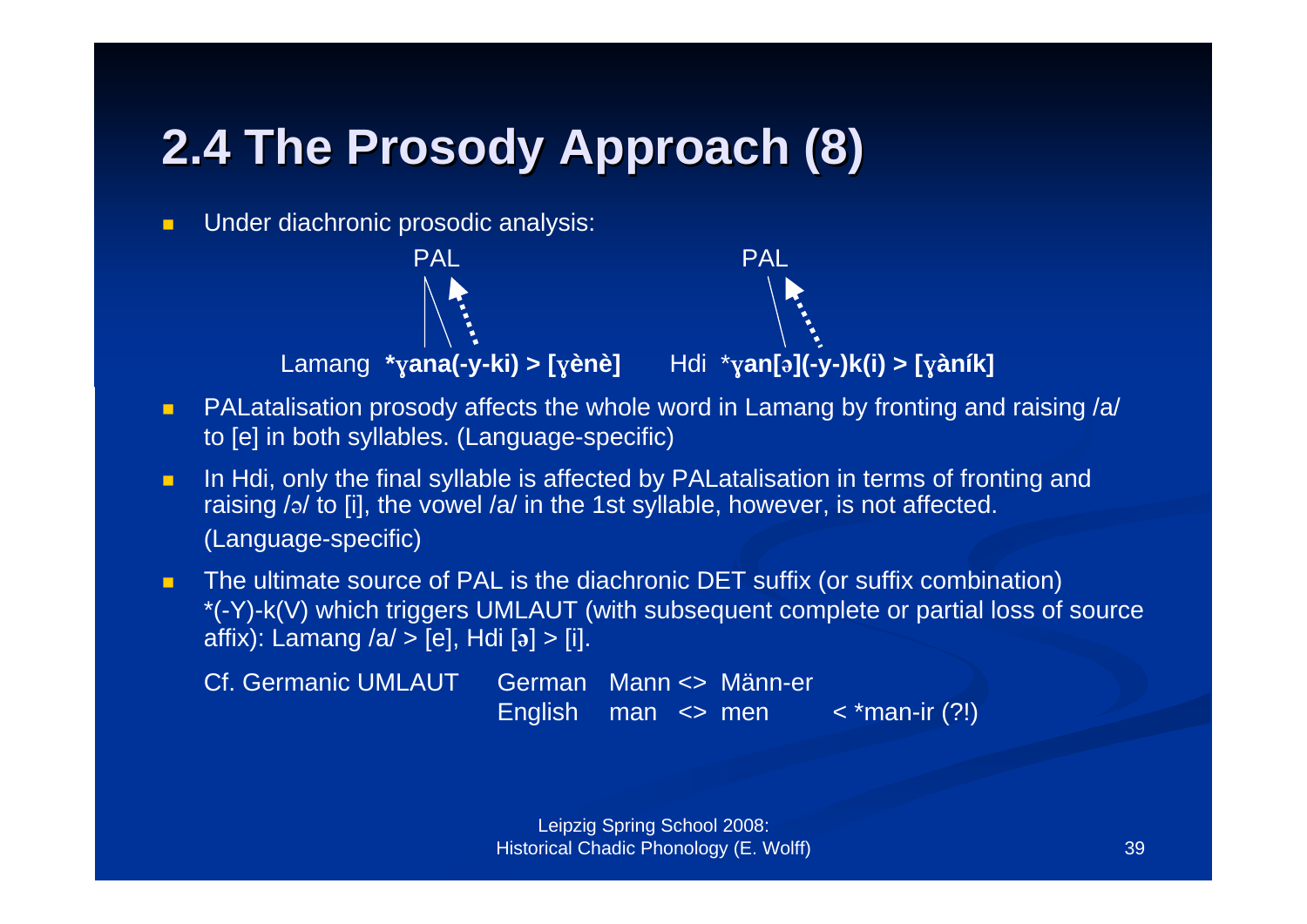### **2.5 Typological Typological & analytical analytical challenges challenges**

- $\blacksquare$  Vowel systems in Central Chadic provide challenges to linguistic theory and methodology.
- $\blacksquare$  There are five sets of analytical and descriptive problems which can be handled by four interrelated theoretical modules:
	- A. The phonological status of the vowel schwa 1. *Epenthesis theory*
	- B. The role and function of "Ø-vocalisation" vs. "a-vocalisation" (synchronic & diachronic) *2. Vocalization theory*
	- C. The phonological status of /y/ and /w/ as opposed to /i/ and /u/ *3. Weak radical theory*
	- D. The status and history of mid vowels and of word-final diphthongs
	- E. The effects of prosodies (such as LABialization *4. Prosody theory* and PALatalization), which may affect single segments, syllables, or whole words
- 
- 
-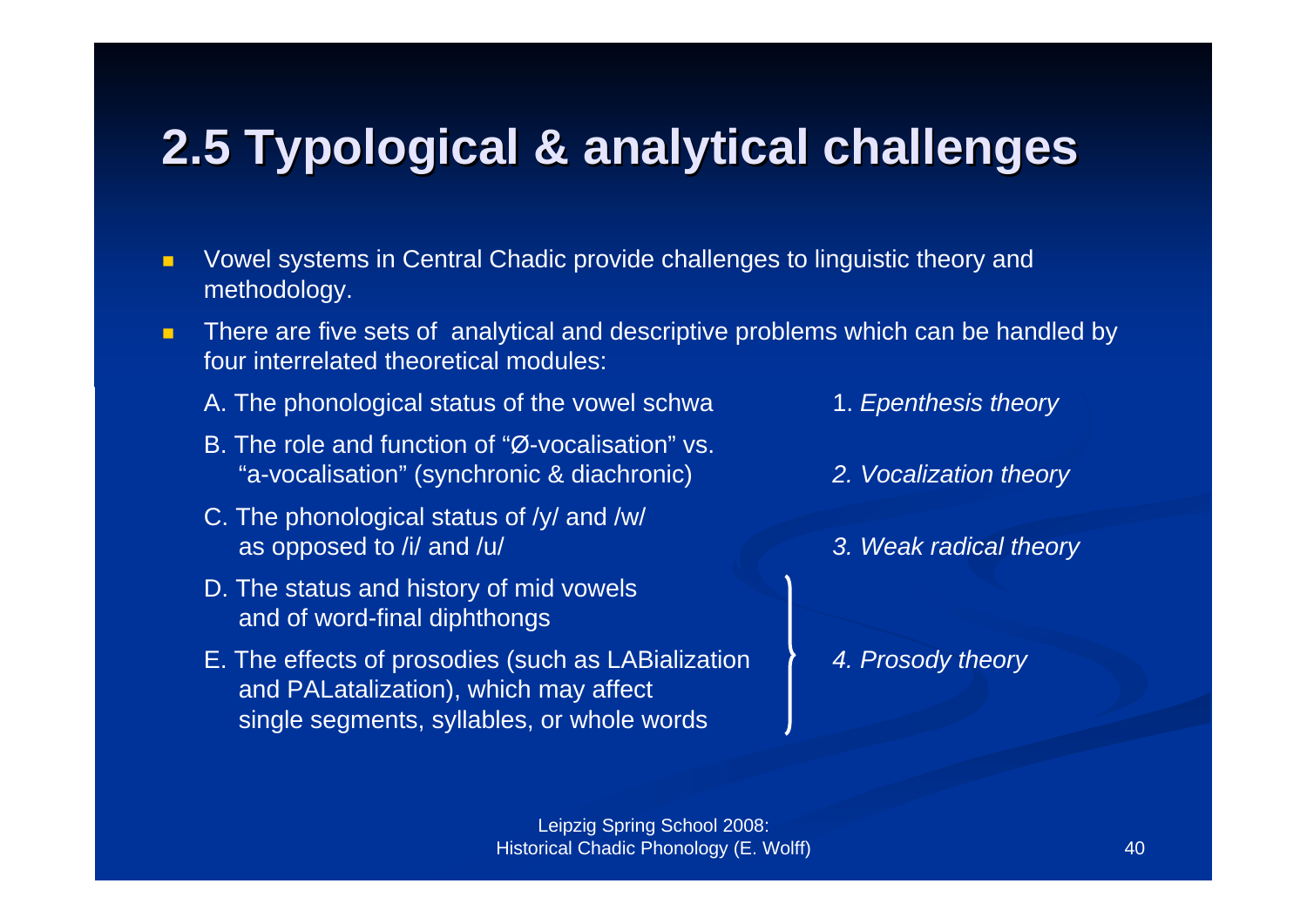### **2.6 Competing Competing synchronic synchronic analyses analyses (1)**

 $\blacksquare$  When we look at the particular phonetic vowel inventories and the phonological status of vowels in Lamang-Hdi, we are stunned by the observation that the three major grammatical sources do not agree even on the number of vowel phonemes in the language.

983a) offers two alternative descriptions for Lamang

- ion A: three monophthongs plus one diphthong (excluding schwa),
- on B: four monophthongs (including schwa).

994) has only two vowels (including schwa),

e five monophthongs (also including schwa). differences by different authors must be an indication as to the existence of of some heavy theoretical and methodological issues involved in the on of underlying vowels in these languages!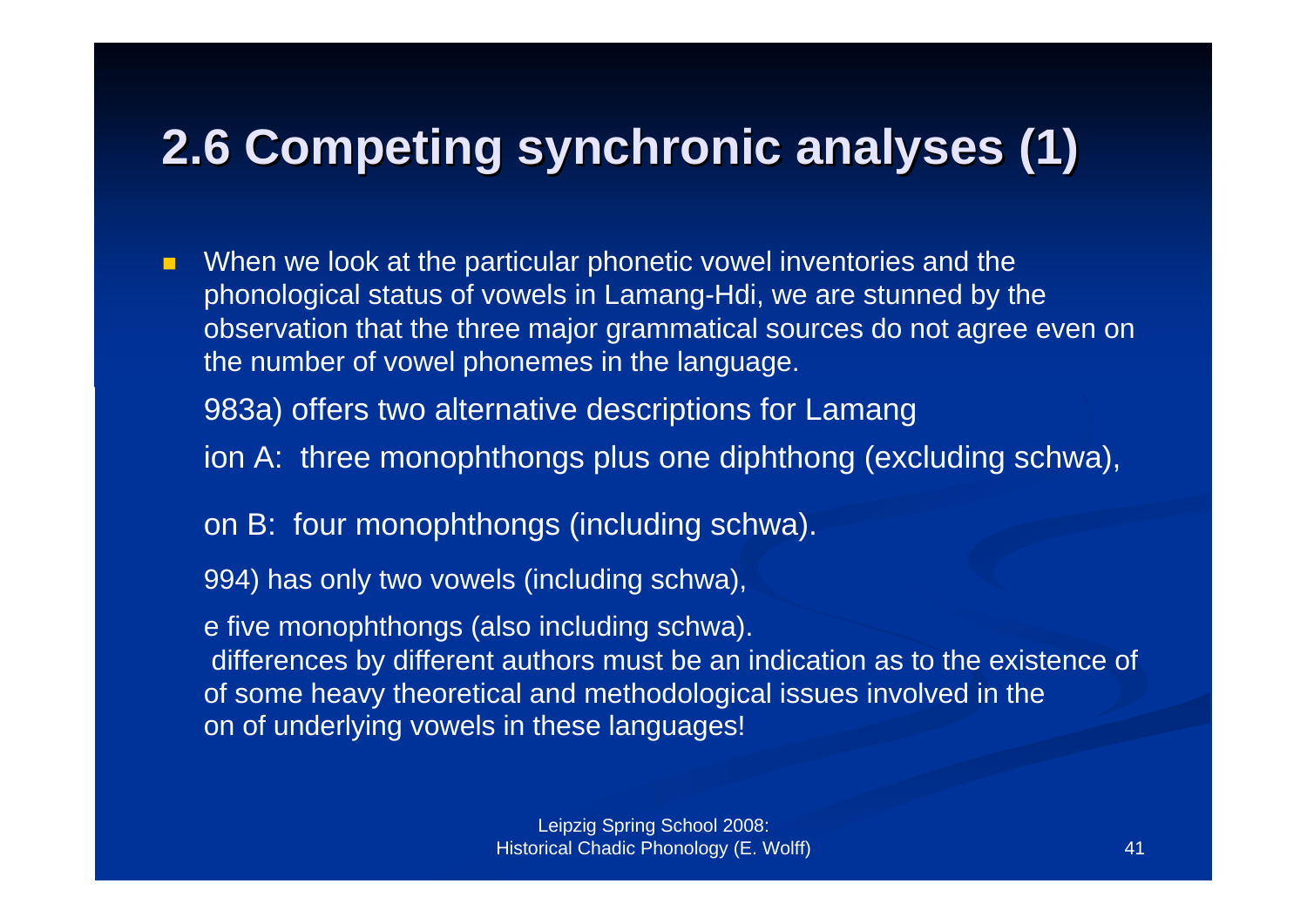# **2.6 Competing Competing synchronic synchronic analyses analyses (2)**

 $\blacksquare$ Varying vowel system analyses for Lamang-Hdi by different authors

| Lamang (Wolff 1983a)                                      |                                                          | Hdi (Langermann 1994) | Hdi (F/Sh 2002)                                   |  |
|-----------------------------------------------------------|----------------------------------------------------------|-----------------------|---------------------------------------------------|--|
| (preferred)<br>$\mathsf{A}$                               | B                                                        |                       |                                                   |  |
| $\left  \frac{1}{l} \right $ $\left  \frac{1}{l} \right $ | $\begin{array}{ c c } \hline \hline \end{array}$ /i/ /u/ | $\frac{1}{2}$         | $\left  i \right\rangle$ $\left  i \right\rangle$ |  |
| a                                                         | /a/                                                      | /a/                   | 79/<br>$ e $ /a/                                  |  |
| +diphthong /aY/<br>(word-final only)                      |                                                          |                       |                                                   |  |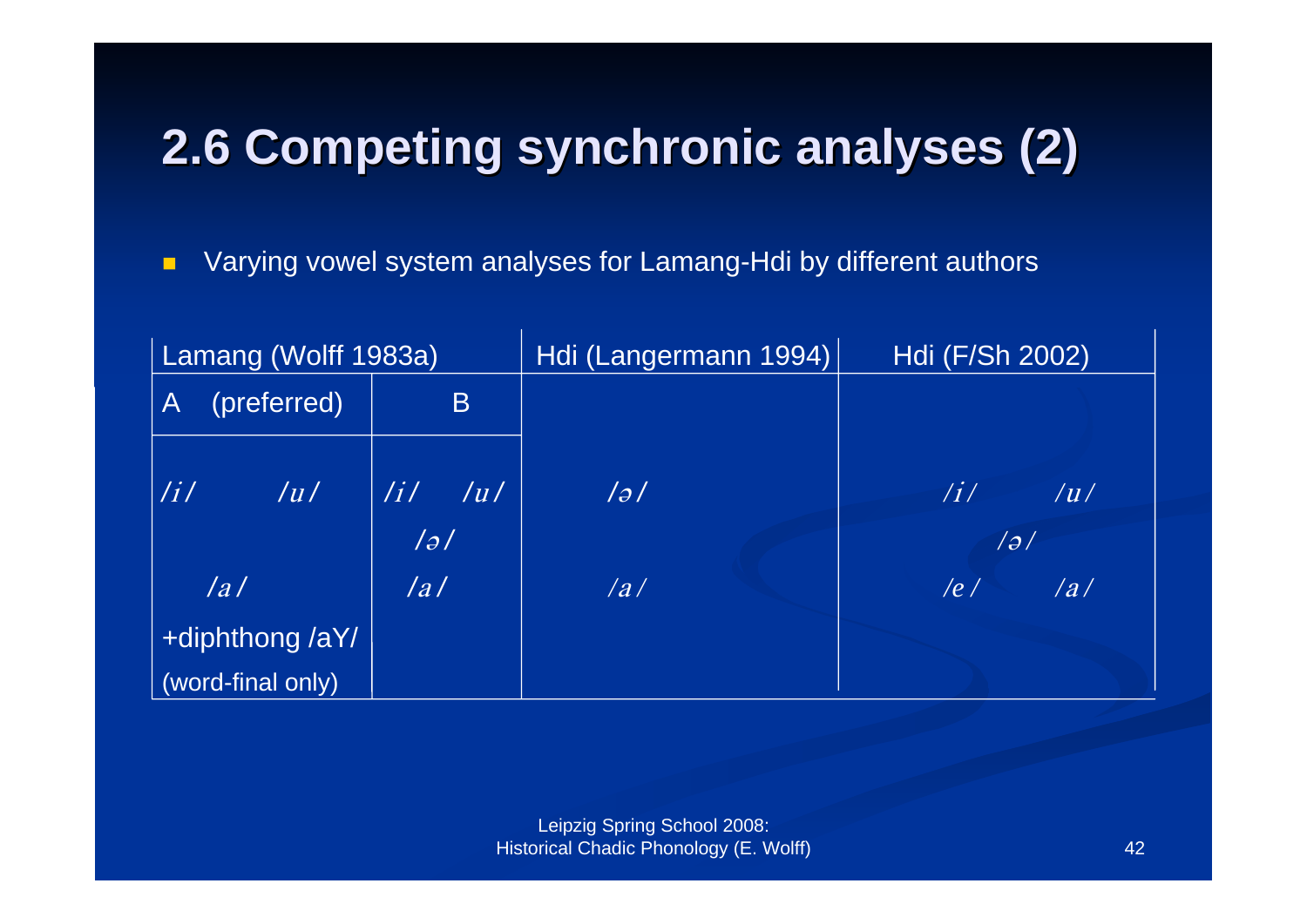### **2.6 Competing Competing synchronic synchronic analyses analyses (3)**

 $\blacksquare$  **Vocalic variation in Lamang-Hdi according to different authors** Lamang and Hdi appear to be characterised by heavy overlap of vocalic allophones

Lamang (Wolff 1983) Hdi (Langermann 1994) Hdi (F/Sh 2002)





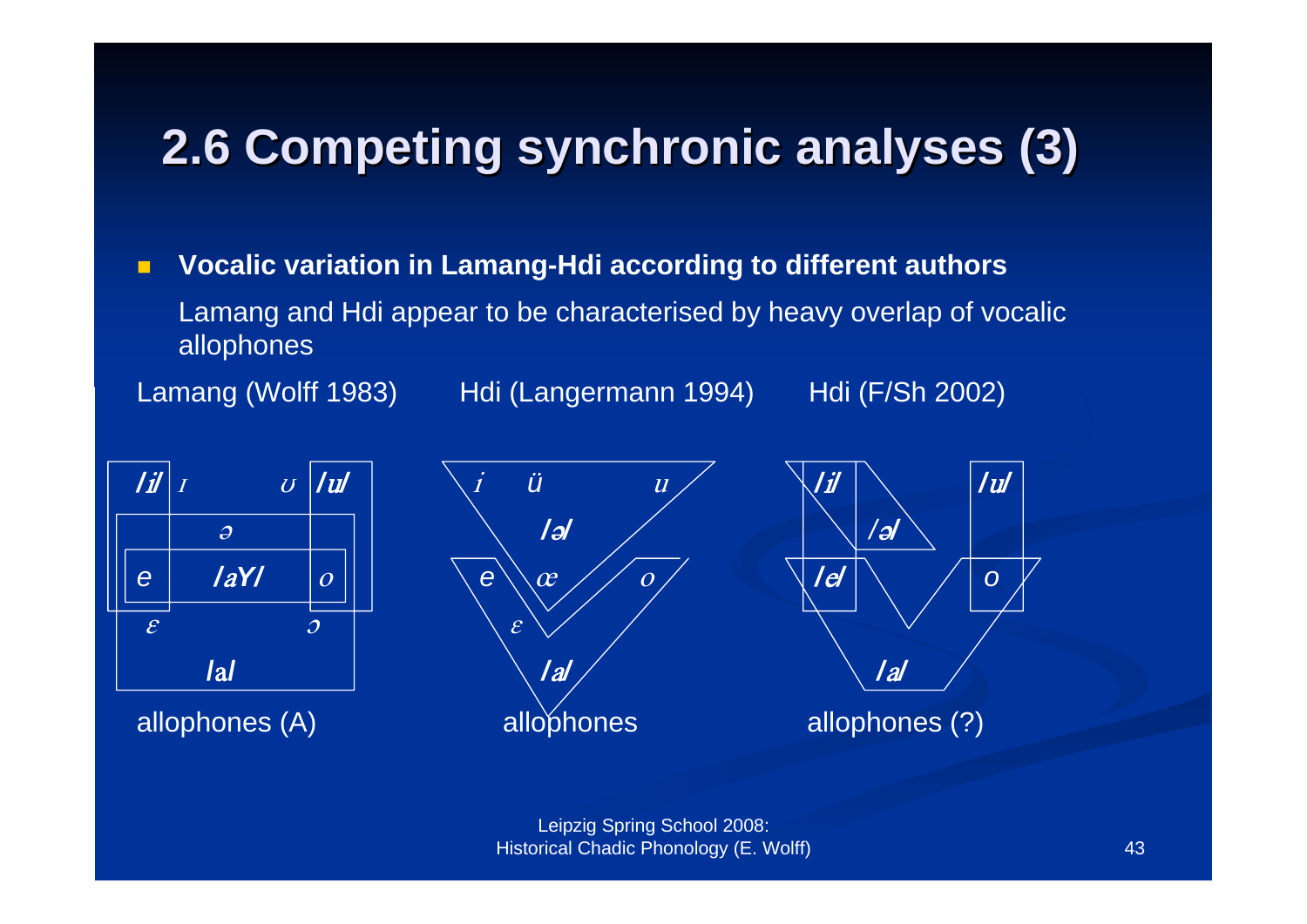# **2.6 Competing Competing synchronic synchronic analyses analyses (4)**

The salient questions are:

П How have all these phonetic (surface) vowels emerged, no matter what their phonemic status in the synchronic system, from possibly just one underlying vowel /a/

(a) in synchronic abstract / underlying phonological representation?

- (b) in diachronic terms, i.e. in the common proto-language?
- П This is where our four theoretical modules come in:
	- 1. Epenthesis theory
	- 2. Vocalization theory
	- 3. Weak radical theory
	- 4. Prosody theory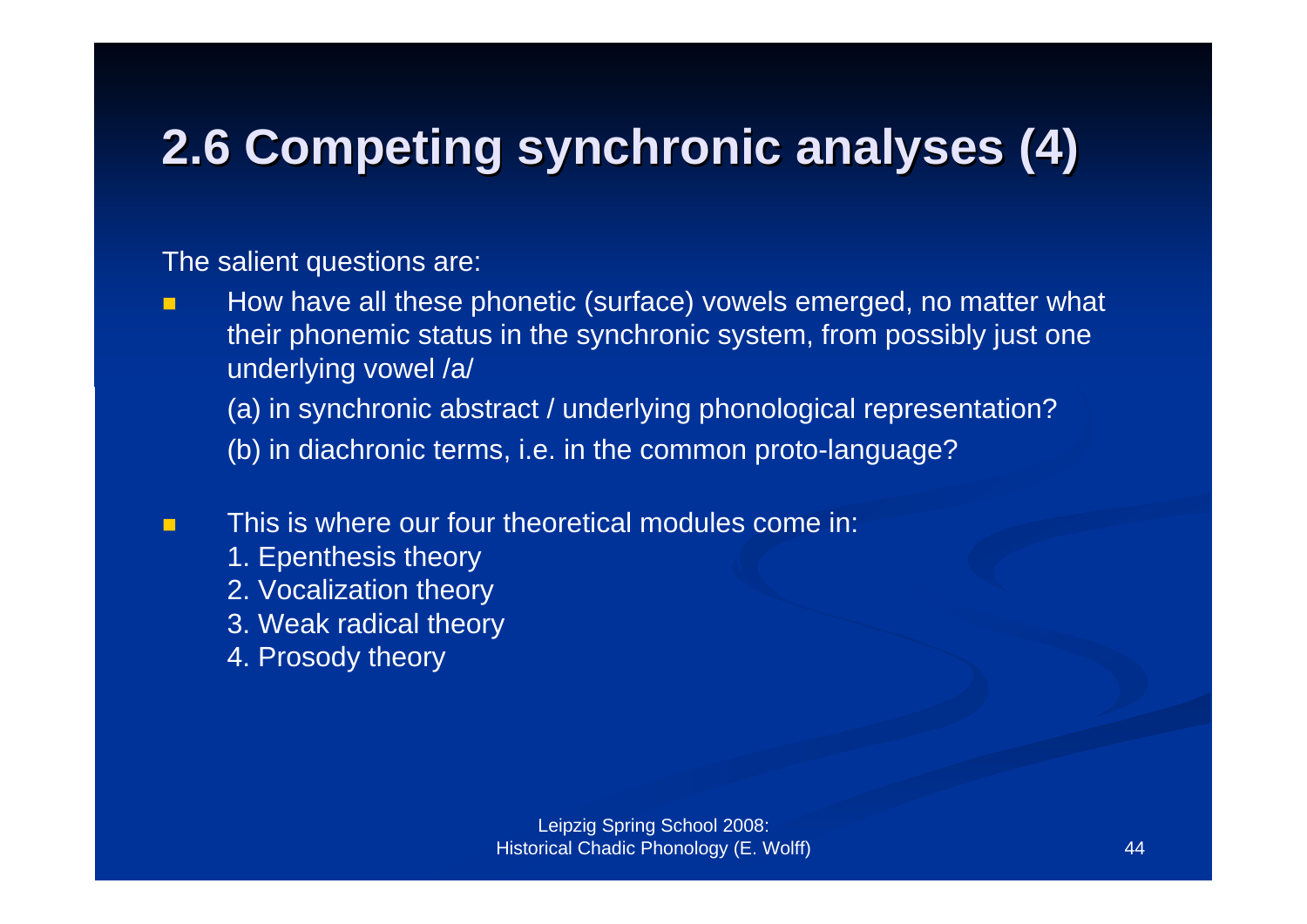### **2.7 Epenthesis theory 2.7 Epenthesis theory**

- $\blacksquare$  One of the difficult questions in analysing Central Chadic vowel systems concerns the phonological status of "schwa"  $[9]$ .
- $\blacksquare$  Some authors consider schwa a full vowel phoneme in a given language, other authors, as we do here, claim that schwa and all its conditioned variants are fully predictable *pro- and epenthetic* vowels, and as such they merit no status for underlying phonological representation nor for historical reconstruction as vowels.
- $\blacksquare$ Short high and central vowels, including round front vowels (IPA I, i, U, U, Y,  $\infty$ ,  $\infty$ ,  $\wedge$  etc.), are – always or at least sometimes - manifestions of pro- and epenthetic vowels ("schwa").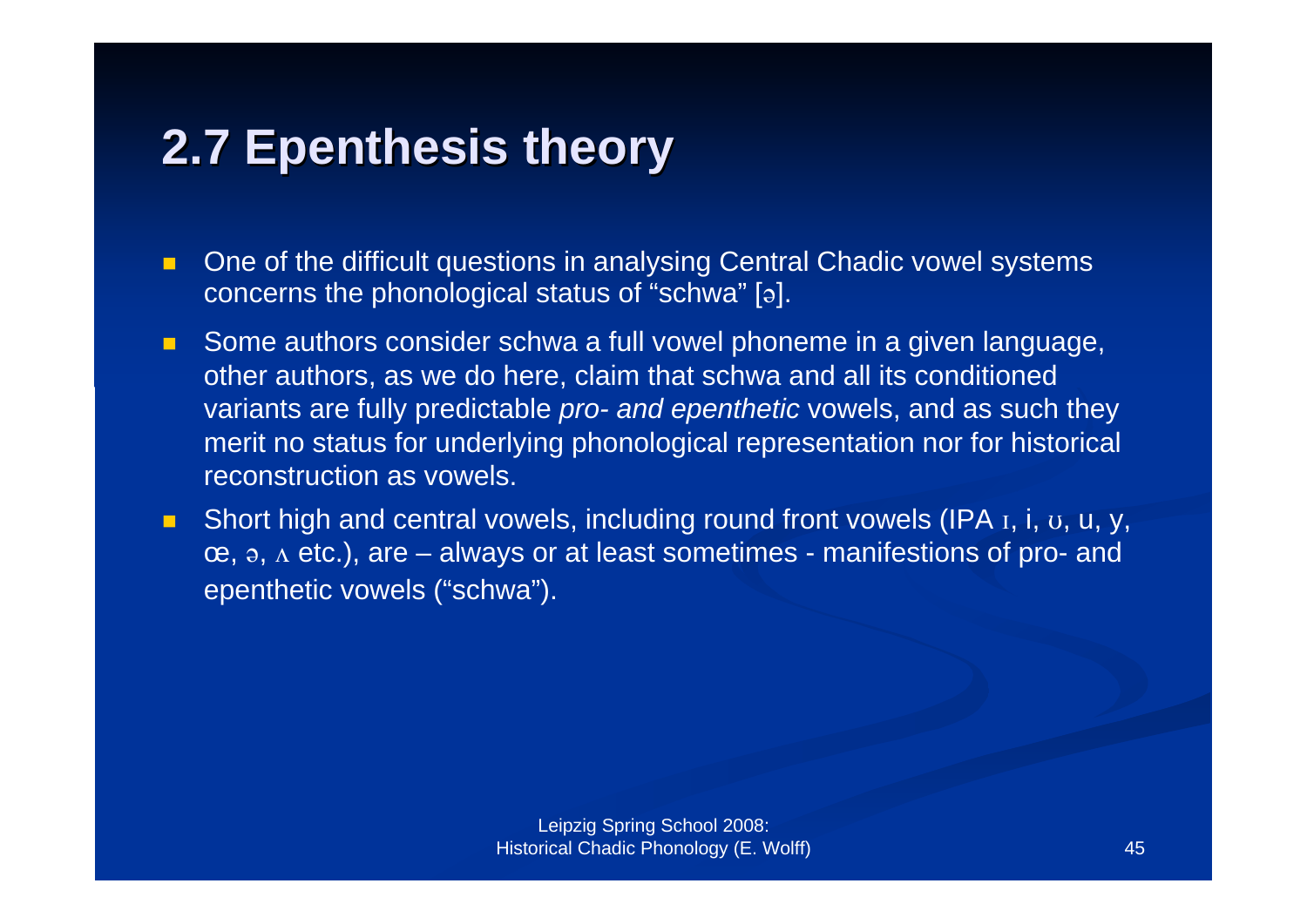### **2.8 Weak Radical theory 2.8 Weak Radical theory**

- $\blacksquare$  The *weak radical theory* is based on the observation that high vowels [i] and [u] are in complementary distribution with their approximant counterparts /y/ and /w/.
- $\blacksquare$  [i] and [u] only occur in syllable nucleus position, the approximants elsewhere; their vocalic or consonantal characteristics vary according to distribution within the syllable.
- $\blacksquare$  Thus, we say that /y/ and /w/ function as "weak radical" consonants in Chadic (cf. the notion in Afroasiatic/Semitic studies).
- П We therefore claim that [i] and [u] do not represent different phonemes but are distributional allophones of /y/ and /w/.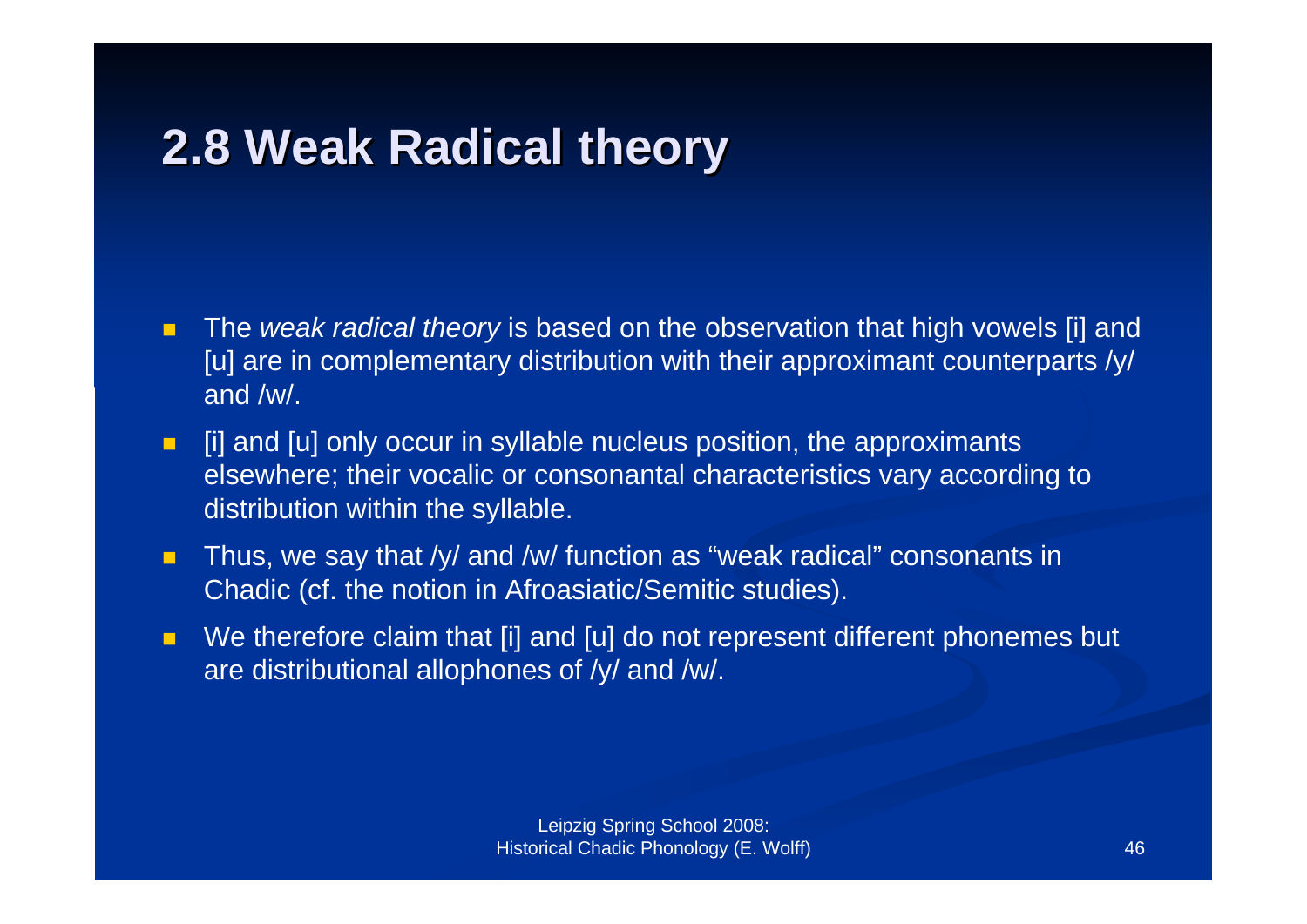## **2.9 Vocalization theory (1) 2.9 Vocalization theory (1)**

 $\blacksquare$  It is helpful to group lexical morphemes in Chadic according to vocalization patterns. Two still largely productive basic vocalization pattern must be distinguished:

### **Ø-vocalization**

the morpheme contains no phonemic vowel in non-final positions, the root is "vowelless" (disregarding the final vowel for the time being)

### **a-vocalization**

at least one non-final syllable nucleus in the phonetic representation of the morpheme is filled by the only phonemic vowel of the system: /a/.

This a-vocalization pattern may carry overt morphological information, such as pluralization in both verbal and nominal morphology.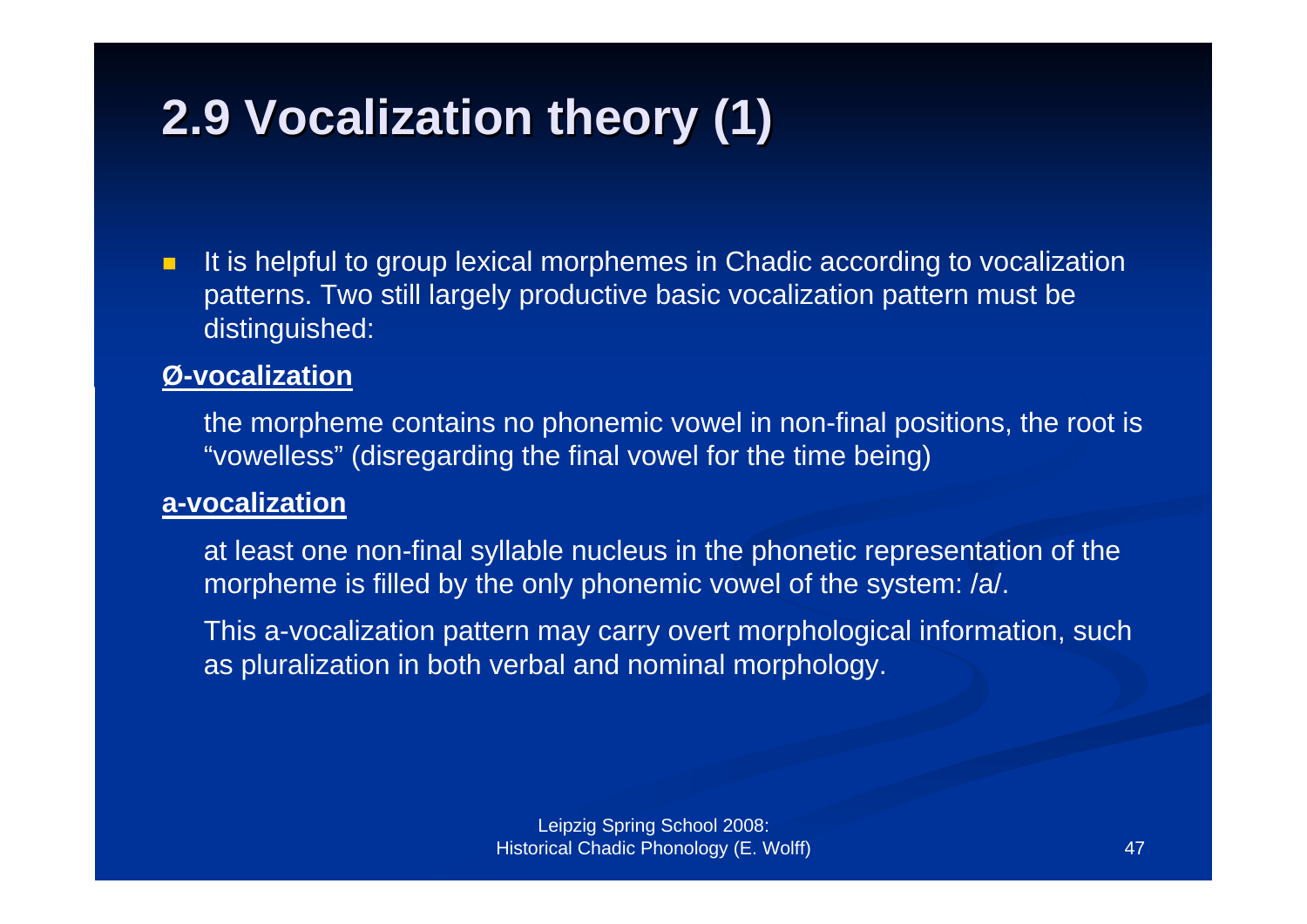### **2.9 Vocalization theory (2)**

 $\blacksquare$  Patterns in Lamang & Hdi: Both lexical and grammatical contrasts are built on the two vocalization patterns.

### **Lamang**

| Lexical            | Ø-vocalization | /nya/ [nəya]      | to see              |
|--------------------|----------------|-------------------|---------------------|
|                    | a-vocalization | $/$ naya $/$      | to want, desire     |
| <b>Grammatical</b> | Ø-vocalization | /nya/ [nəya]      | to see              |
|                    | a-vocalization | $/n-a-ya/$        | to see many         |
| <b>Hdi</b>         |                |                   |                     |
| <b>Lexical</b>     | Ø-vocalization | /mbday/ [mbadai]  | to count            |
|                    | a-vocalization | /mbaday/ [mbadai] | to walk             |
| <b>Grammatical</b> | Ø-vocalization | /ny á/ [nəyá]     | to see (sg object)  |
|                    | a-vocalization | /n-á- $y$ à/      | to see (pl objects) |
|                    |                |                   |                     |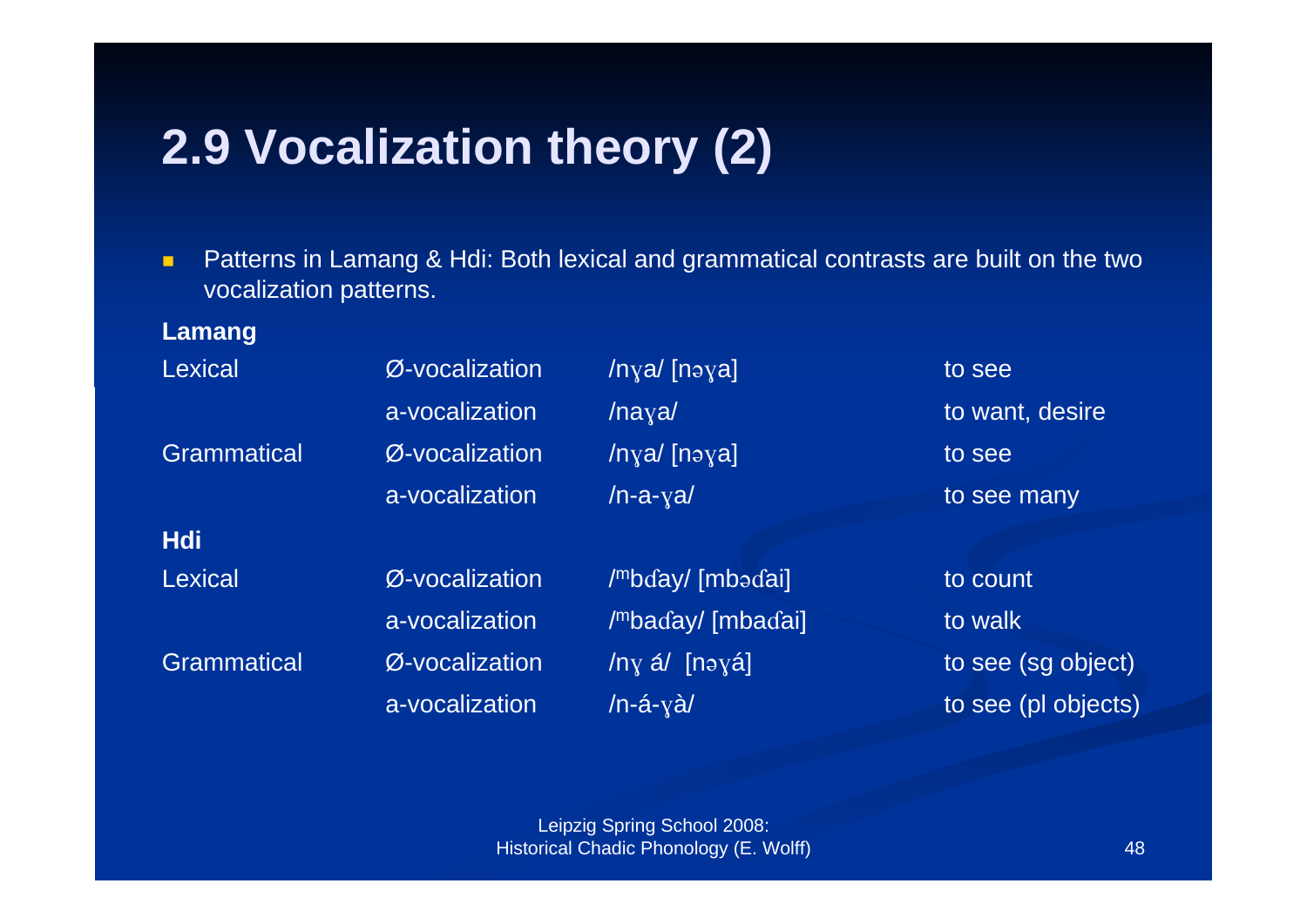## **2.10 Prosody theory**

The "Prosody-in-Central Chadic"-theory allows to describe and explain in a unified manner some highly irritating observations:

- $\blacksquare$  a multitude of phonetic vowels can be reduced to at least two synchronically underlying phonemic vowels (often represented by the pair  $\sqrt[t]{a}$ :  $\sqrt[t]{a}$ ), possibly, and most likely, to only one: \*/a/;
- $\blacksquare$  several vowels within a root or stem (cf. notion of "phonological word") tend to share most if not all phonological features;
- $\blacksquare$  such "harmonisation" in terms of LABialisation and/or PALatalisation tends to affect not only vowels, but also consonants.
- п All this together can best be ascribed to *prosodies*, which affect a syllable, often the word as a whole ("prosodic word" or PBU "prosody bearing unit"). For instance, phonetic mid vowels emerge from underlying /a/ under the effect of palatalization (giving phonetic [e]) and labialization (giving phonetic [o]), sometimes via intermediate diphthongs /ay/ and /aw/. Under the effect of prosodies, also epenthetic vowels receive their conditioned "colouring": fronting under palatalization prosody ([I]), and rounding under labialization prosody  $([v])$ .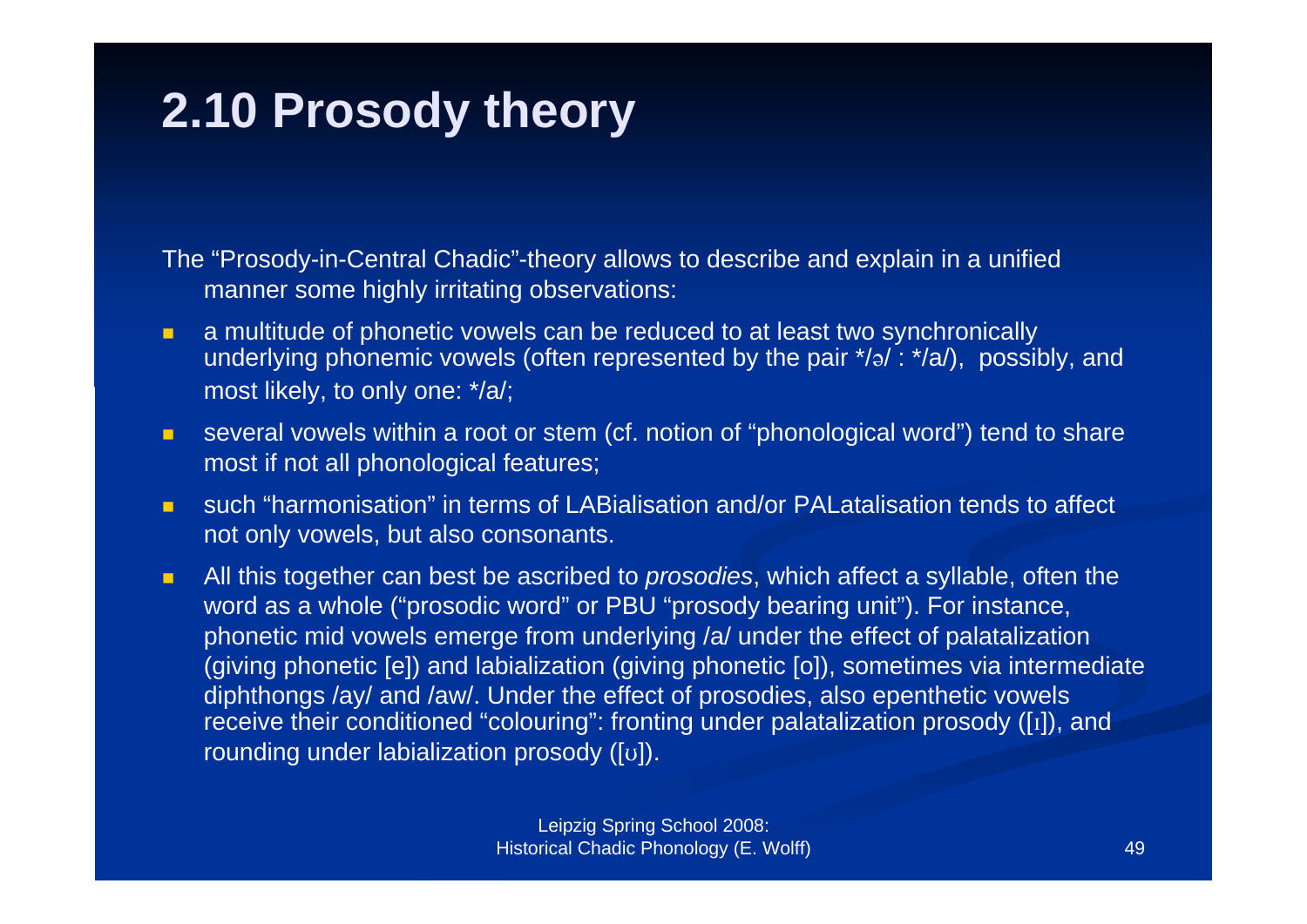# **End of Part 2 End of Part 2**

(Synchronic analysis)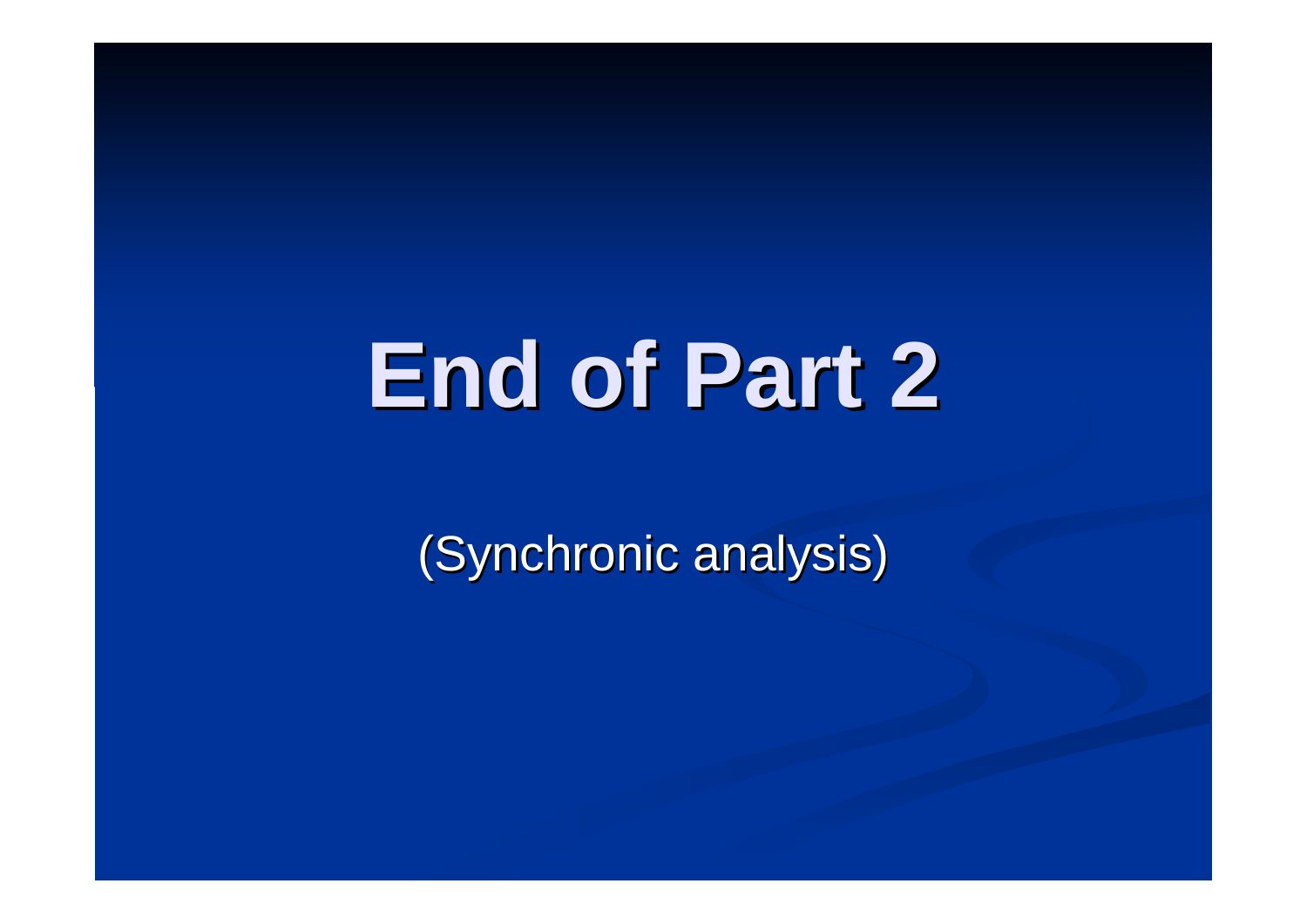# **Part 3: Part 3:**

# **Diachronic Diachronic analysis analysis & lexical lexical reconstruction reconstruction**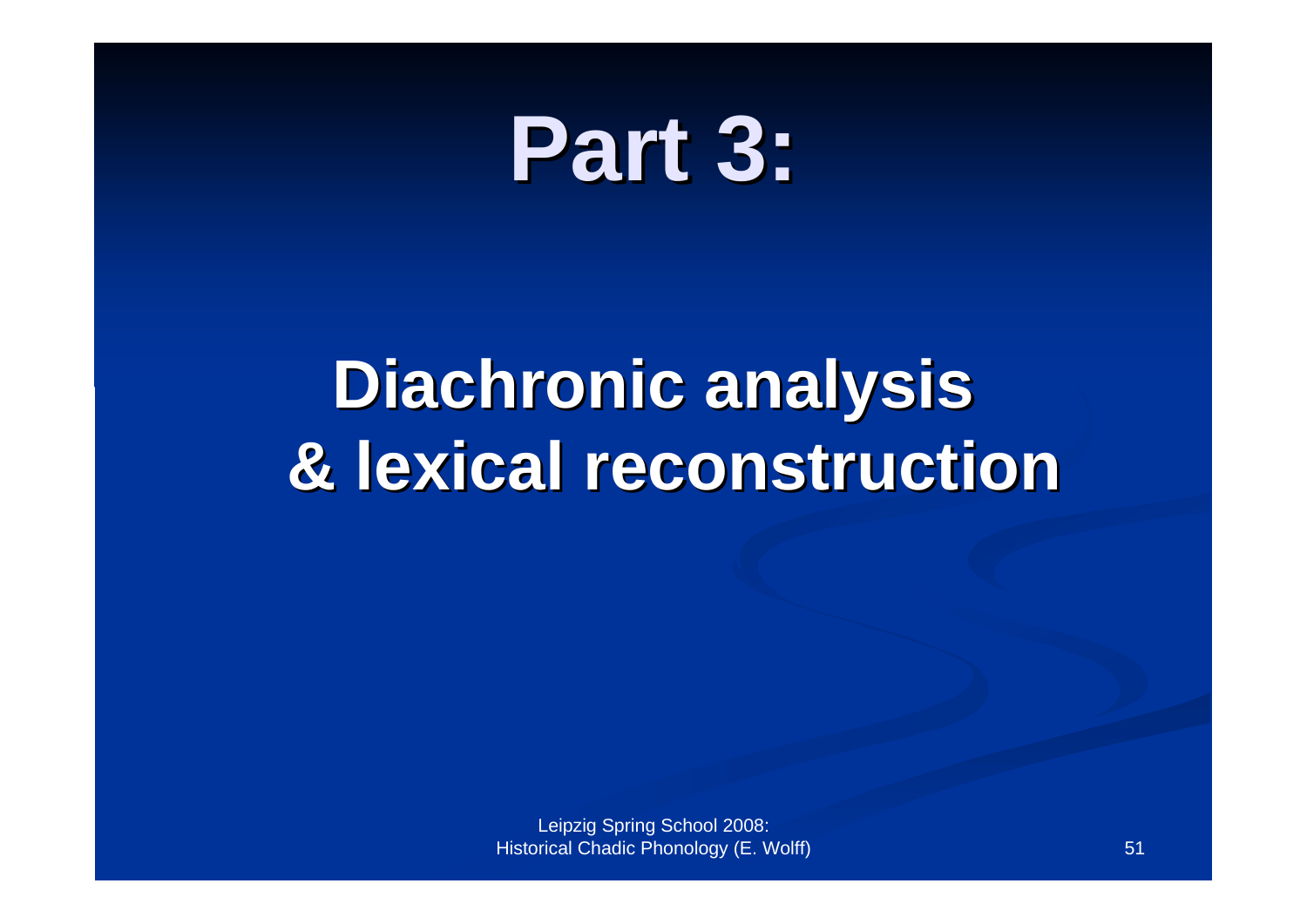### **3.1 Prosodies Prosodies & reconstruction reconstruction (1)**

### **How many vowels in Proto-Chadic?**

- $\blacksquare$  Whereas many West and East Chadic languages appear to have straightforward vowel systems with usually 5 to 7 contrastive vowel qualities, some Central Chadic languages seem to have two-vowel systems in which the phonemic low vowel **/a/** contrasts with a phonemic non-low vowel (schwa, usually symbolized by **//**) unless this schwa is entirely predictable in terms of pro- and epenthesis - which would leave us with one phonemic vowel only!
- $\blacksquare$  The existence of such diverse systems has so far disallowed reliable reconstructions of vowels for PC. According to Newman 1977, PC can be reconstructed as having had at most four phonemic vowels (\*i, \*u, \*a, \*a) and possibly only two, <sup>\*</sup>a and \*a.
- $\mathbf{L}$  Based on additional evidence from Central Chadic languages, a one-vowel analysis with **\*a** as the only phonemic vowel in the system would appear to be a plausible option. This theoretical option will be further investigated.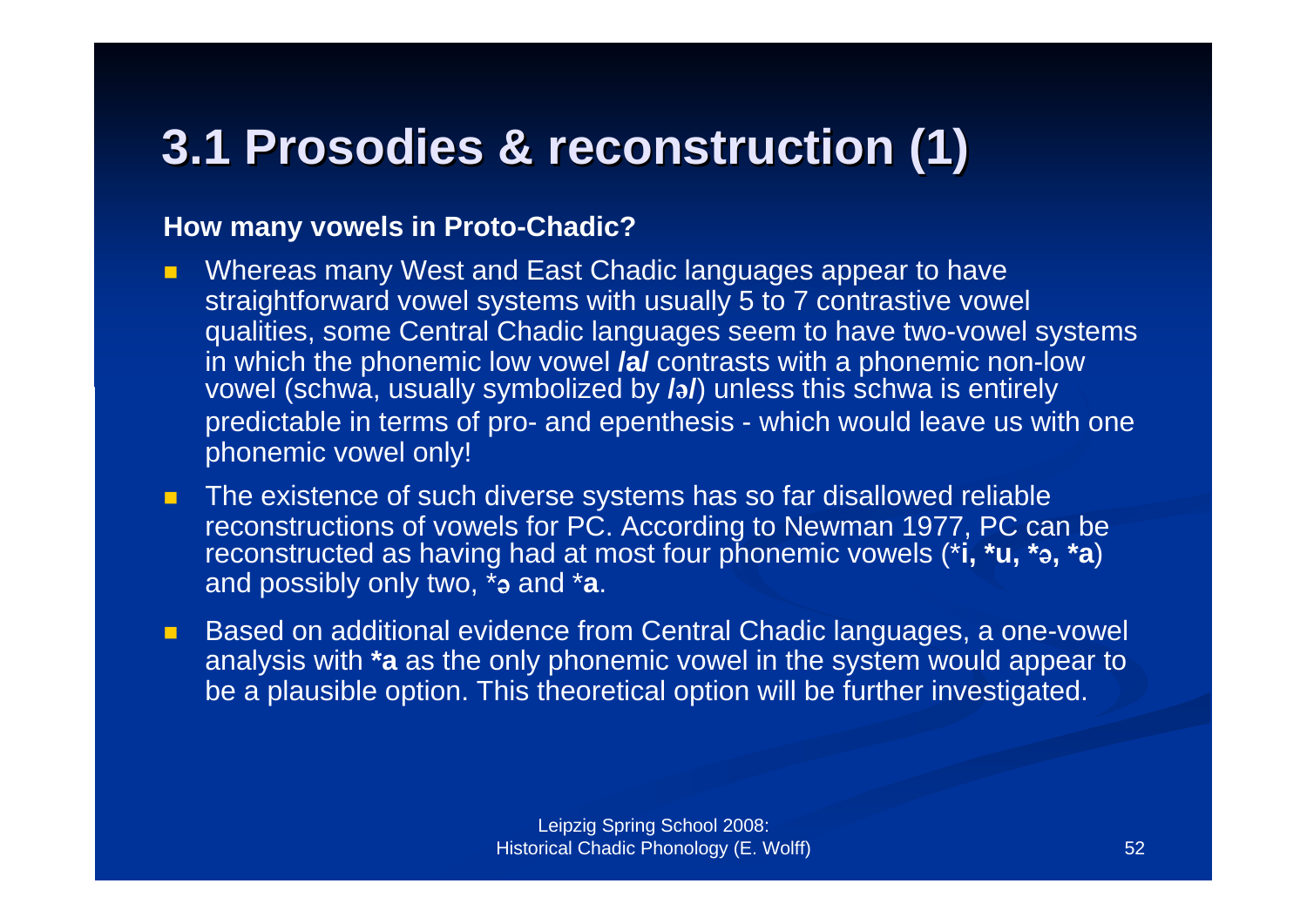### **3.1 Prosodies Prosodies & reconstruction reconstruction (2)**

### ASSUMPTION: *PC (if not PAA) was a proto-language with one vowel (/\*a/) or none.*

- п This links up with a far reaching diachronic theory [Diakonoff et al.] on "AFRASIAN" as representing a historical language type with no "vowels" in the narrow sense, but rather with "vocoids" plus a set of "syllabification rules" instead. A theory of this kind appears to be called for in order to allow the comparative method also to work in Afroasiatic!
- $\blacksquare$  If, however, we were able also to identify this historical/underlying vowel **\*a** with a (pharyngeal?) approximant in the proto-language (PC, if not PAA), then Chadic (if not Afroasiatic) could be said to be historically "vowelless".

 $\blacksquare$  On the other hand, **/a/** appears to be the only vowel that may carry length which could be an indication as to the "true vowel" nature of short and long **\*a/\*aa** in Chadic. Unless, however, we assume that an explanation is feasible like in the case of "long" high or mid vowels which historically reflect monophthongization of diphthongs:

| ay |               | [ e(e) ] <sup> </sup> | <b>I av</b> | <b>12</b> | [ i(i) ]     |
|----|---------------|-----------------------|-------------|-----------|--------------|
| aw |               | $[$ O(O) $]$          | <b>AW</b>   |           | $[$ u(u) $]$ |
| aH | $\rightarrow$ | $[a(a)]$ ?            | <b>aH</b>   |           | 222          |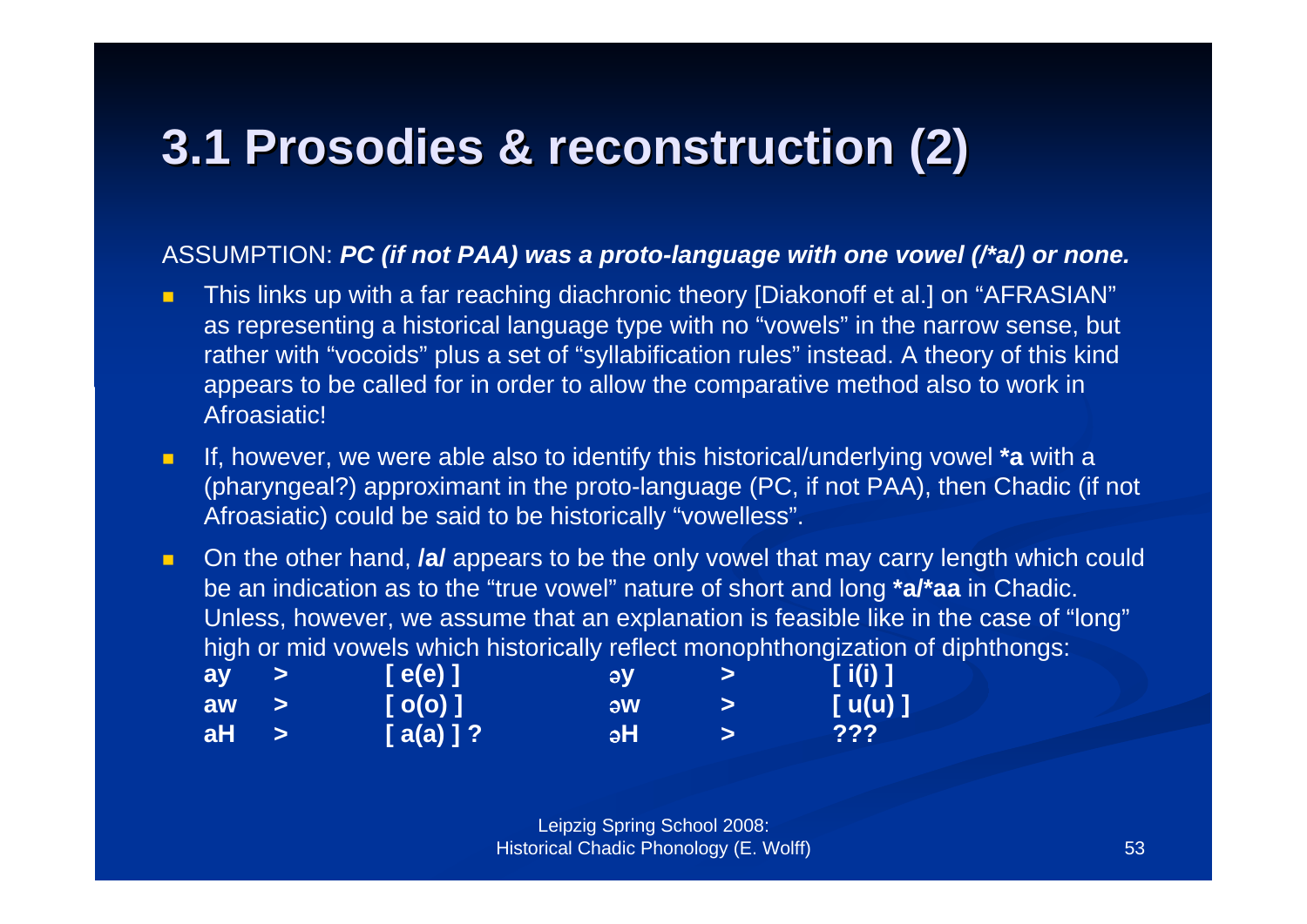### **3.1 Prosodies Prosodies & reconstruction reconstruction (3)**

 $\blacksquare$  Note the impossibility to arrive at regular sound correspondences (based on classical comparative method) between vowels with closely related languages of the Wandala-Lamang group:



(Solution to be presented later.)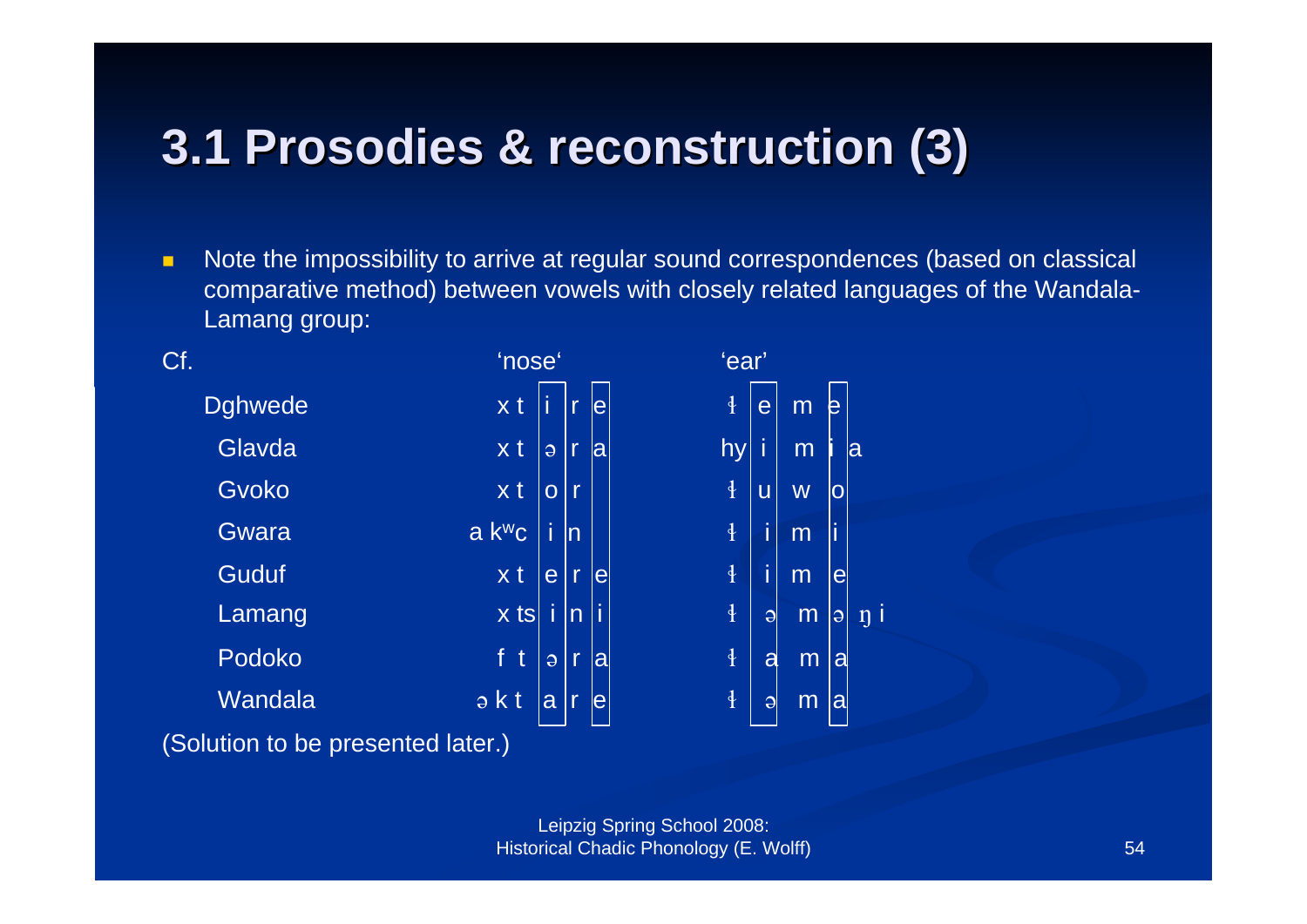### **3.1 Prosodies Prosodies & reconstruction reconstruction (4)**

#### $\blacksquare$ 1st diachronic hypothesis:

PALatalization and LABialization are reconstructable as prosodies for at least Proto-Central Chadic (if not for PC). In other words, languages with synchronic prosodies would reflect **retention (archaism)** from rather earlier stages of Chadic linguistic history.

### **2nd diachronic hypothesis:**

Prosodies in Central Chadic languages, where they occur, can be attributed to recent phonological processes of desegmentalization of segmental phonemes, consonants and/or vowels. It is, therefore, possible to **internally reconstruct** the segmental sources of these prosodies and describe the diachronic processes of *prosodic expansion* from segment to the syllable and, finally, the word in terms of rather shallow phonological rules.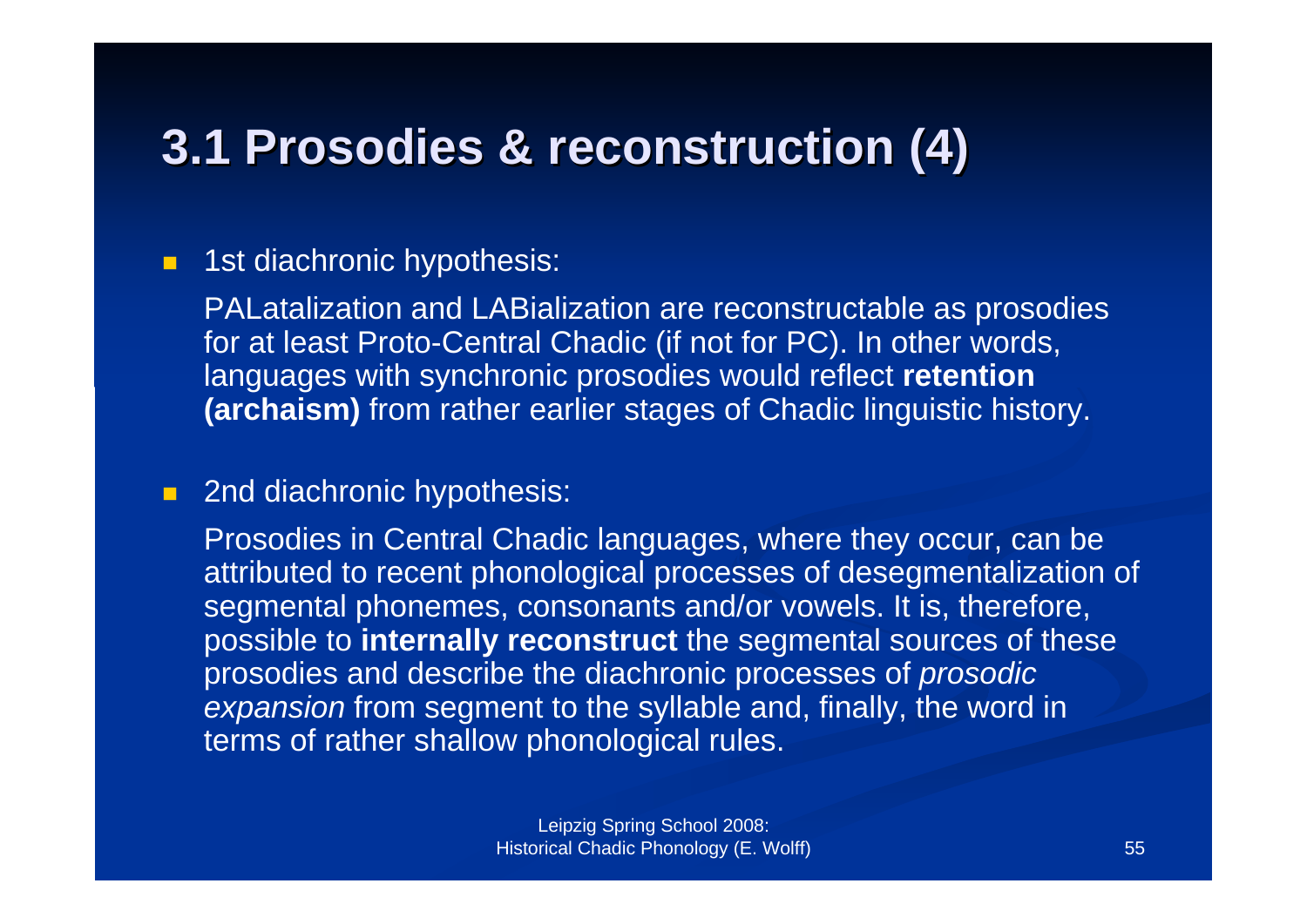# **3.1 Prosodies Prosodies & reconstruction reconstruction (5)**

#### $\blacksquare$ Combining both diachronic hypotheses:

Possibly, the proto-language had a phonological inventory of the kind that would allow both LABialization and PALatalization prosodies to emerge, i.e. from palatal(ized) and/or labial(ized) consonants and approximants.

Under such assumption, maximally one vowel would need to be reconstructed for the proto-language.

This would mean that some Chadic languages have historically segmentalized these archaic prosodies in the shape of fuller inventories of vowels (through phonemicization of allophones) so that we could speak of "vocalogenesis" in Chadic, or at least in parts of Chadic.

In terms typological evolution, we could then speak of two types of Chadic languages:

(a) languages of the prosody type (mainly Central Chadic)

(b) languages of the vowel system type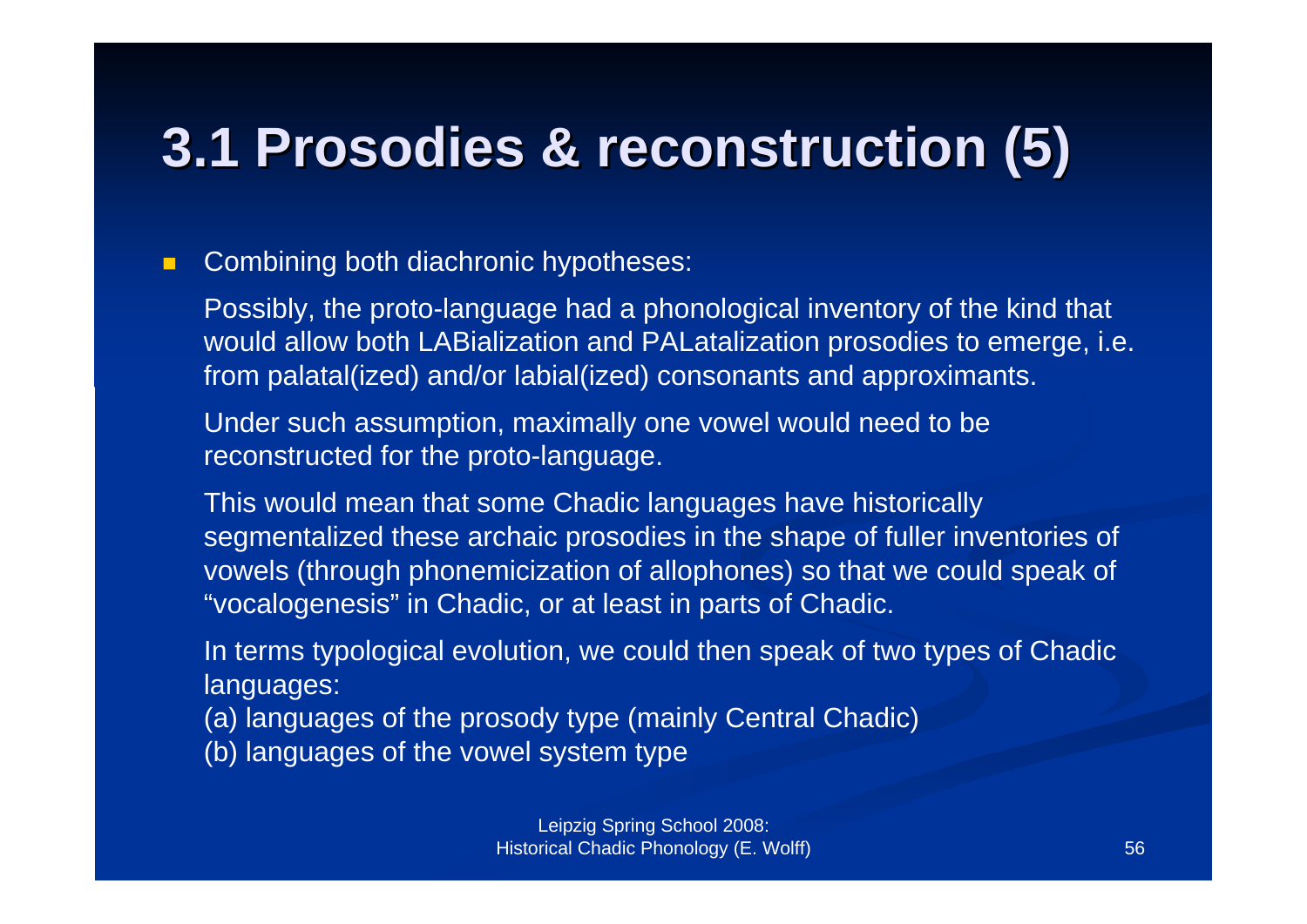### **3.1 Prosodies Prosodies & reconstruction reconstruction (6)**

The theory of "prosody creation & prosody expansion"

 $\blacksquare$  The diachronic process leading to the synchronic existence of PAL and LAB prosodies shall be discussed in terms of *prosodic expansion*. By this I mean that these prosodies (in the sense of "long components") develop from segmental sources  $(\frac{1}{V}, \frac{1}{W}, \frac{1}{W})$  in three stages:

stage 1: creation of prosody features from segments

stage 2: expansion of prosody feature onto syllable(s) or word

stage 3: loss of segmental source of prosody through either de-segmentalization (word-initial), apocopation (word-final), or metathesis & vowels coalescence

- п The processes representing stages 1 and 2 appear to be no longer productive and must synchronically be treated as *lexicalized* where they have occurred.
- п Apparently, our languages are presently undergoing the stage 3 processes: the different speech varieties, recorded by different authors over a period of almost 40 years (more than 70 years, if we start with Meek's *Tribal Studies in Northern Nigeria*, 1931), tend to show different developments with regard to the same lexical items.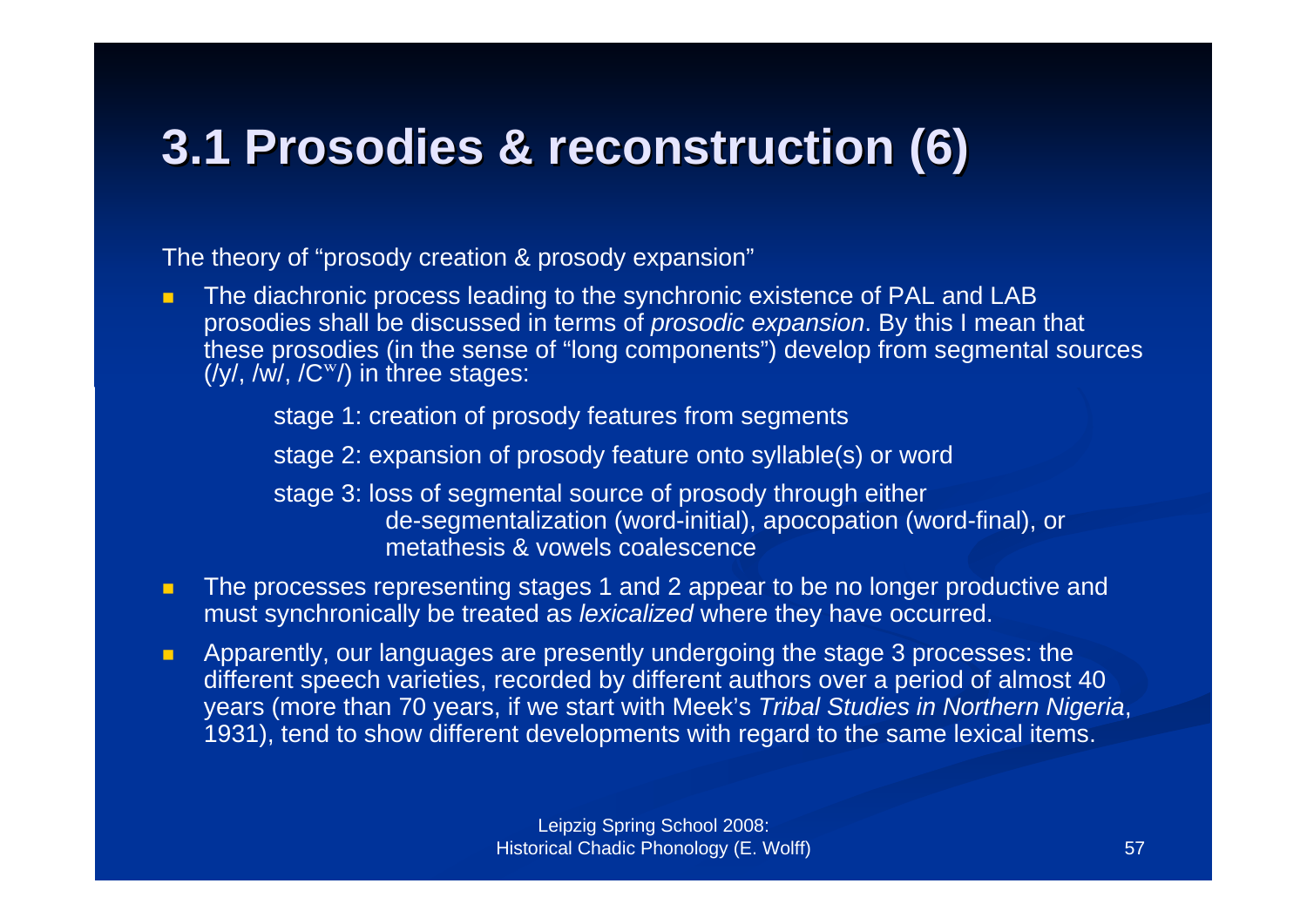### **3.2 Low 3.2 Low level reconstructions reconstructions (1)**

 $\blacksquare$  The Lamang-Hdi language continuum, i.e. the lowest level of language comparison (target: Proto-Lamang-Hdi PLH)

In particular we will look out for

- П  $\varnothing$ -vocalised roots  $\varnothing$ -prosody
- П a-vocalised roots  $\theta + \emptyset$ -prosody
- п  $\emptyset$ -vocalised roots  $+$  Y-prosody
- $\blacksquare$  $a$ -vocalised roots  $+$  Y-prosody
- П  $\emptyset$ -vocalised roots  $+$  W-prosody
- $\blacksquare$ a-vocalised roots + W-prosody
- П
- П
- 
- 
- 
- 
- 
- $\varnothing$ -vocalised roots  $+$  combined W- and Y-prosody
- a-vocalised roots  $+$  combined W- and Y-prosody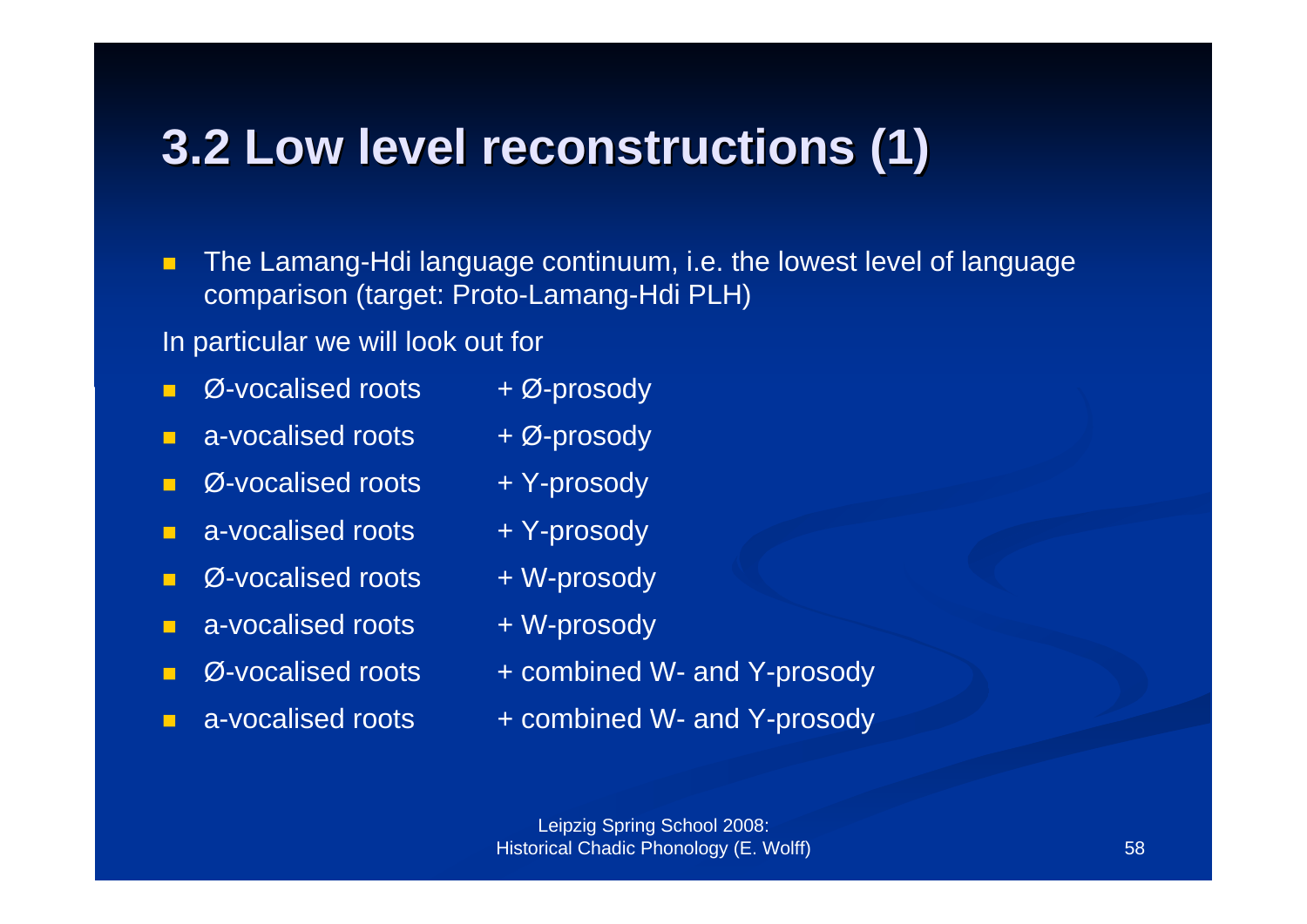### **3.2 Low 3.2 Low level reconstructions reconstructions (2)**

### **VERBS**

- $\blacksquare$  In Lamang-Hdi, simple (i.e. non-extended/-derived) verbs appear to always begin with a consonant (i.e. in anything but /a/, including approximants, which function as "weak radical consonants"); verbs lexically end in /a/.
- $\blacksquare$  Final vowels other than /a/ signal grammatical or derivational-thematically motivated morphological "extension":

- final /-u ~ -w/ may be (a) the surface reflex of (one of at least two) derivational extension suffixes (autobenefactive, source orientation), or (b) indicate the grammatical form of "verbal noun";

final  $\ell$ -i  $\sim$  -y/, only occurring in Hdi, is a conditioned (F/Sh 116) allomorph of the same verbal noun marker.

Note that  $\lceil a \rceil$  may occur in verb-final position as the result of (a) full-vowel reduction or (b) as epenthetically inserted vowel; schwa never occurs before pause.

 $\blacksquare$  There is some indication of infix(es) \*-y/i- ("movement away"/"separation"?) and possibly \*-w/u- ("source orientation"?) – acc. To F/Sh 2000: 115)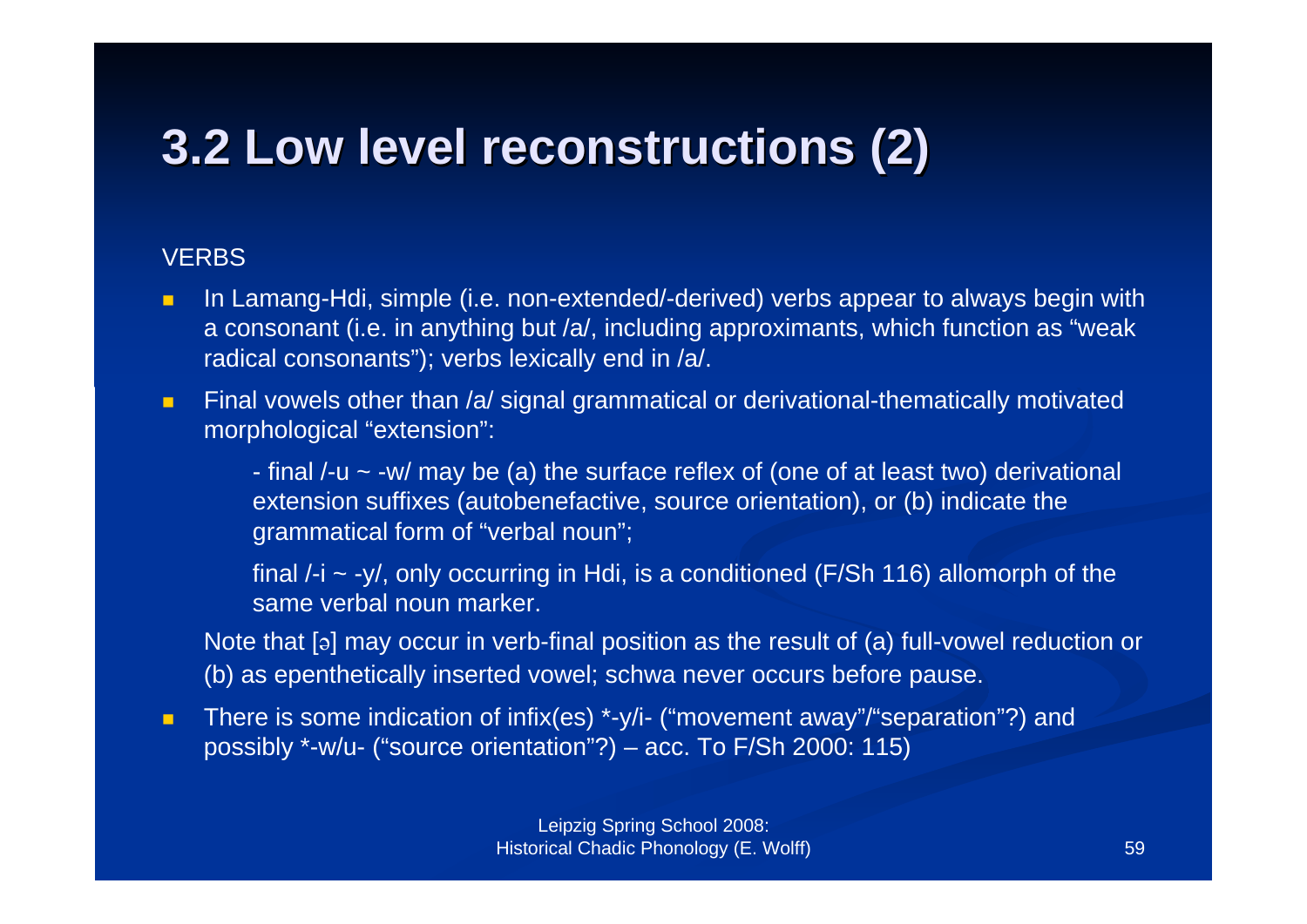### **3.2 Low 3.2 Low level reconstructions reconstructions (3)**

### NON-VERBS

- П There is strong indication that non-verbs, in particular nouns, show petrified traces of an ancient but synchronically obsolete former system of marking by suffixes in Lamang-Hdi. This marking system could have included wordfinal  $\overline{I}$ -a/,  $I$ -i ~ y/,  $I$ - $\overline{k(a)}$ /,  $I$ - $k^{\text{w}}$ a/,  $I$ -na/,  $I$ -n $I$ , and possibly more (cf. Schuh 1983 for elements and the historical sources of, the old Chadic determiner system).
- $\blacksquare$  Characteristically, such petrified suffixes tend to be present in one language and absent in another, even in varieties of the same language. This is true for group-internal comparisons as well as across Chadic as a whole, i.e. compared with proposed PC reconstructions.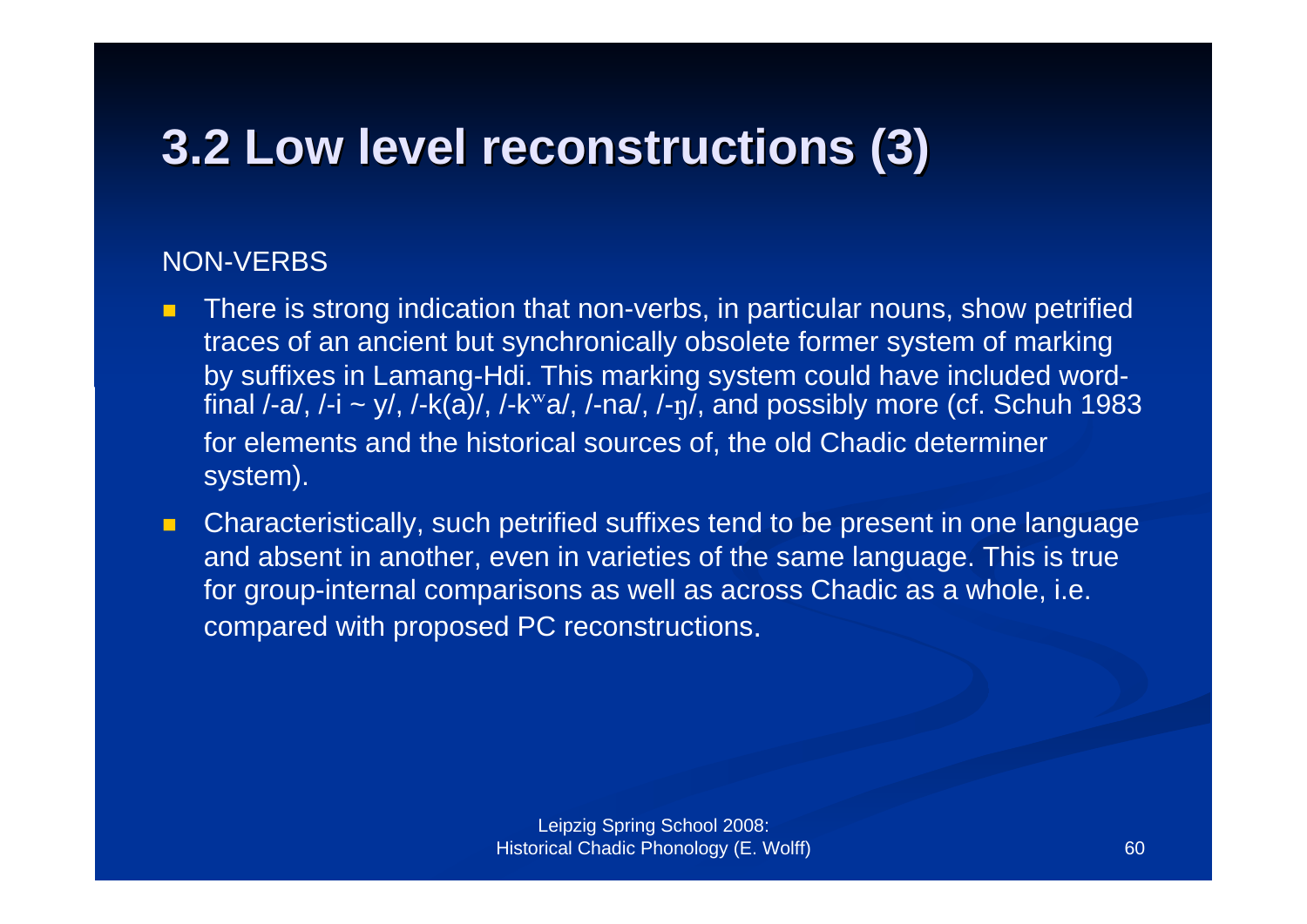### **3.2 Low 3.2 Low level reconstructions reconstructions (4)**

**Petrified non-verbal suffixes in L-H:** 

**\*-a \*-y \*-w \*-k(V) \*-k**W**(V)**  $*$ - $\eta$ (V)

- П These reconstructable markers have become defunct over time. After losing their semantics and grammatical functions ("bleaching"), they ended up as petrified root material.
- $\blacksquare$  These ancient modifiers obviously occupied different positions to the right of the noun, and were able to combine within certain limits.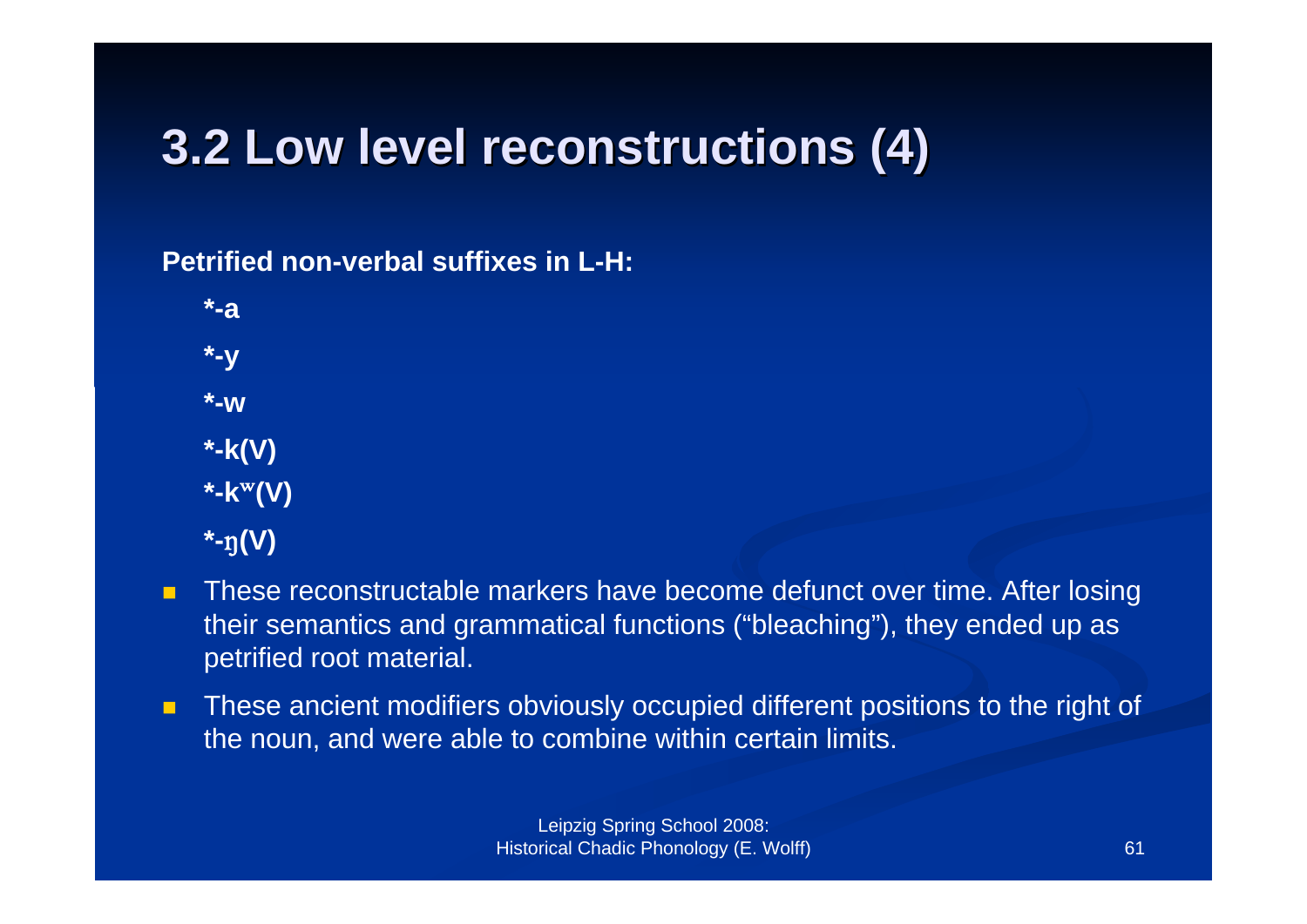### **3.2 Low 3.2 Low level reconstructions reconstructions (5)**

п Reconstructed system of modifier suffixes in Lamang-Hdi

| stem formation        | modifier-1                                | modifier-2              | $mod-1 + mod-2$          |
|-----------------------|-------------------------------------------|-------------------------|--------------------------|
| simple stem           | Ø                                         |                         |                          |
| mod. stem type 1:     | $\overline{\ }$ -a<br>$*$ - $y$<br>$*$ -W |                         |                          |
| mod. stem type 2:     | Ø                                         | *- $\overline{\eta[V]}$ |                          |
| $1+2$ mod. stem type: | <u>*-y</u>                                | $*$ -k[V]               | <u>*-y*-k[V]</u>         |
|                       |                                           | *- $k$ <sup>w</sup> [V] | *-y -k $^{w}$ [V]        |
|                       | $\overline{\ }$ -a                        | *- $k^{w}$ [V]          | *-a - $k^{\text{w}}$ [V] |
|                       |                                           | *- $k[V]$               | $*$ -a -k[V]             |
|                       |                                           | $\frac{1}{2}$ -n[V]     | *-a - $\eta$ [V]-        |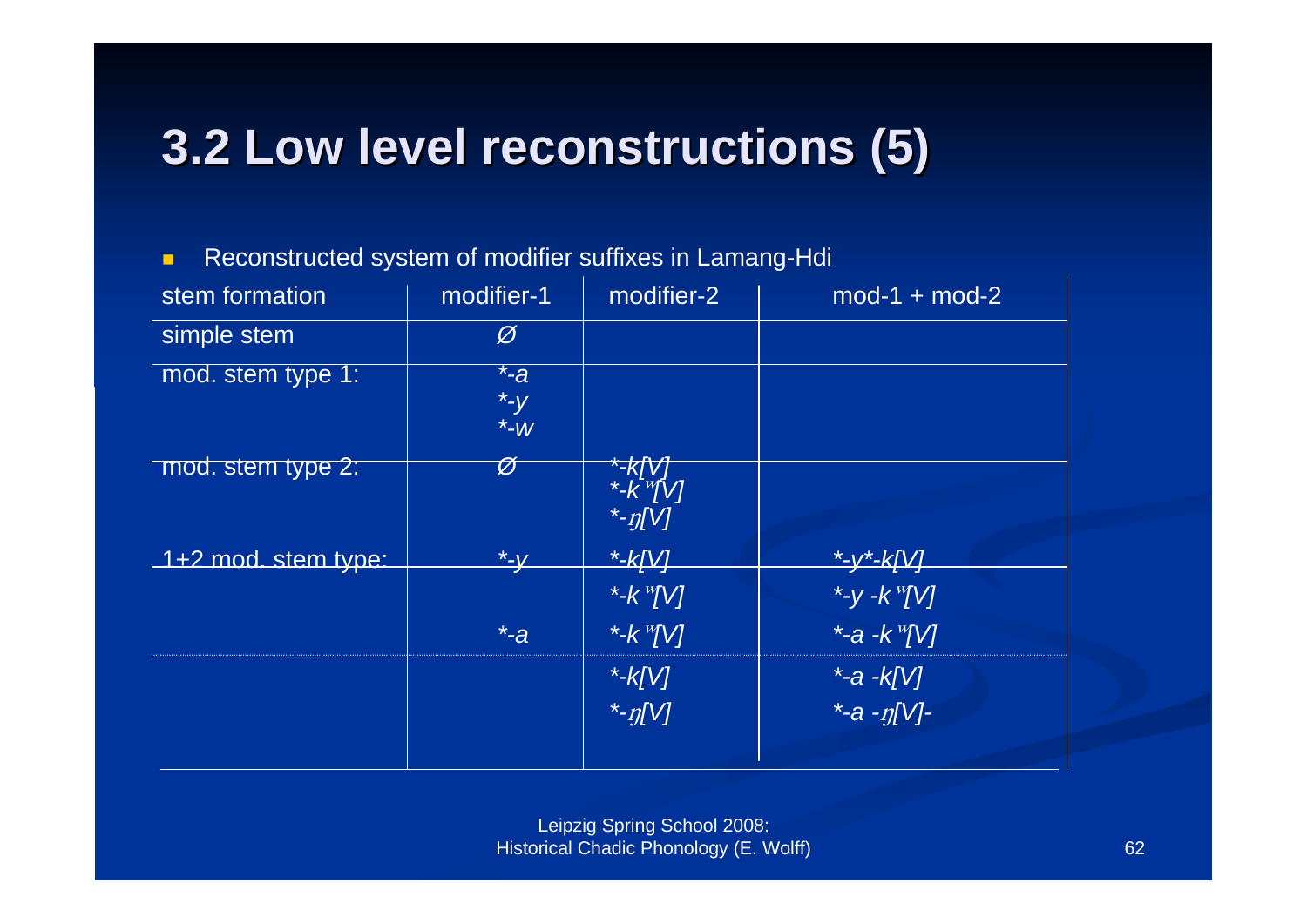### **3.2 Low 3.2 Low level reconstructions reconstructions (6)**

 $\blacksquare$  Prosodic effect of suffix \*-y affecting the whole word in Lamang, with weak radical syllablification only in Hdi (Langermann: PAL prosody on final syllable only)

| <b>Gloss</b> | segmental<br>reconstruction    | prosody<br>creation            | prosody expansion<br>Hdi (Eguchi) Hdi (Langermann)<br>Lamang |                       |                                           |
|--------------|--------------------------------|--------------------------------|--------------------------------------------------------------|-----------------------|-------------------------------------------|
| 'sauce'      | $\mathscr{A} \mathscr{O}$ / -y | <b>PAL</b><br>$\sqrt[t]{a}$    | <b>PAL</b><br>$d$ ili                                        |                       |                                           |
|              | $\sqrt[t]{a}$ l -y             | <b>PAL</b><br>$\star$ da. I y. |                                                              | <b>PAL</b><br>$d$ àlí | <b>PAL</b><br>/da. <sup>y</sup> lə/[dali] |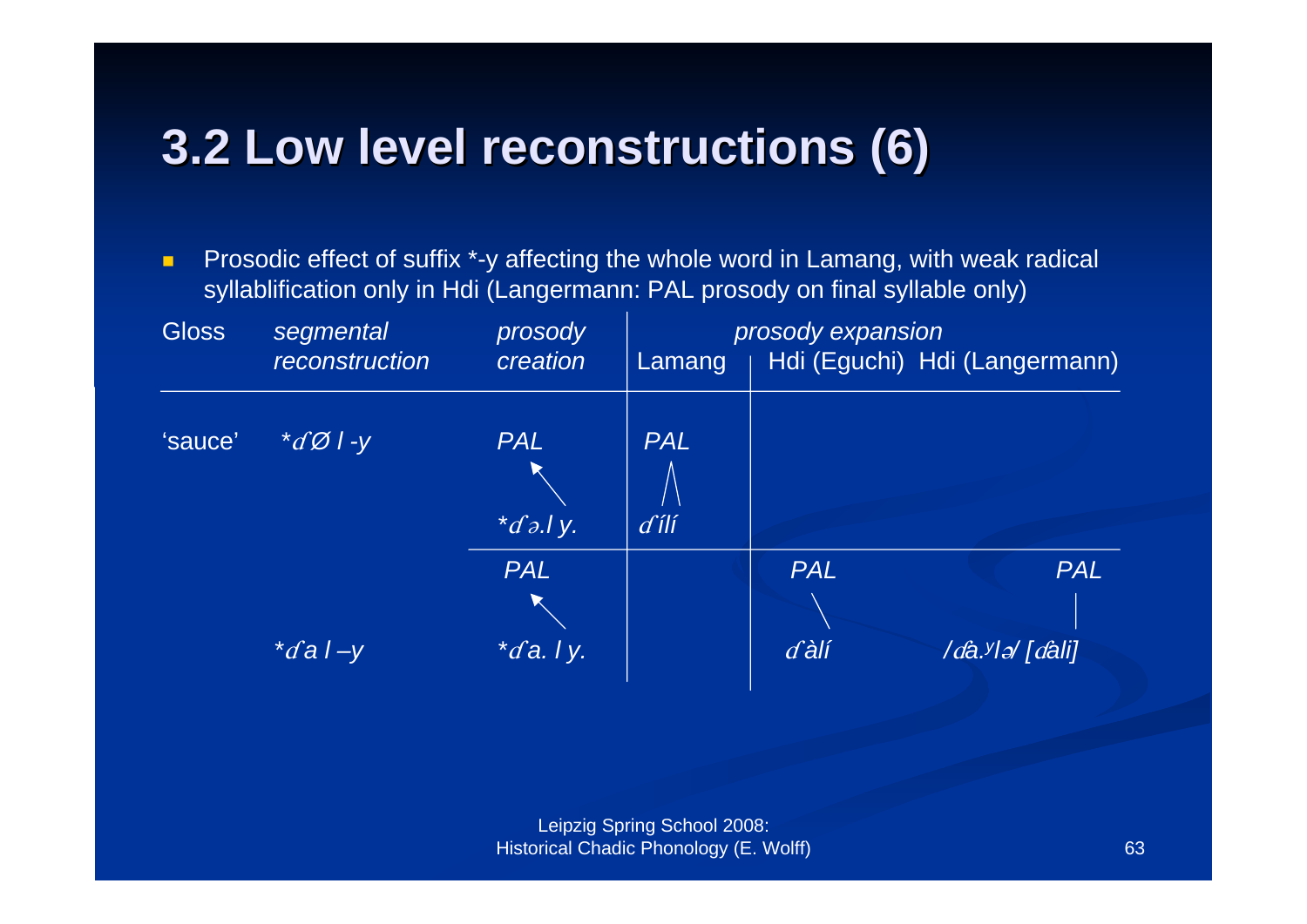### **3.2 Low 3.2 Low level reconstructions reconstructions (7)**

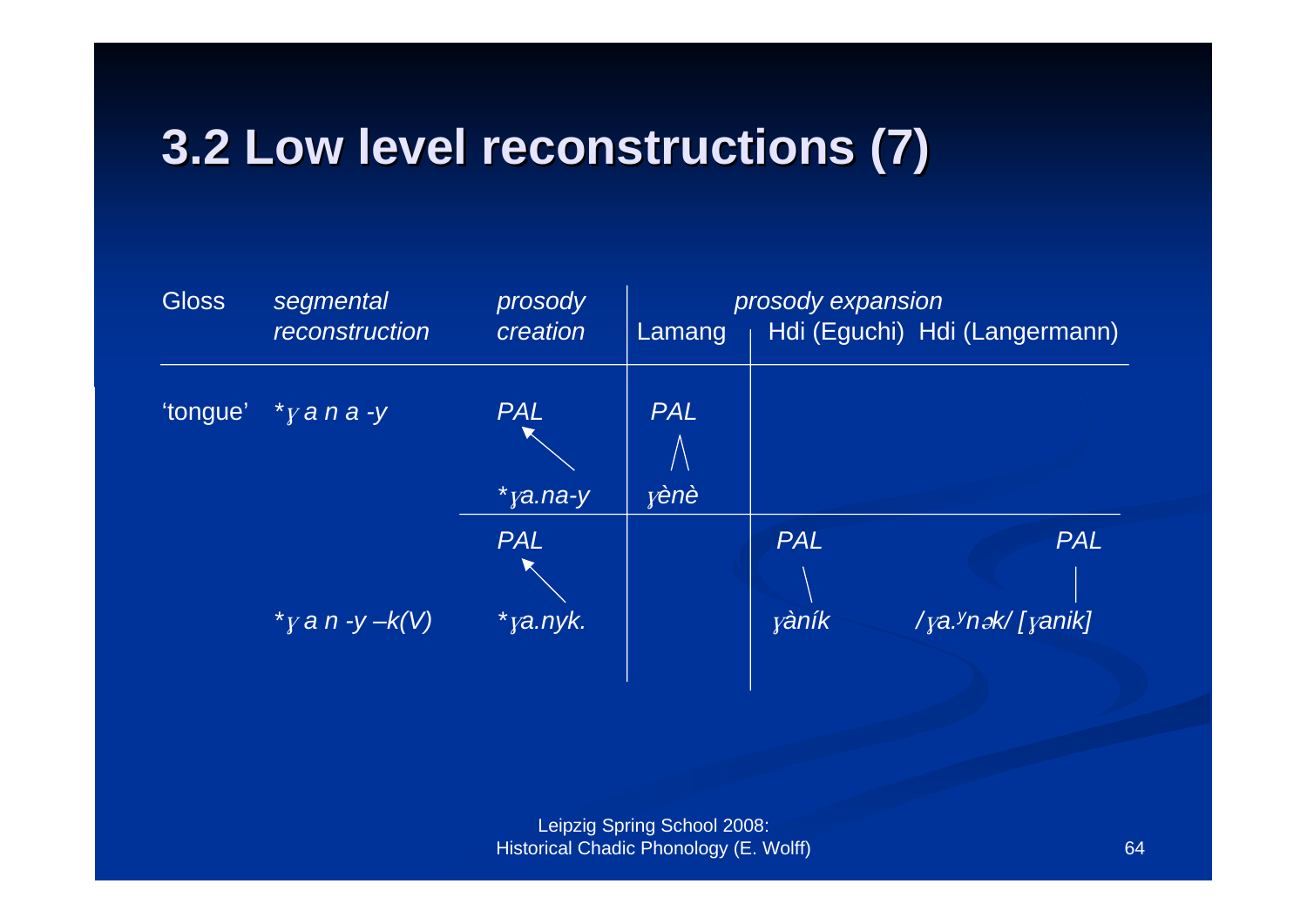### **3.2 Low 3.2 Low level reconstructions reconstructions (8)**

 $\blacksquare$  Prosodic effect of suffix \*-y affecting the whole word in both Lamang and Hdi, incl. umlaut

| <b>Gloss</b> | segmental<br>reconstruction    | prosody<br>creation                       | prosody expansion<br>Hdi (Eguchi) Hdi (Langermann)<br>Lamang |                    |                                                       |
|--------------|--------------------------------|-------------------------------------------|--------------------------------------------------------------|--------------------|-------------------------------------------------------|
| 'thorn'      | *t $\overline{\emptyset}$ k -y | <b>PAL</b><br>$*$ t $\lceil a \rceil$ k i | <b>PAL</b><br>tíkí                                           |                    |                                                       |
|              | *t a $k - y$                   | <b>PAL</b><br>*taki                       |                                                              | <b>PAL</b><br>tékì | <b>PAL</b><br><sup>y</sup> ta. <sup>y</sup> ka [teki] |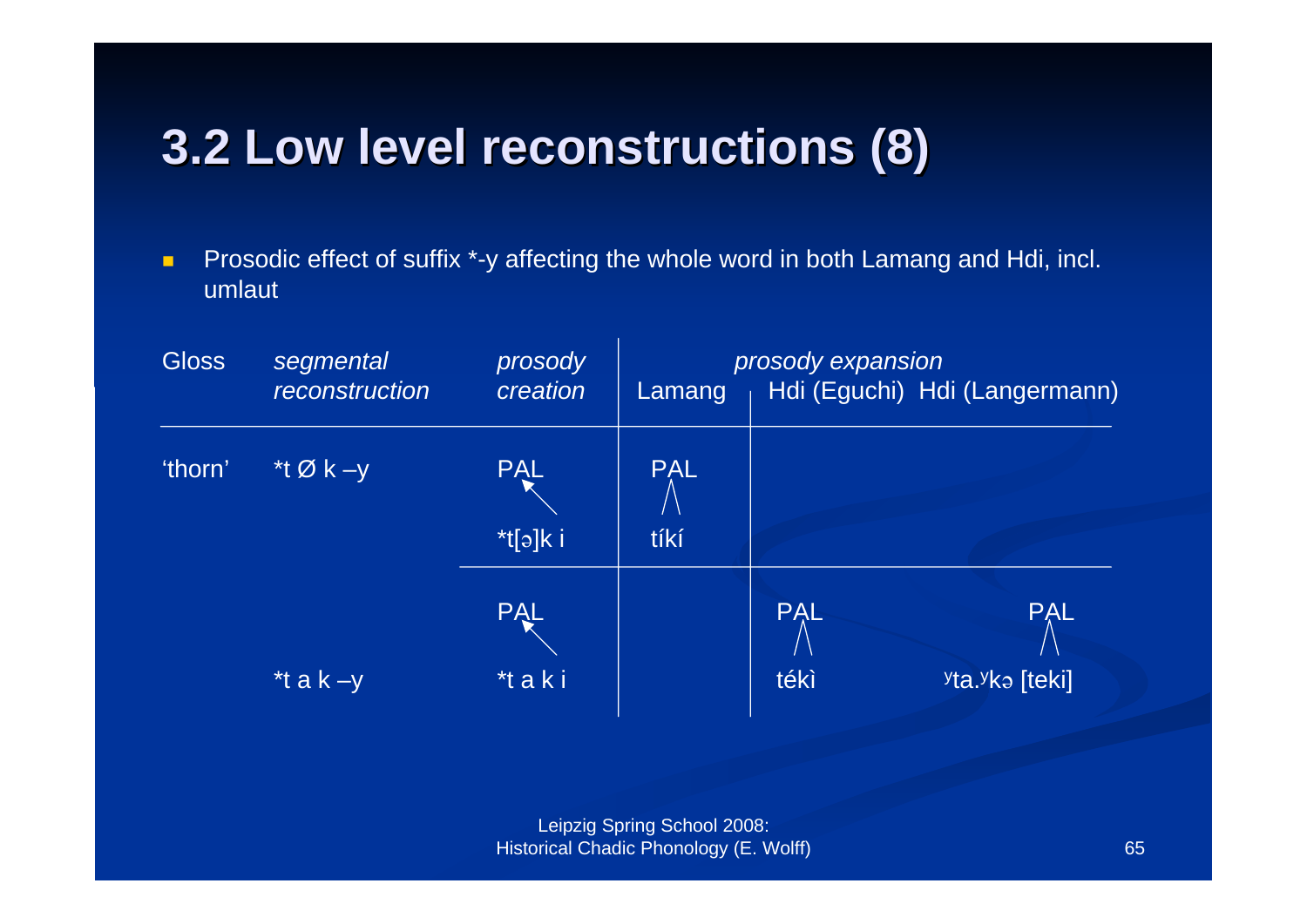### **3.2 Low 3.2 Low level reconstructions reconstructions (9)**

| <b>Gloss</b> | segmental<br>reconstruction | prosody<br>creation | prosody expansion<br>Hdi (Eguchi) Hdi (Langermann)<br>Lamang |             |                           |
|--------------|-----------------------------|---------------------|--------------------------------------------------------------|-------------|---------------------------|
| 'dirt'       | *r 6 Ø $\{ -y \}$           | <b>PAL</b>          |                                                              | <b>PAL</b>  | <b>PAL</b>                |
|              |                             | r6[ə]4(i)           |                                                              | rbíł        | $ $ /rə. $969\sqrt{1661}$ |
|              |                             | <b>PAL</b>          |                                                              | <b>PAL</b>  |                           |
|              |                             |                     |                                                              |             |                           |
|              | *r $6a \frac{1}{2}$ (-y)    | $*$ r $6a$ $4(i)$   |                                                              | $r6\dot{e}$ |                           |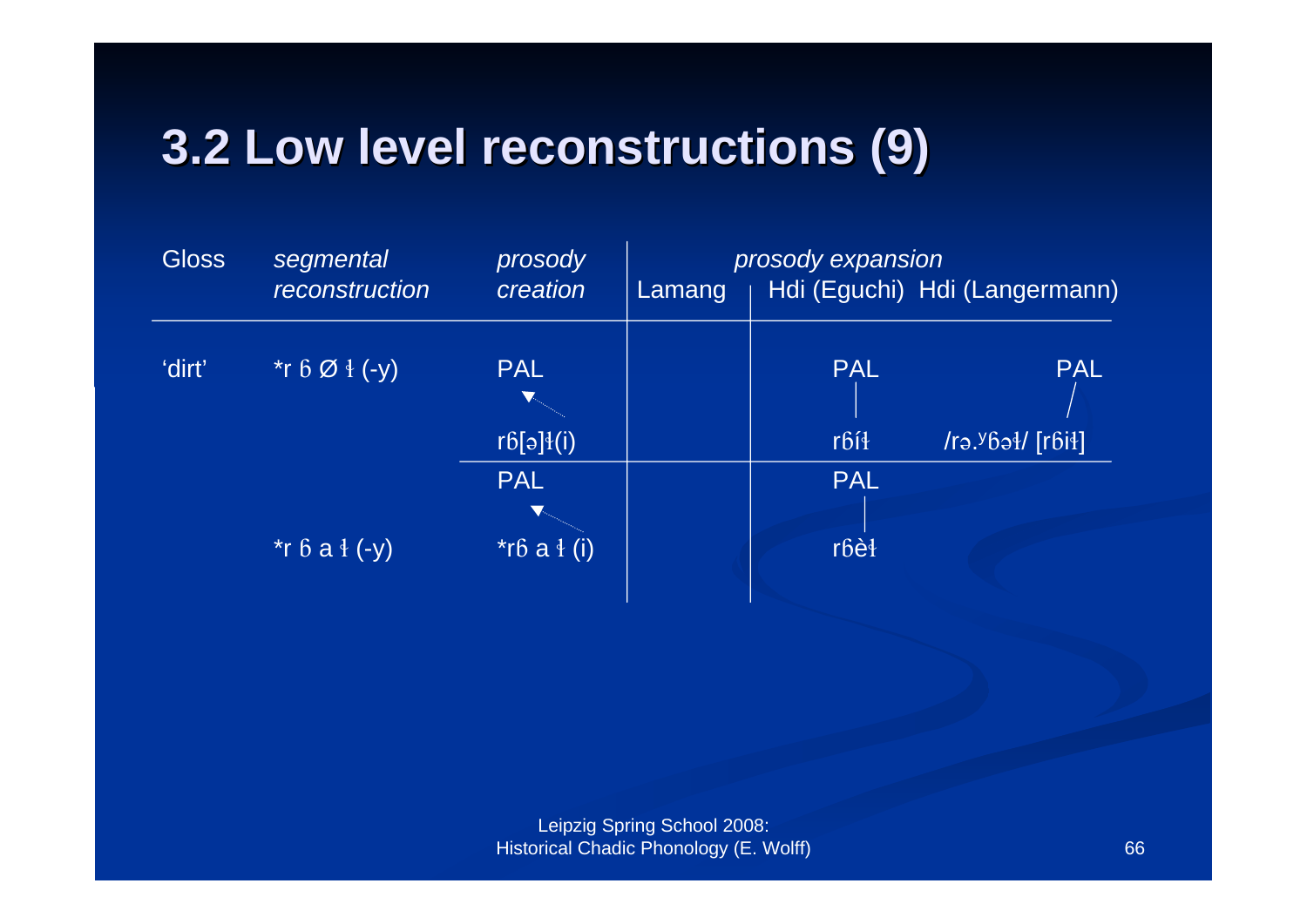### **3.2 Low 3.2 Low level reconstructions reconstructions (10)**

 $\blacksquare$ Lamang: no prosody effect;

 $\blacksquare$ Hdi: metathesis of word-initial /w/, assimilation of  $*$ -y~i > [-u] under LAB prosody

| <b>Gloss</b> | segmental<br>reconstruction      | prosody<br>creation                | Lamang                  | prosody expansion<br>Hdi (Eguchi) Hdi (Langermann)                         |
|--------------|----------------------------------|------------------------------------|-------------------------|----------------------------------------------------------------------------|
| 'wound'      | *w $\frac{1}{k}$ + $\frac{1}{k}$ | LAB PAL<br>▲<br>* $W[\partial]/Ky$ | <b>LAB PAL</b><br>wúlkí |                                                                            |
|              | $\gamma$ w $k-y$<br>[metathesis] | LAB PAL<br>$*1$ w $k - y$          |                         | <b>LAB PAL</b><br>$\frac{1}{2}$ /M <sub>2</sub> . "K <sub>2</sub> / [luku] |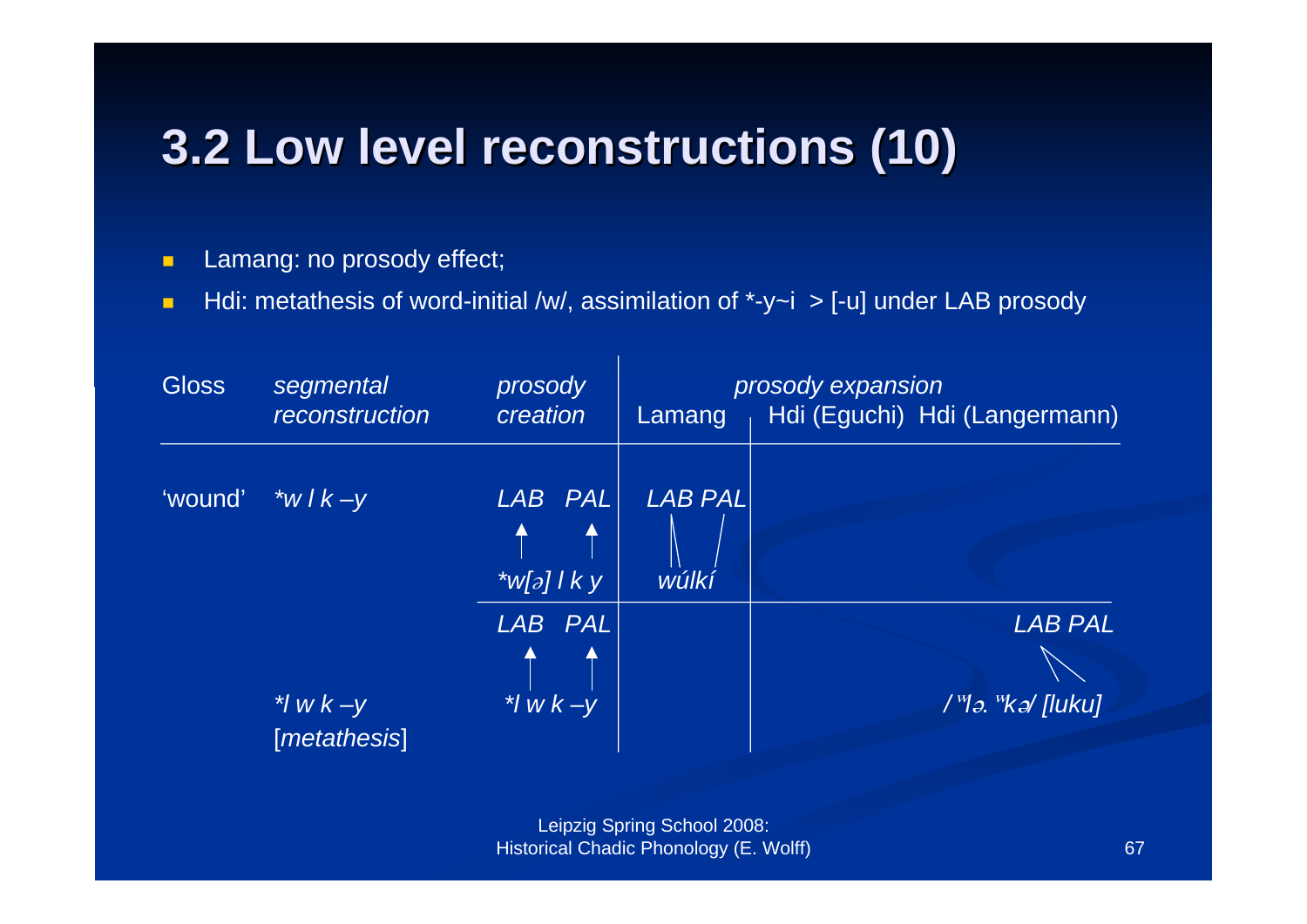### **3.2 Low 3.2 Low level reconstructions reconstructions (11)**

- $\blacksquare$ Lamang: no prosodic effect;
- П Hdi: metathesis

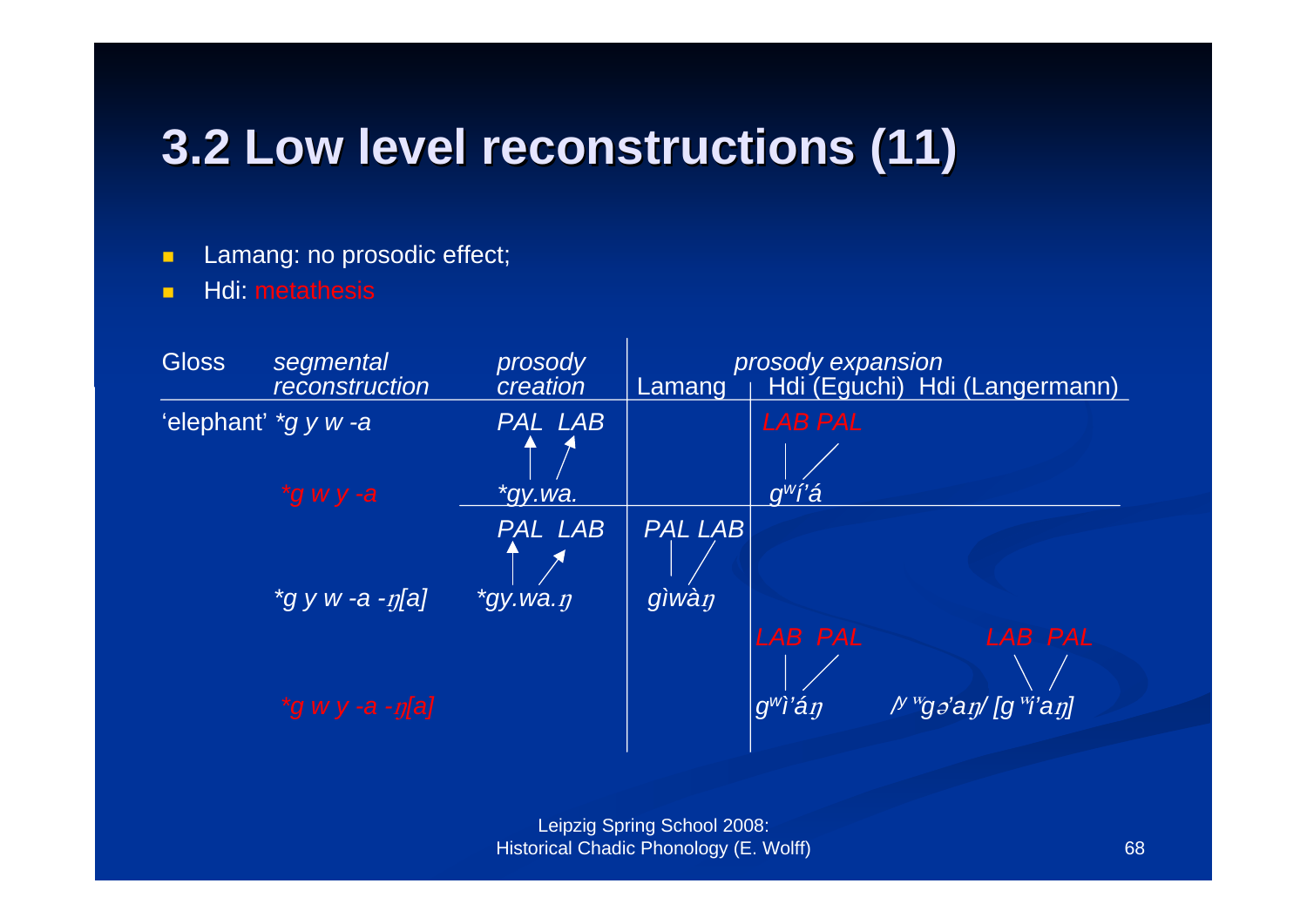### **3.2 Low 3.2 Low level reconstructions reconstructions (12)**

 $\blacksquare$ Lamang: prosody assimilation under PAL /w/ > /y/;

 $\blacksquare$  Hdi: (a) weak radical syllabification (Eguchi), (b) labialisation + palatalisation prosody (Langermann)

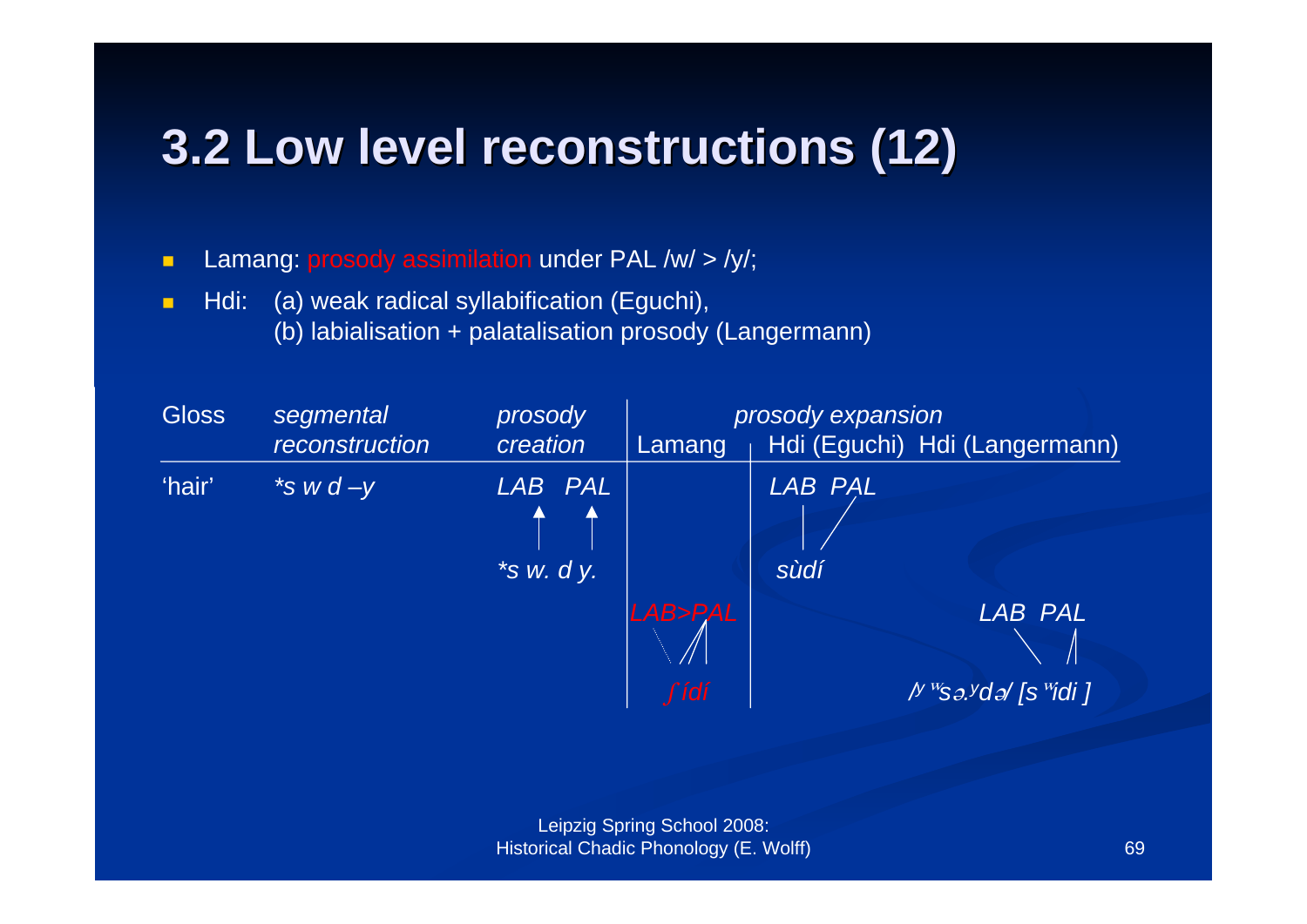# **3.2 Low 3.2 Low level reconstructions reconstructions (13)**

### **Gloss**  *segmental prosody prosody expansion reconstruction creation* Lamang Hdi (Eguchi) Hdi (Langermann) 'broom' *\*s w t -y LAB PAL LAB PAL LAB PAL \*sw[ə]t-y* | *swítí* | www.wasat.com/www.wasat.com/ *LAB PAL LAB PAL\*s[]w[]t-y siwit*

#### $\blacksquare$ "Weak" radical consonant /w/ + petrified suffix \*-y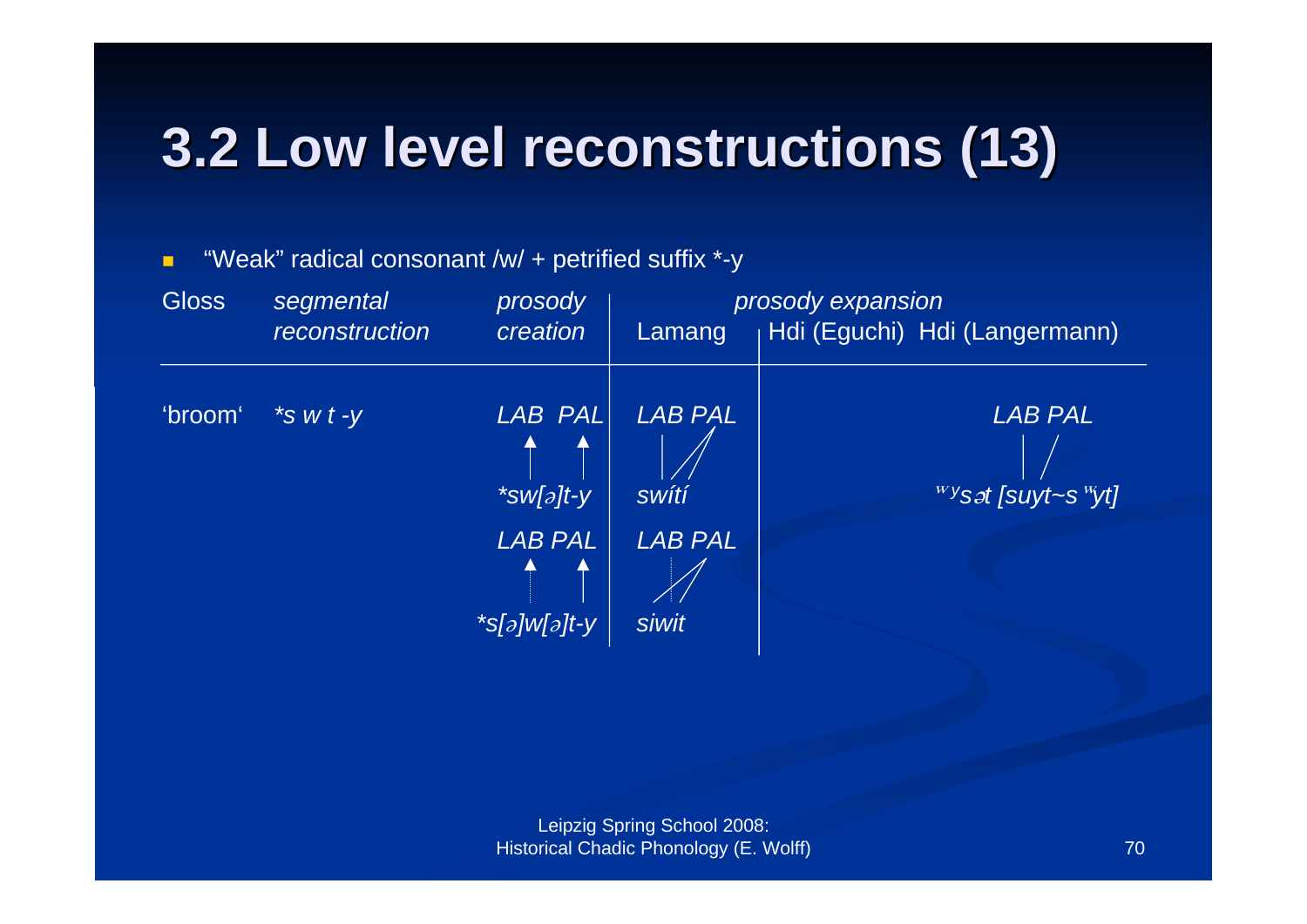# **3.2 Low 3.2 Low level reconstructions reconstructions (14)**

п Labialisation prosody (< VN suffix) affecting underlying /a/ in Lamang

| Gloss segmental<br>prosody |                      |                        | prosody expansion              |            |                               |  |
|----------------------------|----------------------|------------------------|--------------------------------|------------|-------------------------------|--|
|                            | reconstruction       | creation               | Lamang                         |            | Hdi (Eguchi) Hdi (Langermann) |  |
|                            | 'dance' (VN)         |                        |                                |            |                               |  |
|                            |                      | Ø                      |                                |            |                               |  |
|                            | $*$ skala-W          | *skala-W               |                                | skálá      |                               |  |
|                            |                      | <b>LAB</b>             | <b>LAB</b>                     | <b>LAB</b> | <b>LAB</b>                    |  |
|                            |                      |                        |                                |            |                               |  |
|                            | $*$ s k $^w$ a l a-W | *sk <sup>w</sup> ala-W | $S K$ <sup><i>w</i></sup> Ol-O | skál-ú     | ska <sup>w</sup> la [skalu]   |  |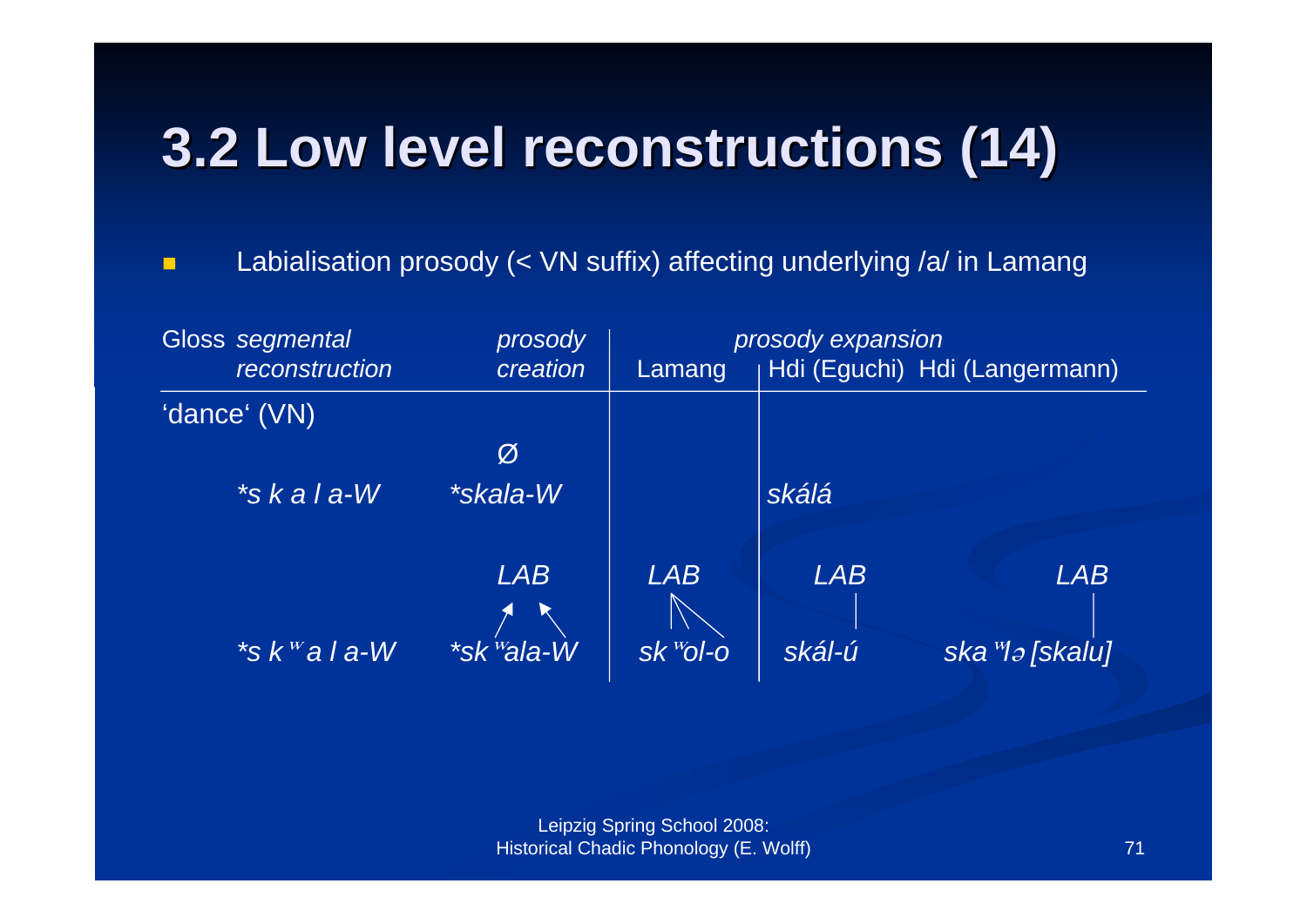# **3.2 Low 3.2 Low level reconstructions reconstructions (15)**

 $\blacksquare$ Labialisation prosody, arising from a velar obstruent, affecting epenthetic vowels

| <b>Gloss</b> | segmental                           | prosody                | prosody expansion |            |                               |
|--------------|-------------------------------------|------------------------|-------------------|------------|-------------------------------|
|              | reconstruction                      | creation               | Lamang            |            | Hdi (Eguchi) Hdi (Langermann) |
| 'young man'  |                                     |                        |                   |            |                               |
|              | $\overline{d}$ x $\overline{W}$ 0 1 | <b>LAB</b>             | <b>LAB</b>        |            |                               |
|              |                                     |                        |                   |            |                               |
|              |                                     | $\overrightarrow{d}$   | $dx$ Ù            |            |                               |
|              |                                     |                        | <b>LAB</b>        |            |                               |
|              |                                     |                        |                   |            |                               |
|              |                                     |                        | dùxùl             |            |                               |
|              |                                     | <b>LAB</b>             |                   | <b>LAB</b> |                               |
|              | $\overline{d}$ x <sup>w</sup> al    | $dx^{\prime\prime}$ al |                   | dùkâl      |                               |
|              |                                     |                        |                   | <b>LAB</b> | <b>LAB</b>                    |
|              |                                     |                        |                   | dùxwál     | wda wxal [dux wal]            |
|              |                                     |                        |                   |            |                               |
|              |                                     |                        |                   |            |                               |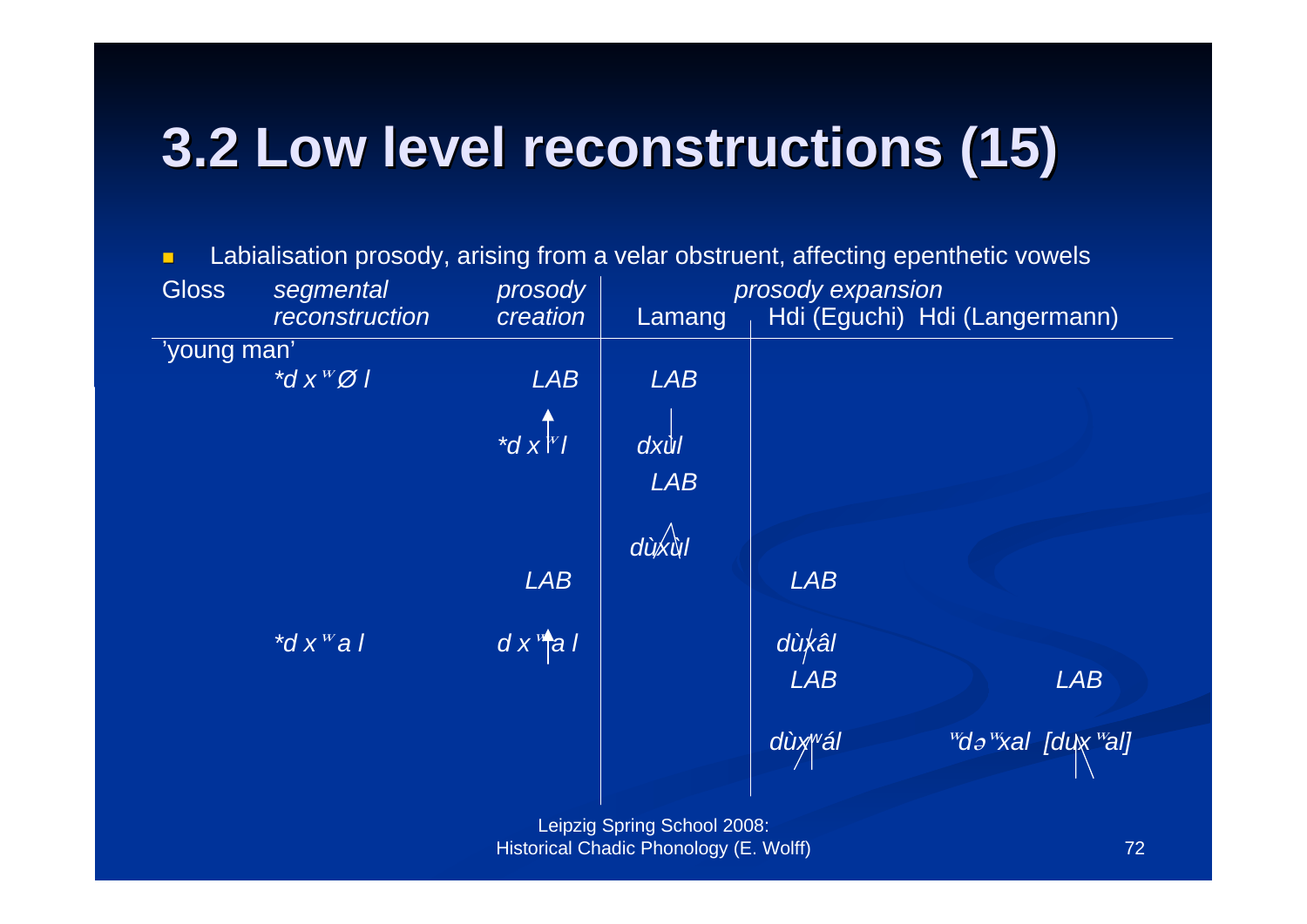# 3.2 Low level reconstructions (16)

#### Palatalisation prosody (only Hdi)  $\blacksquare$

| <b>Gloss</b> | segmental         | prosody               | prosody expansion |                                   |                               |
|--------------|-------------------|-----------------------|-------------------|-----------------------------------|-------------------------------|
|              | reconstruction    | creation              | Lamang            |                                   | Hdi (Eguchi) Hdi (Langermann) |
| 'louse'      |                   | <b>PAL</b>            |                   | <b>PAL</b>                        | <b>PAL</b>                    |
|              | *ts Ø ts $-y$     |                       |                   | $\mathbb{Z} \setminus \mathbb{Z}$ |                               |
|              |                   | *ts[ $\partial$ ]ts-y |                   | cící                              | ytsa ytsa [tʃ itʃ i]          |
|              |                   | <b>PAL</b>            |                   |                                   | <b>PAL</b>                    |
|              |                   |                       |                   |                                   |                               |
|              | *ts a ts(a) $-y$  | <i>*tsats-y</i>       |                   |                                   | [tf $\varepsilon$ tf i]       |
|              |                   | Ø                     |                   |                                   |                               |
|              | <i>*ts a ts a</i> | <i>*tsatsa</i>        | tsátsá            |                                   |                               |
|              |                   |                       |                   |                                   |                               |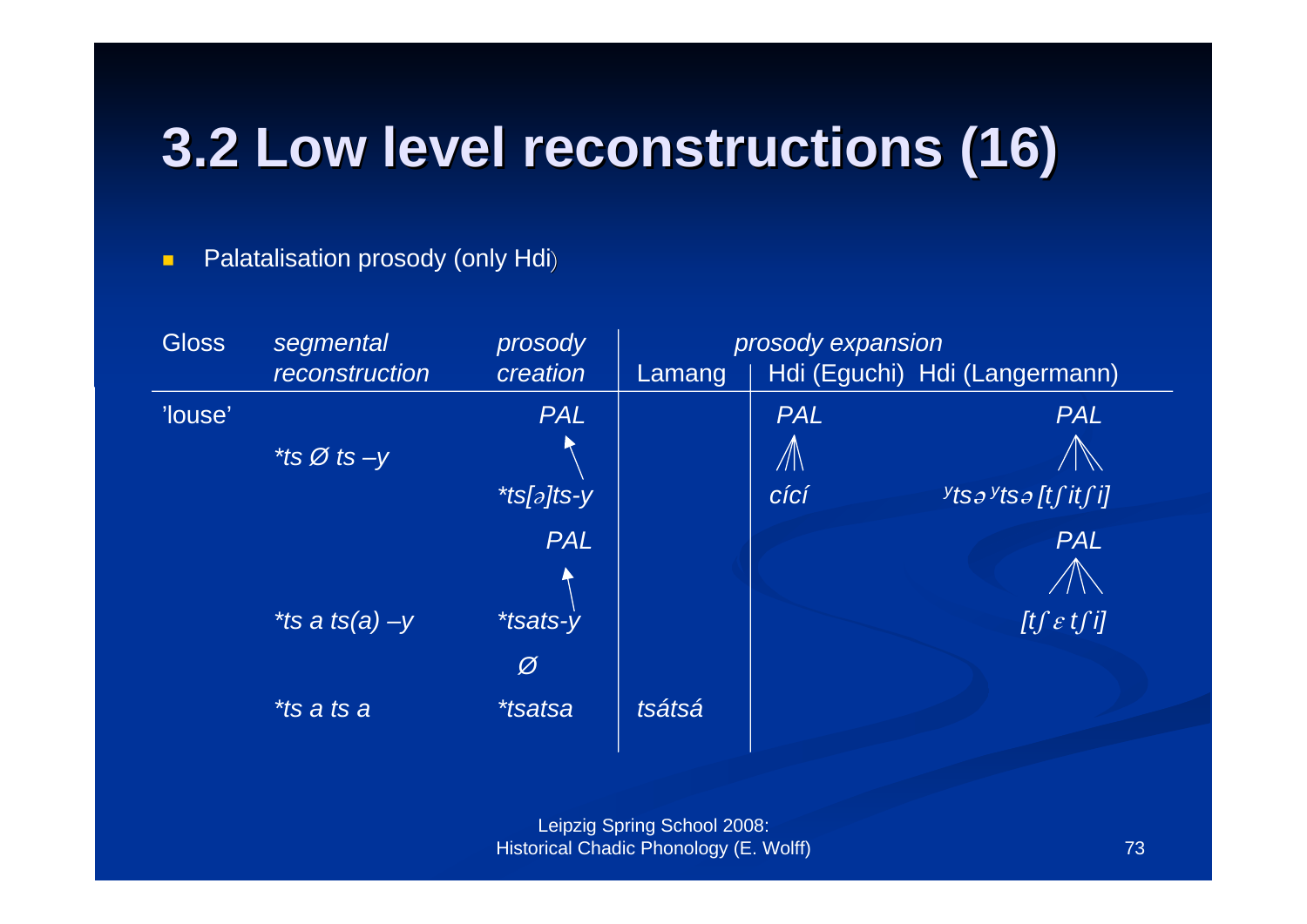# 3.2 Low level reconstructions (17)

Word-initial /w/ metathesis: weak radical syllabification vs. LAB  $\blacksquare$ 

| <b>Gloss</b> | segmental                              | prosody         | prosody expansion |                  |                                        |
|--------------|----------------------------------------|-----------------|-------------------|------------------|----------------------------------------|
|              | reconstruction                         | creation        | Lamang            |                  | Hdi (Eguchi) Hdi (Langermann)          |
| 'four'       |                                        |                 |                   |                  |                                        |
|              | $\overline{\mathcal{H}}$ w f a $d(-a)$ |                 | <i>ùfádá</i>      |                  |                                        |
|              |                                        | <b>LAB</b>      |                   | <b>LAB</b>       | <b>LAB</b>                             |
|              |                                        |                 |                   |                  |                                        |
|              | $*$ f w a $d'$ (a)                     | <i>*fwad(a)</i> |                   | $f^w \acute{a}f$ | $\sqrt[w]$ ad [f $\sqrt[w]$ ad]        |
| 'field'      |                                        |                 |                   |                  |                                        |
|              | *w v a $x$ $(-a)$                      |                 | úvàxà             |                  |                                        |
|              |                                        | <b>LAB</b>      |                   | <b>LAB</b>       | <b>LAB</b>                             |
|              |                                        |                 |                   |                  |                                        |
|              | $*$ v w a x (a)                        | $*v w ax (a)$   |                   | $V^W$ áx         | $\mathbb{W}$ vaxa [v $\mathbb{W}$ axa] |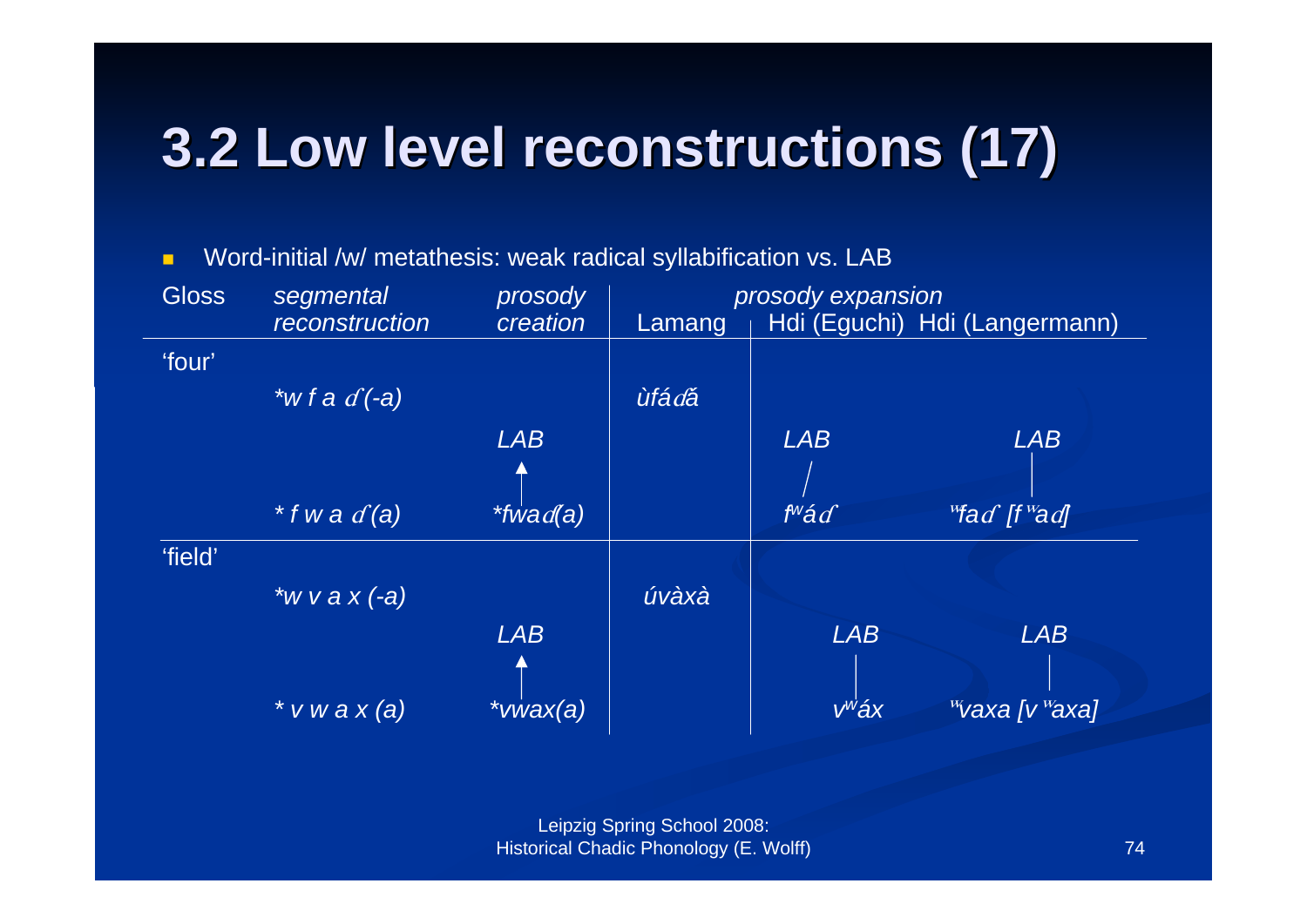## **3.2 Low level reconstructions (18)**

Lamang: simplification by assimilation/"prosody switch"  $w > y$ ;  $\blacksquare$ 

Hdi: labialization + palatalization prosody (Langermann)  $\blacksquare$ 

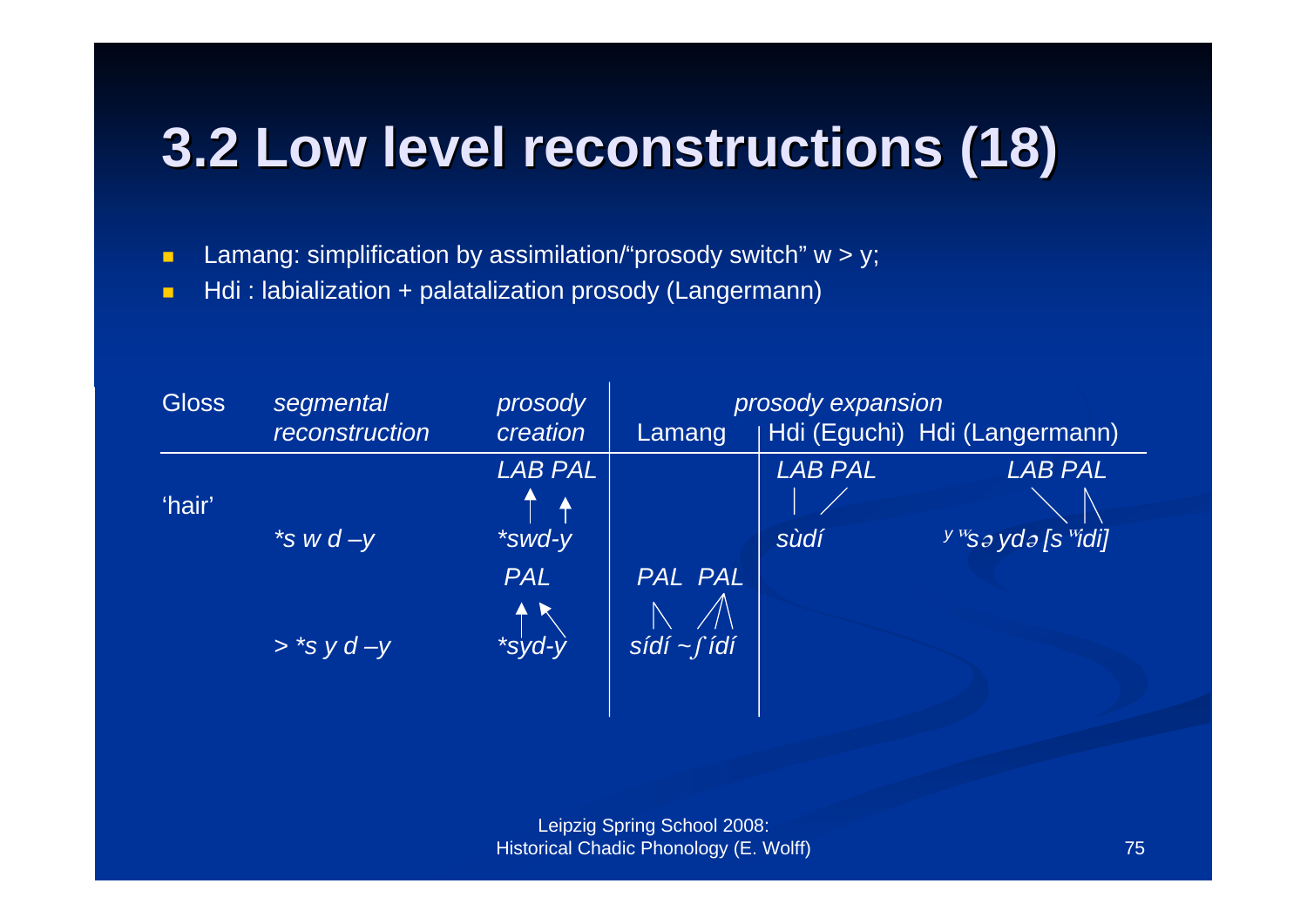### **3.3 Back to START: The "impossible task" of group-level reconstruction in W-L**

 $\blacksquare$  Note the impossibility to arrive at regular sound correspondences (based on classical conmparative method) between vowels with closely related languages of the Wandala-Lamang group:

| Cf.            | 'nose'                                | 'ear'                                                     |  |
|----------------|---------------------------------------|-----------------------------------------------------------|--|
| <b>Dghwede</b> | xt i r e                              | $\frac{1}{2}$<br>$\mathbf e$<br>m e                       |  |
| Glavda         | x t                                   | hy i<br>$\overline{m}$ ia                                 |  |
| Gvoko          | x t<br>O <sub>r</sub>                 | $\ddagger$<br>$\overline{u}$<br>W<br>$\overline{O}$       |  |
| Gwara          | $a K^w c$ in                          | Ť<br>Ξi<br>$\ddagger$<br>m                                |  |
| Guduf          | xt ere                                | Ť<br>$\frac{1}{2}$<br>m<br>$\mathbf e$                    |  |
| Lamang         | xtsini                                | $\frac{1}{2}$<br>$m$ $\theta$ $\eta$ $\theta$<br>$\Theta$ |  |
| Podoko         | f t<br>$\overline{p}$ r a             | $\frac{1}{\sqrt{2}}$<br>a<br>m a                          |  |
| Wandala        | $a \kappa t$<br>a<br>$r \overline{e}$ | $\frac{1}{2}$<br>m<br><sub>a</sub><br>$\Theta$            |  |
|                |                                       |                                                           |  |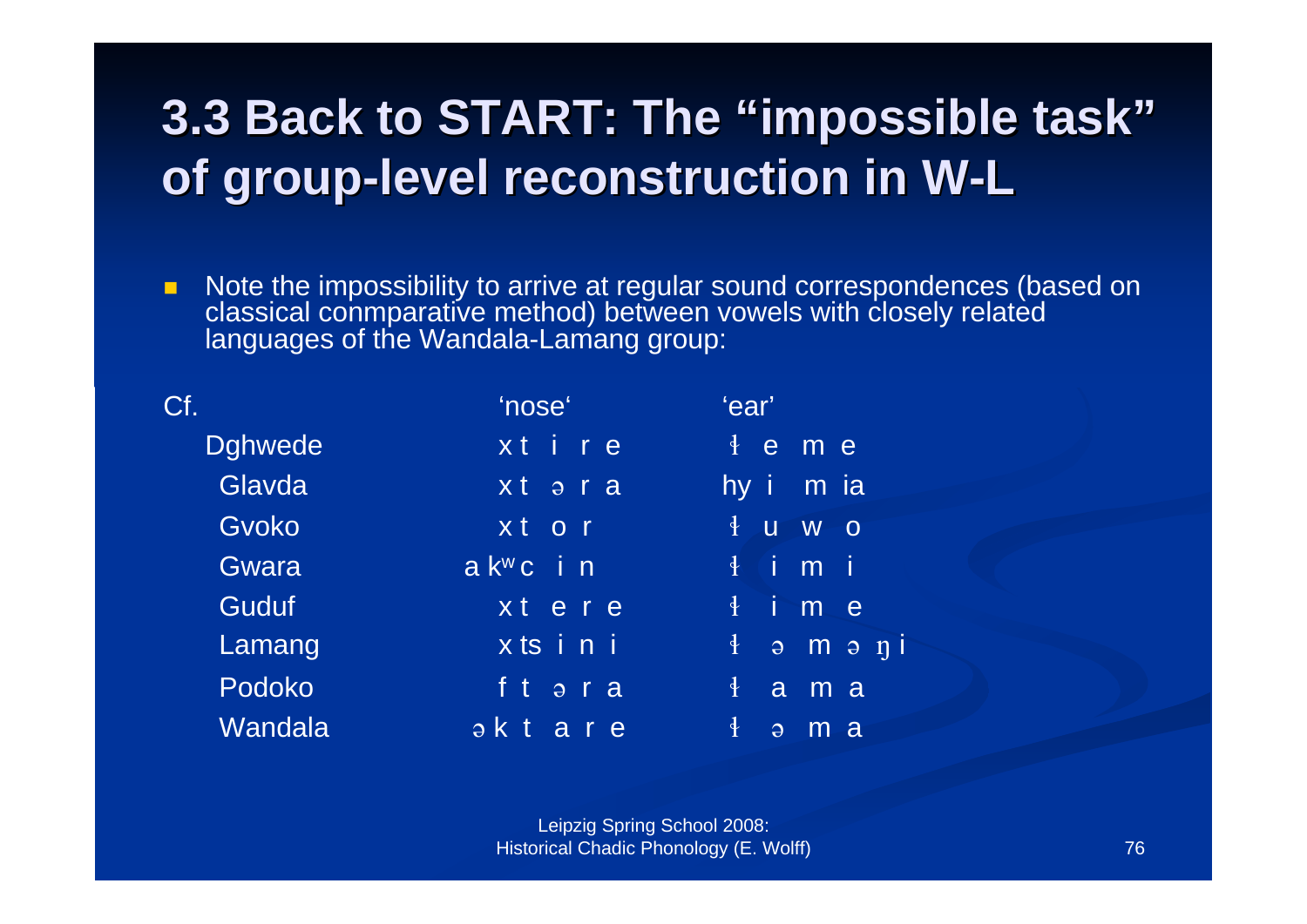### **3.4 PWL reconstructions**

|                |                                   | LAB<br><b>PAL</b>         |                                        | <b>PAL</b>                      |
|----------------|-----------------------------------|---------------------------|----------------------------------------|---------------------------------|
|                |                                   |                           |                                        |                                 |
| <b>PWL</b>     |                                   | $*a-Kw-t(a)ra(-y)$ 'nose' |                                        | $*$ {(a)ma(-y) 'ear'            |
| <b>Dghwede</b> | <b>PAL</b>                        | xtire                     | <b>PAL</b>                             | $\frac{1}{2}$ e m e             |
| Glavda         | Ø                                 | xtəra                     | <b>PAL</b>                             | hy i m i-a                      |
| Gvoko          | <b>LAB</b>                        | xt or                     | $PAL > LAB$ *m > w $\frac{1}{2}$ u w o |                                 |
| Gwara          | LAB+PAL                           | a-k <sup>w</sup> c in     | <b>PAL</b>                             | $\frac{1}{2}$ im i              |
| Guduf          | <b>PAL</b>                        | xt ere                    | <b>PAL</b>                             | $\frac{1}{2}$ ime               |
| Lamang         | <b>PAL</b>                        | xtsini                    | $\varnothing$                          | $\frac{1}{2}$ am a -ni          |
|                |                                   | x c i n                   | <b>PAL</b>                             | $\frac{1}{2}$ imi-n             |
| Podoko         | LAB $(*K^w > f)$ f t $\theta$ r a |                           | Ø                                      | $\frac{1}{2}$ a m a             |
| Wandala        | Ø                                 | aktare                    | Ø                                      | $\frac{1}{2}$ $\frac{1}{2}$ m a |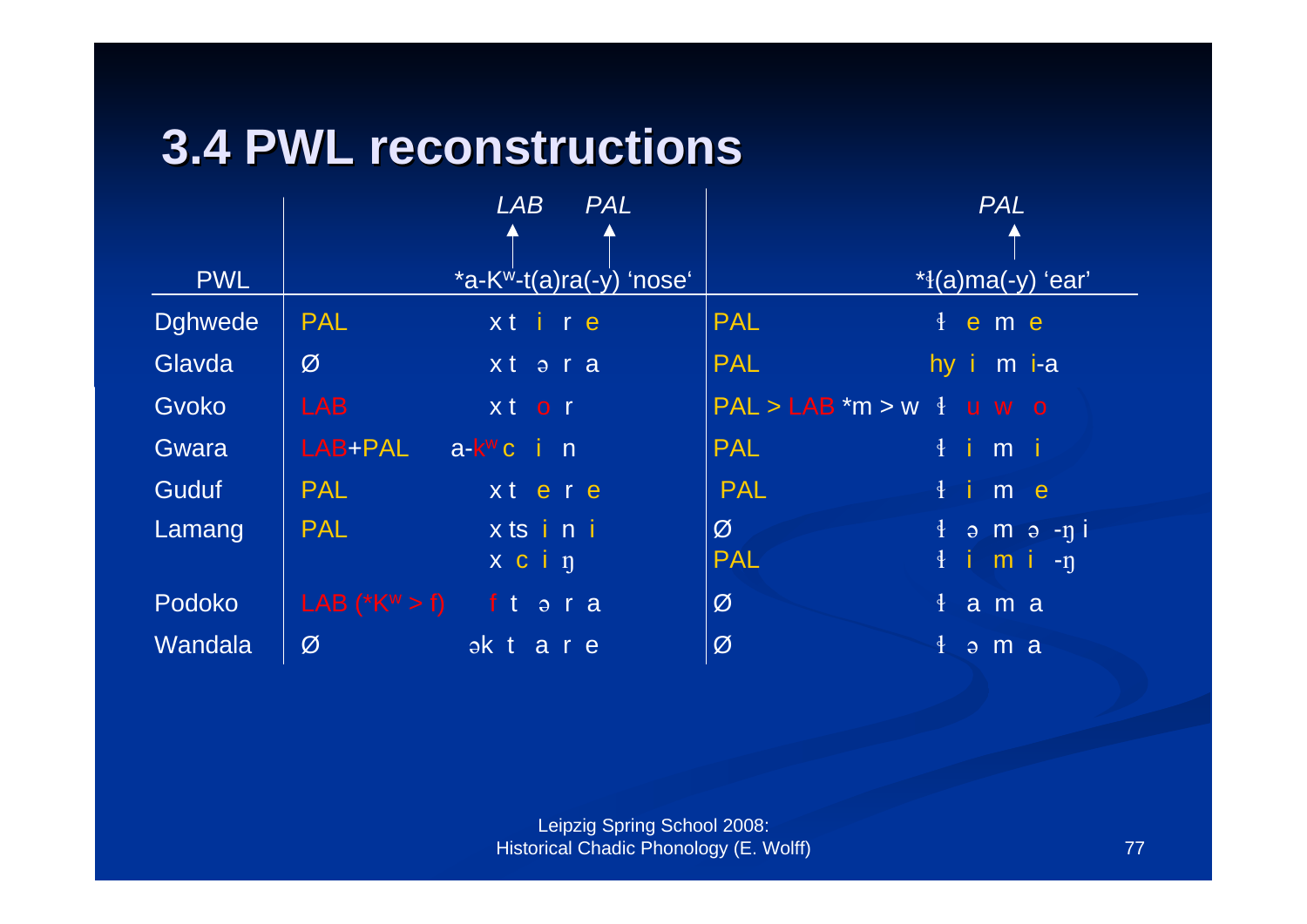### **4. Summary Summary & Conclusions Conclusions (1)**

#### $\blacksquare$ **Prosodies affecting vowels**

In addition to the only "true" vowel /a/ and syllabified approximants /y~i/ and /w~u/, LAB and PAL (single or combined) are responsible for phonetic (surface) vowels such as [e,  $\varepsilon$ , y] and [o,  $\delta$ ,  $\infty$ ] as much as for the "colouring" of pro- and epenthetic schwa [ $U, I, \theta, \Lambda$ ] across a number of Central Chadic languages.

- This is true for synchronic abstract phonological representation.
- The corresponding rules are language specific.
- Such languages have ONE UNDERLYING VOWEL at most (/a/).

#### $\blacksquare$ **Prosodies affecting consonants**

LAB and PAL also affect consonants if and only if the language's phonological inventory allows for labialized and/or palatalized consonantal phonemes  $/C^w$ ,  $C^y$  or allophones [Cw, Cy].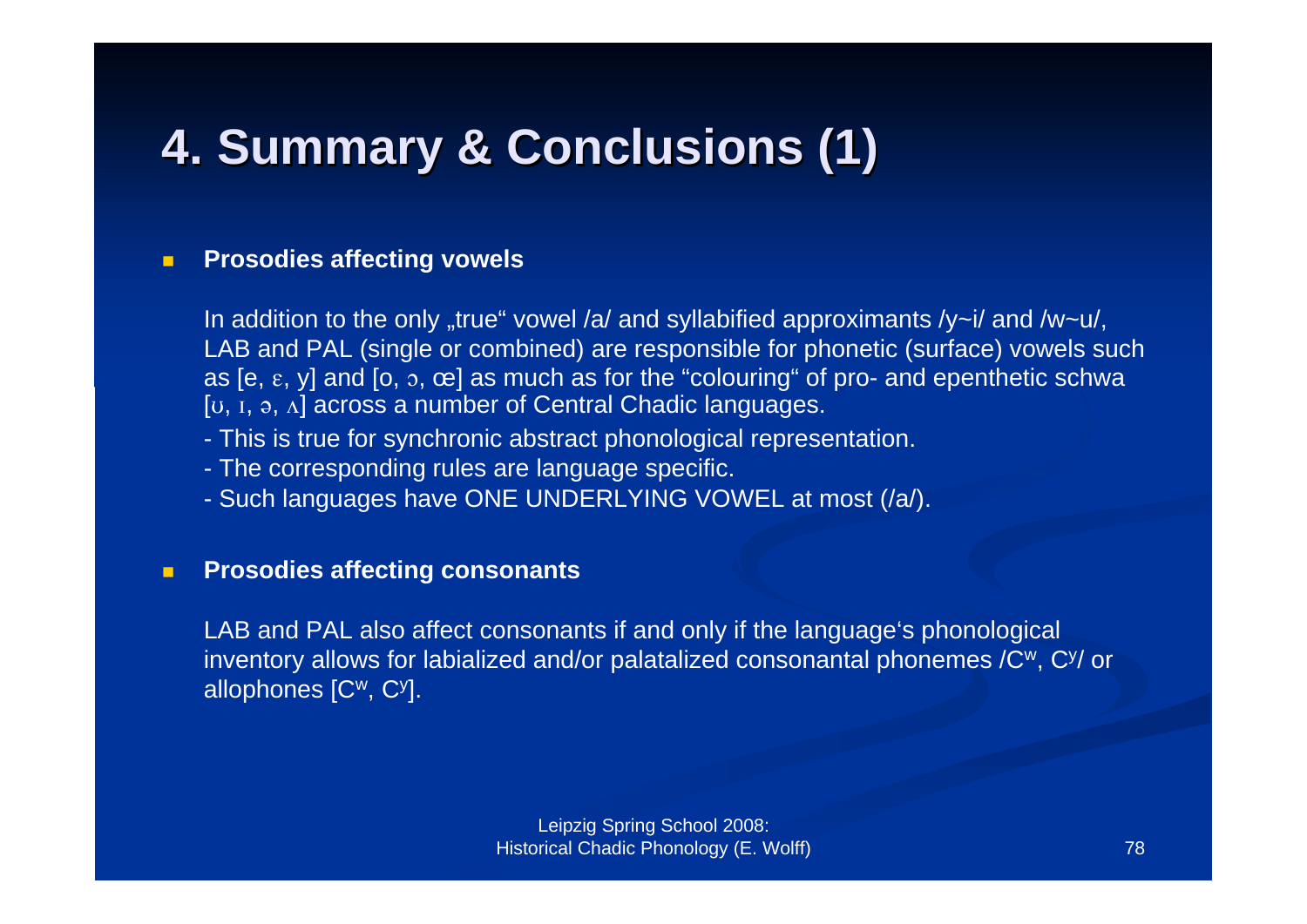### **4. Summary Summary & Conclusions Conclusions (2)**

 $\blacksquare$  **Conclusions regarding reconstruction of labialized and palatalized consonants for the proto-language**

Cf. Newman (1977: 11): *PC almost certainly had palatalized and labialized velars (k<sup>y</sup>, g<sup>w</sup>, etc.) ... their correctness in individual [reconstructions] will ultimately depend on decisions regarding the PC vowel system. PC may also have had palatalized and labialized bilabials (by, fw, etc.) such as occur, for instance, in Margi and Higi [i.e. Central Chadic languages]. As far as the palatals (c, 'J, etc.) are concerned, we can assume that they were present in PC, either as palatalized alveolars (i.e. c = ty) or as separate palatal series defined in terms of a distinct position of articulation*.

If so, then these Cy and Cw consonants (plus approximants/"vocoids") could be the ultimate sources of LAB and PAL, thus providing for the existence of a multitude of phonetic surface vowels without an underlying true vowel system!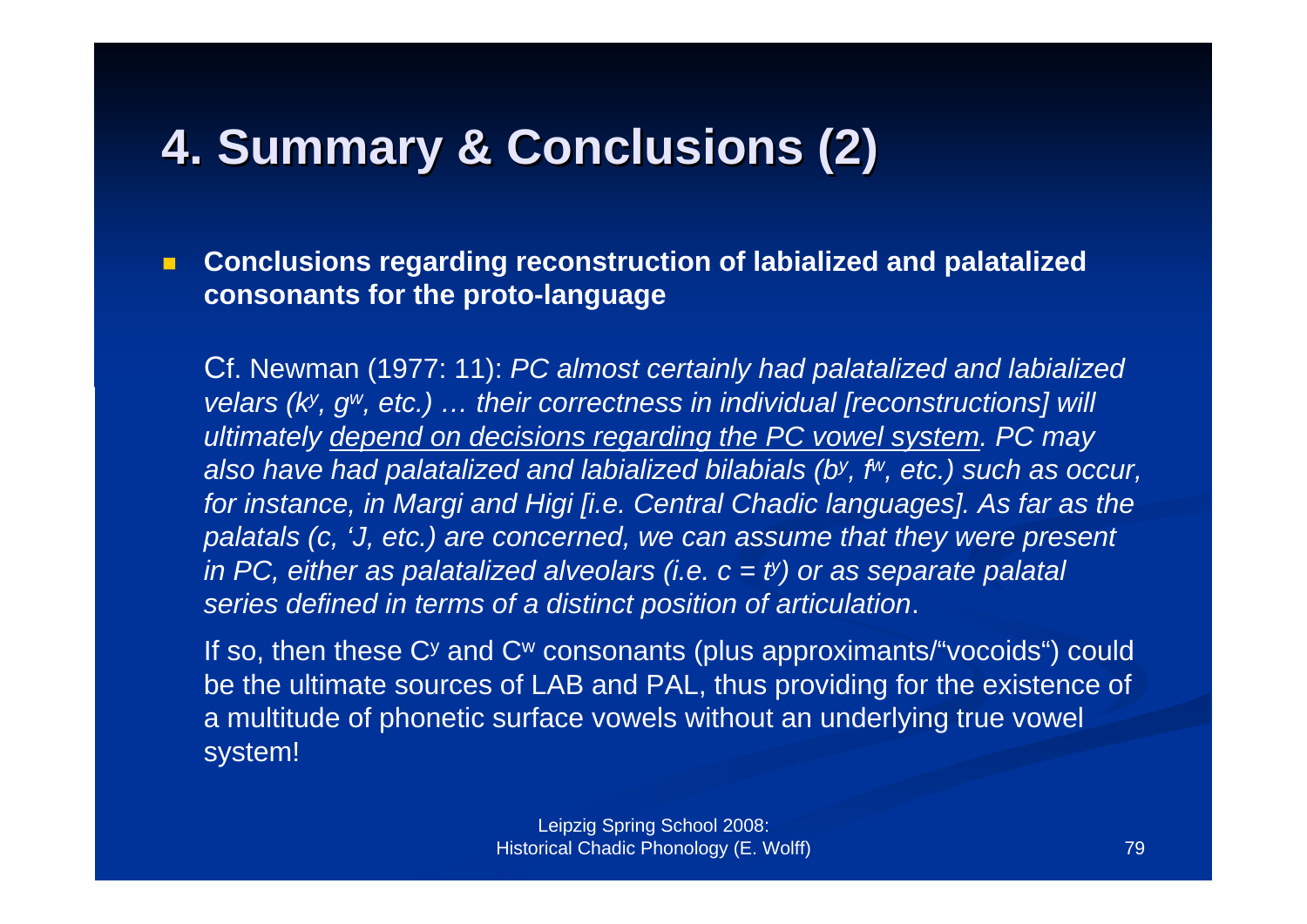### **4. Summary Summary & Conclusions Conclusions (3)**

#### $\blacksquare$  **Conclusions regarding the reconstruction of vowels for the proto-language**

Following from the assumptions regarding the ultimate phonological inventory of the proto-language in terms of "vocoids"/approximants, Cy and Cw type phonemes and/or allophones, and a set of syllabification rules (involving pro- and epenthesis, weak radical syllabification, etc.), the proto-language could be assumed to have had ONLY ONE VOWEL, namely \*a (possibly allowing for phonemic length:  $*a < > *aa$ ).

On the other hand, the source of \*a may ultimately be a non-vowel "vocoid", such as a laryngeal approximant \*?/\*H, and the occurrence of reflexes of \*aa may stem from same or similar sources as long \*ii and \*uu (which are largely predictable, including realisation of [stress], and need not be reconstructed as such).

In that case, the proto-language would have been truly VOWELLESS.